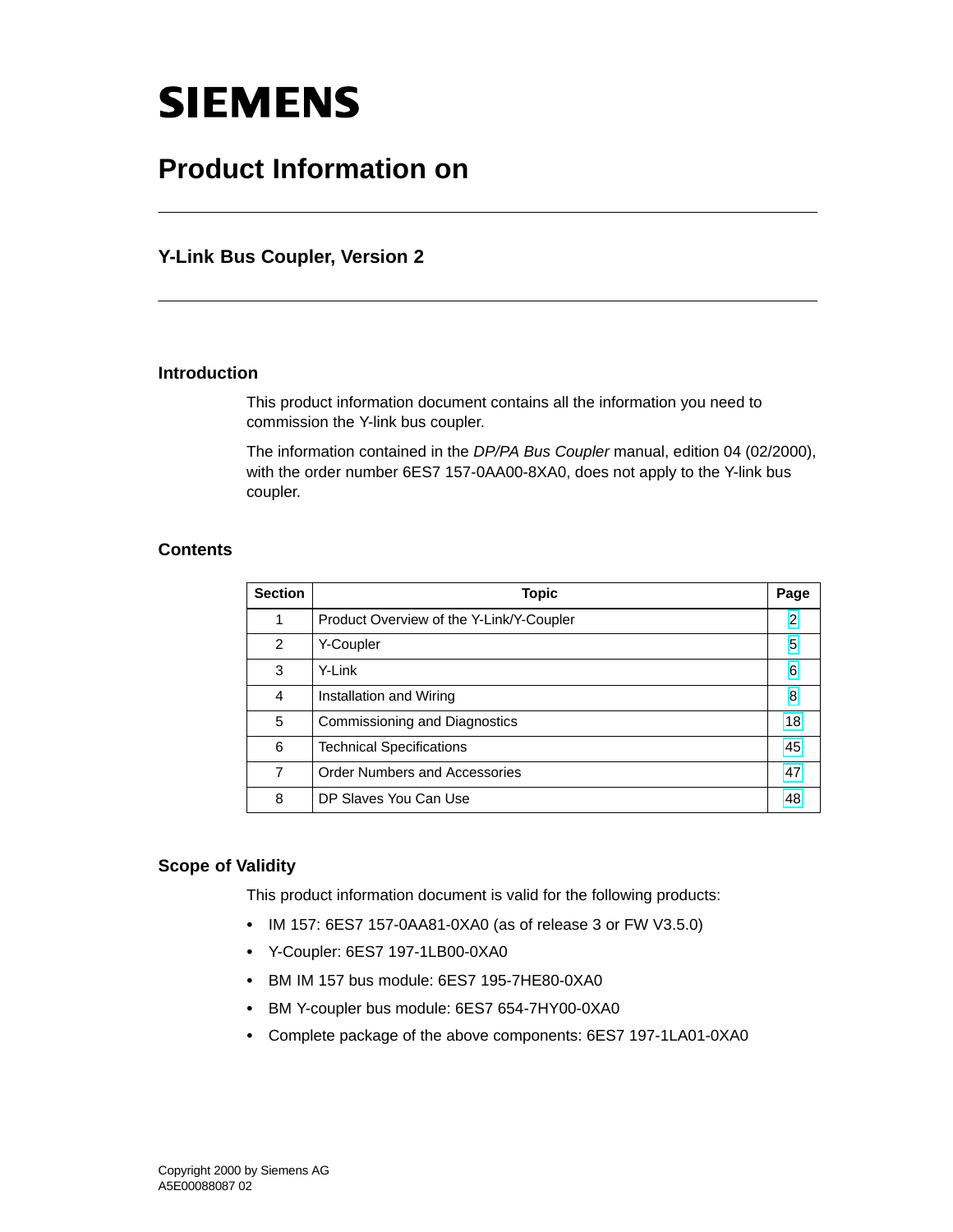#### <span id="page-1-0"></span>**Definition**

The Y-link bus coupler consists of two IM 157 an a Y-coupler.

#### **Area of Application**

The Y-link bus coupler creates a gateway from the redundant DP master system of an S7-400H to a one-sided DP master system. This enables devices with only one PROFIBUS DP interface to be connected to a redundant DP master system as switched I/O devices.

The Y-link is a DP slave to the programmable logic controller ("above") and a DP master in relation to systems below it in the hierarchy. The figure below shows how the Y-link is integrated in the system.



Figure 1 Integration of the Y-Link in the System

#### **Features of the Y-Link**

The Y-link has the following features:

- Modular design on S7-300 rail with active backplane bus
- All transmission rates from 9.6 kbps to 12 Mbps for the redundant DP master system
- Bumpless switching of the active channel of the redundant DP master system
- Supports system changes during operation on an S7-400H
- Diagnosis by means of LEDs and the user program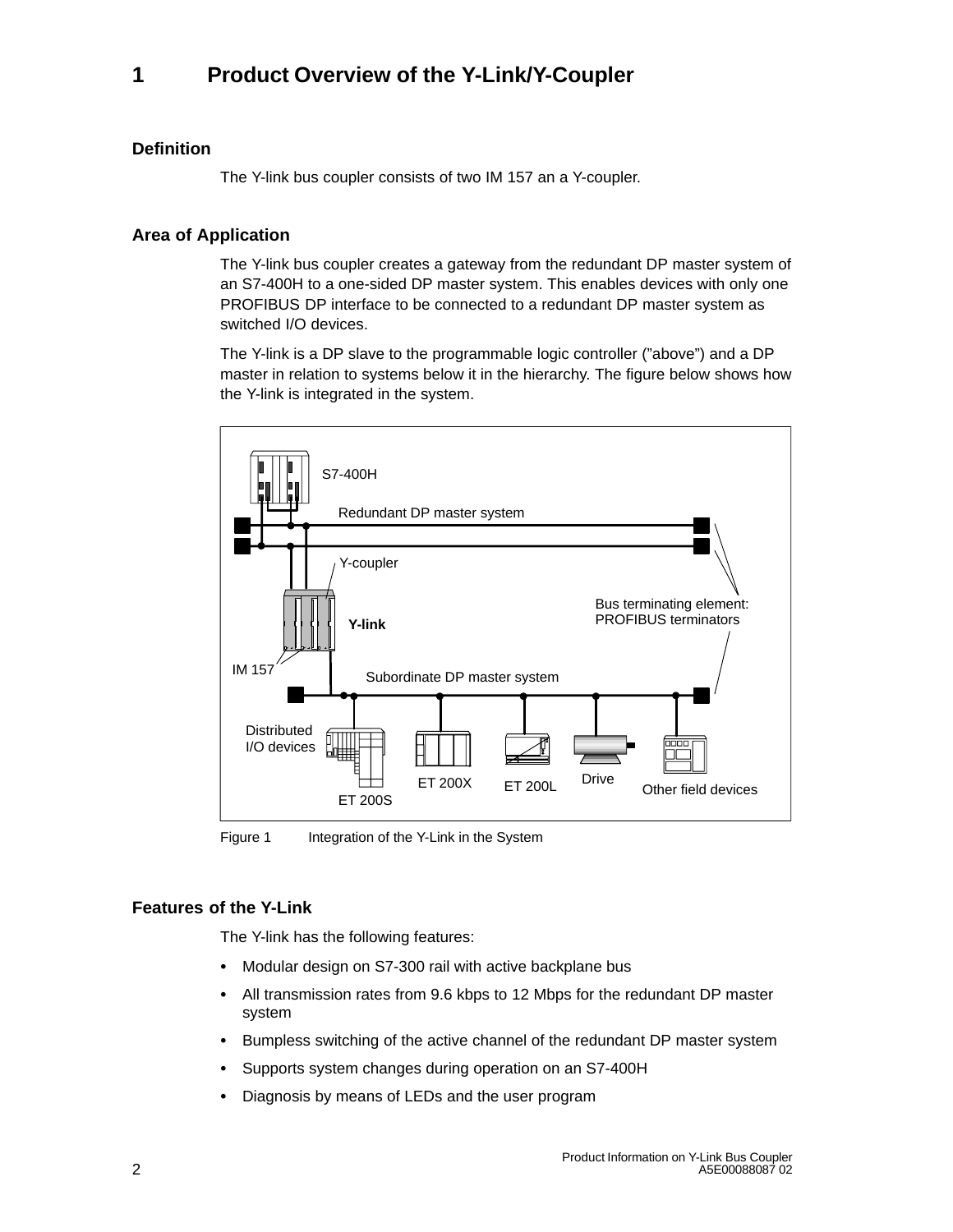#### **Features of the Y-Coupler**

The Y-coupler has the following features:

- Transmission rates from 187.5 kbps to 1.5 Mbps for the subordinate DP master system (regardless of the redundant DP master system)
- Isolation between the subordinate DP master system and power supply
- IP 20 degree of protection

#### **Operating Principle**

- The Y-link maps the subordinate DP master system to the redundant DP master system as a switched DP slave.
- The Y-coupler and the subordinate DP master system form their own bus system and work separately from the redundant bus system.
- The Y-link as DP slave on the redundant DP master system functions, as far as the data are concerned, as a substitute for the nodes on the subordinate DP master system.

#### **Configuration**

The Y-link can be configured with STEP 7 as of version 5.1 SP1. It is not necessary to configure the Y-coupler.

To calculate the bus parameters using STEP 7, the connected nodes on the subordinate DP master system and the Y-link itself must be taken into account.

#### **Parameter Assignment of the DP Slaves**

The parameter of the DP slaves in the subordinate DP master system are assigned from the redundant DP master system via the Y-link.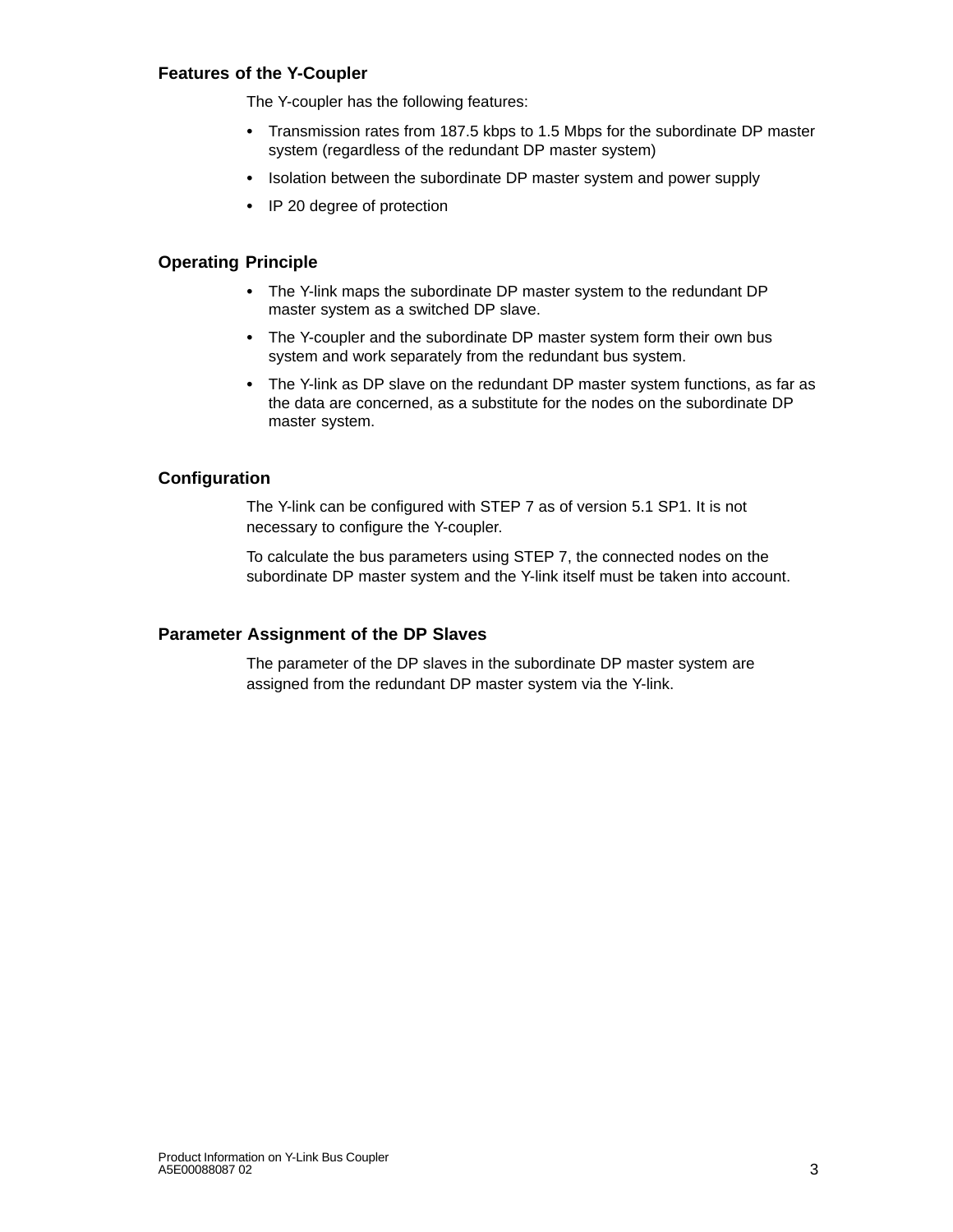#### **Configuration Options and Restrictions**

A redundant DP master system can be expanded with Y-links as follows:

- The number of Y-links on a redundant DP master system is only limited by the maximum number of bus nodes (126).
- Only **one** Y-coupler can be operated in each Y-link. DP/PA couplers cannot be operated in the Y-link.
- The number of nodes in each subordinate DP master system is limited to 31. The total number of slots is limited to 223.
- The configuration frame and the user data frames of the Y-link each consist of the frame contents of the subordinate slaves. The maximum length of the configuration frame and the maximum frame length for I/O data for each Y-link is 244 bytes.
- The ET 200M should not be connected to the redundant DP master system via the Y-link; it should be connected via the IM 153.
- $\cdot$  It is **not** permissible to cascade Y-links.
- Direct communication and equidistance are not possible in the subordinate DP master system.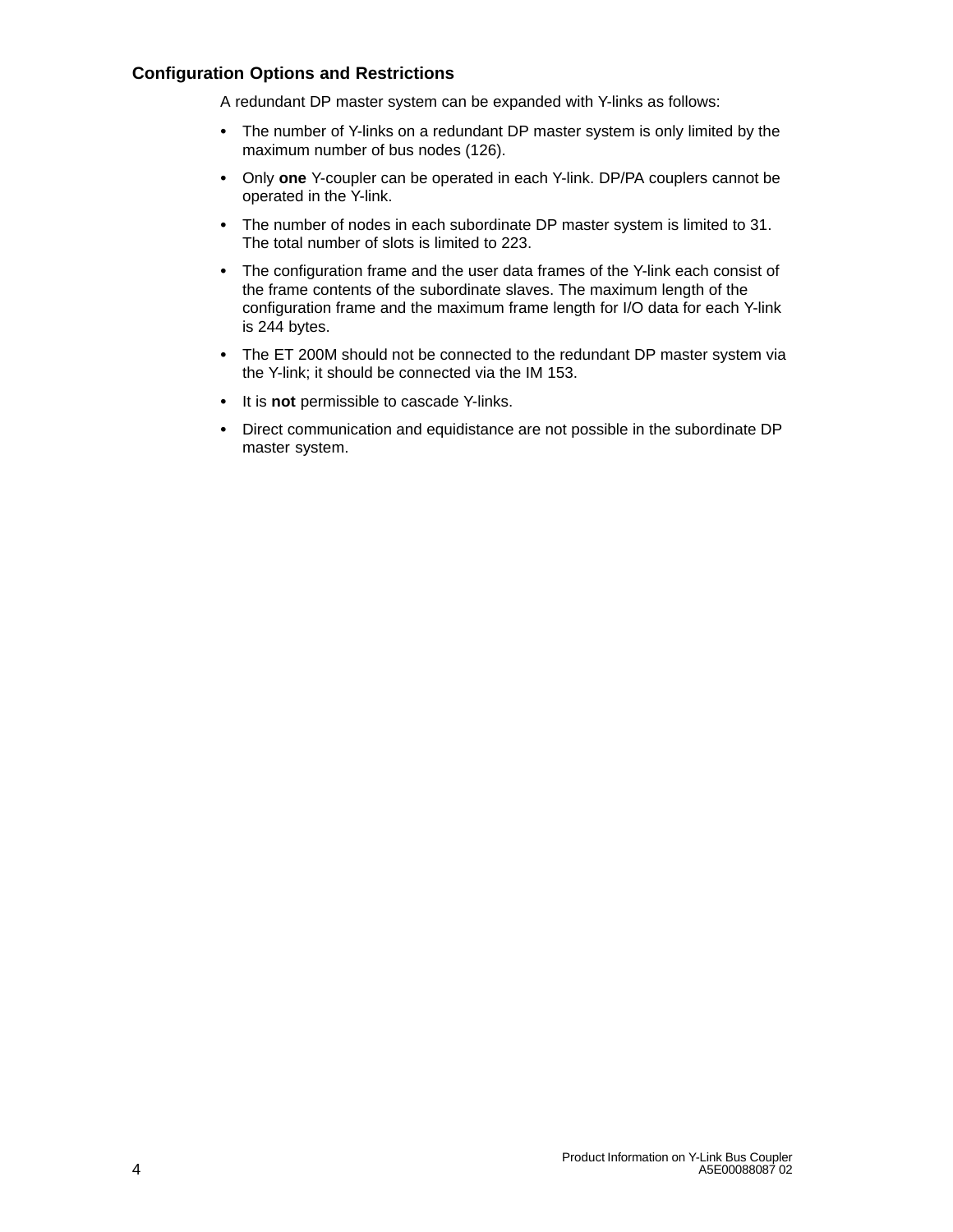# <span id="page-4-0"></span>**2 Y-Coupler**

#### **Features**

The Y-coupler is intended to connect the subordinate PROFIBUS DP to the DP master in the IM 157. This DP master system offers the following possibilities:

- The connection of passive DP standard slaves without expansion for records
- The configuration of DP slaves with STEP 7
- A transmission rate of 187.5 kbps to 1.5 Mbps (at 1.5 Mbps the maximum consistency length is 1 word)
- No isolation between the DP master interfaces of the IM 157

It is not possible to operate the Y-coupler without the IM 157.

#### **Connections of the Y-Coupler**

The Y-coupler has a PROFIBUS DP interface for connection to the subordinate DP master system.

The power supply of the Y-coupler is connected via the bus module.



Figure 2 PROFIBUS DP Interface of the Y-Coupler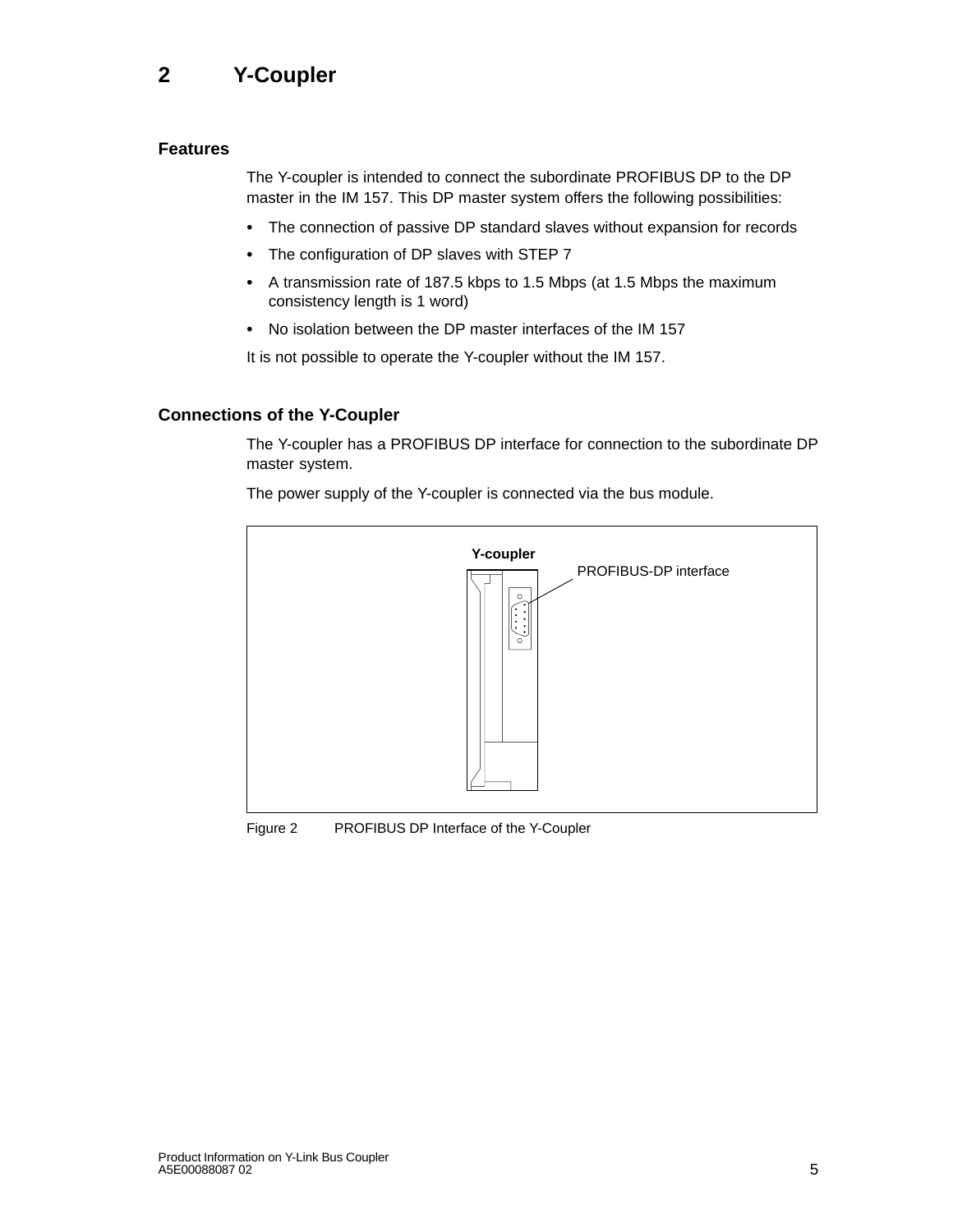# <span id="page-5-1"></span><span id="page-5-0"></span>**3 Y-Link**

This chapter describes the Y-link. The Y-link consists of two IM 157 devices and a Y-coupler, which are connected to each other via bus modules.

#### **Typical Application Specification of the Y-Link**

The Y-link can be used in redundancy mode on the S7-400H.

| Table 1 | Typical Application Specification of the Subordinate DP Master |
|---------|----------------------------------------------------------------|
|         | System                                                         |

| <b>Features</b>                                                                  | Value                                          |
|----------------------------------------------------------------------------------|------------------------------------------------|
| Connectable DP slaves                                                            | Max. 31                                        |
| Available slots                                                                  | 223 (one DP slave can occupy several<br>slots) |
| Frame length for parameter assignment:                                           | Max. 244 bytes                                 |
| Communication links from the PG/PC to the<br>DP slaves (routing) via the Y-link. | Max. 10 connections                            |

Table 2 Features of the Y-Link on the Redundant DP Master System

| <b>Features</b>                                                           | Value                                               |
|---------------------------------------------------------------------------|-----------------------------------------------------|
| Frame length for diagnosis                                                | 168 bytes (188 bytes for interrupt)                 |
| Frame length for parameter assignment:                                    | Byte 18                                             |
| Frame length for configuration:                                           | Max. 244 bytes                                      |
| Frame length for user data                                                | Max. 244 bytes outputs and<br>max. 244 bytes inputs |
| Communication connections from the<br>programming device/PC to the Y-link | Max. 5 connections                                  |

#### **User Data of the Y-Link**

The DP user data frame of the Y-link is dependent on the number of configured DP slaves. It consists of the data blocks of the configured DP slaves arranged next to each other. The data blocks are sorted in ascending order by DP address.

In the event of the failure of a DP slave, the associated input data in the user data frame of the Y-link is reset first. The corresponding information is then entered in the diagnostic frame.

When the DP slave returns, information is first entered in the diagnostic frame. Several DP cycles later the valid input data of the DP slave is again available in the user data frame of the Y-link.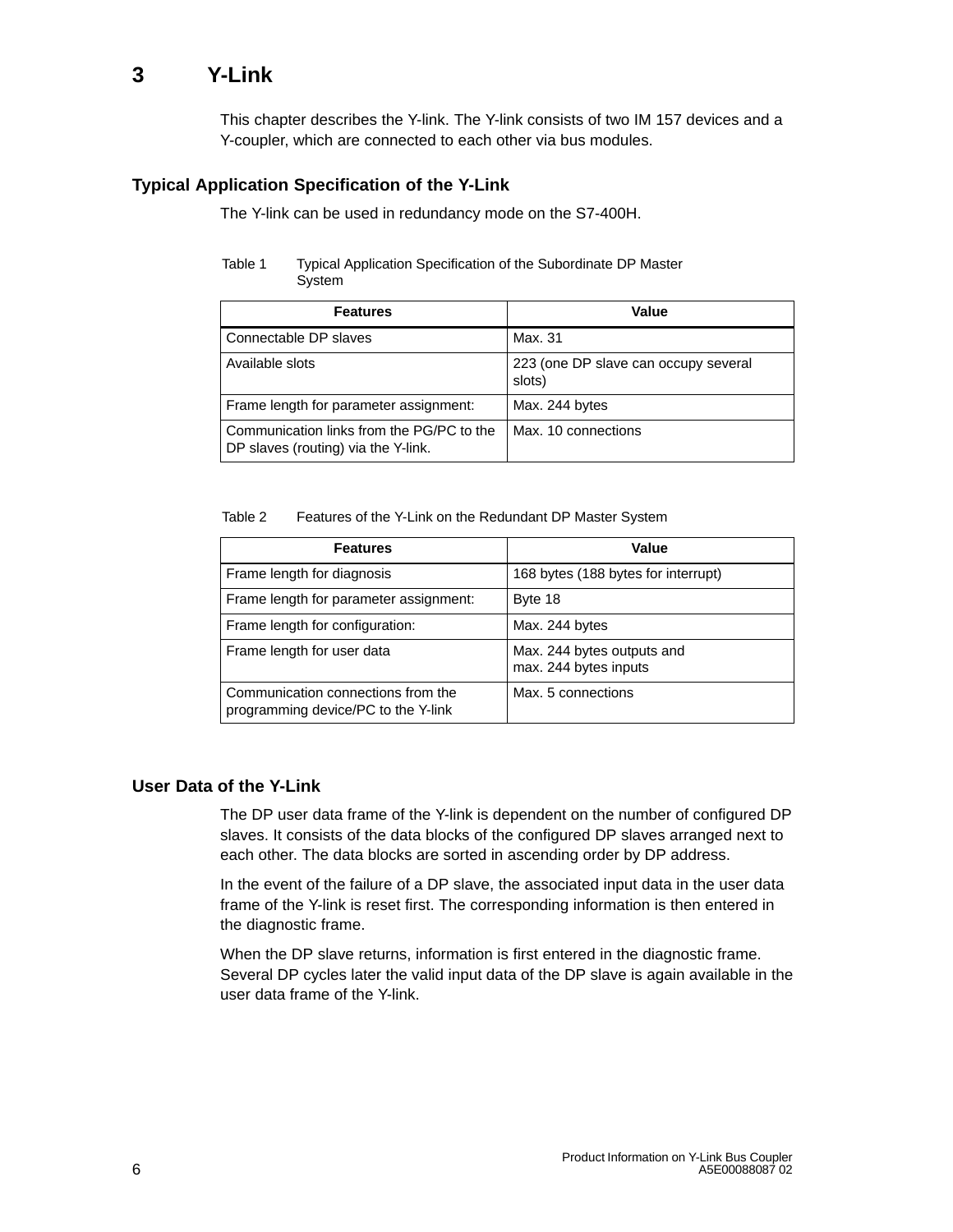#### **Diagnostic Data of the DP Slaves**

Diagnostic frames of the DP slaves are not forwarded to the redundant DP master system. If the external diagnostic bit (group error bit) is set in the diagnostic frame of a slave, this bit is also set in the diagnostic frame of the Y-link (see Section [5.5.2\).](#page-28-0) Diagnostic data without a group error bit (such as process interrupts) are not reported on.

The diagnostic frames of the lower-level DP slaves can be displayed in the online view of the hardware configuration with STEP 7 as of V5.1 SP3.

#### **Communication Connections from the Programming Device/PC to DP Slaves**

Up to 10 communication connections can be set up simultaneously to DP slaves from a programming device/PC via the Y-link.

C2 connections cannot be forwarded from the subordinate DP master system to the redundant DP master system and vice versa. If this type of connection is necessary, the programming device/PC must be connected to the corresponding DP master system.

When the active channel is switched from one IM 157 to another, all the communication connections from the programming device/PC to the DP slaves are automatically cleared.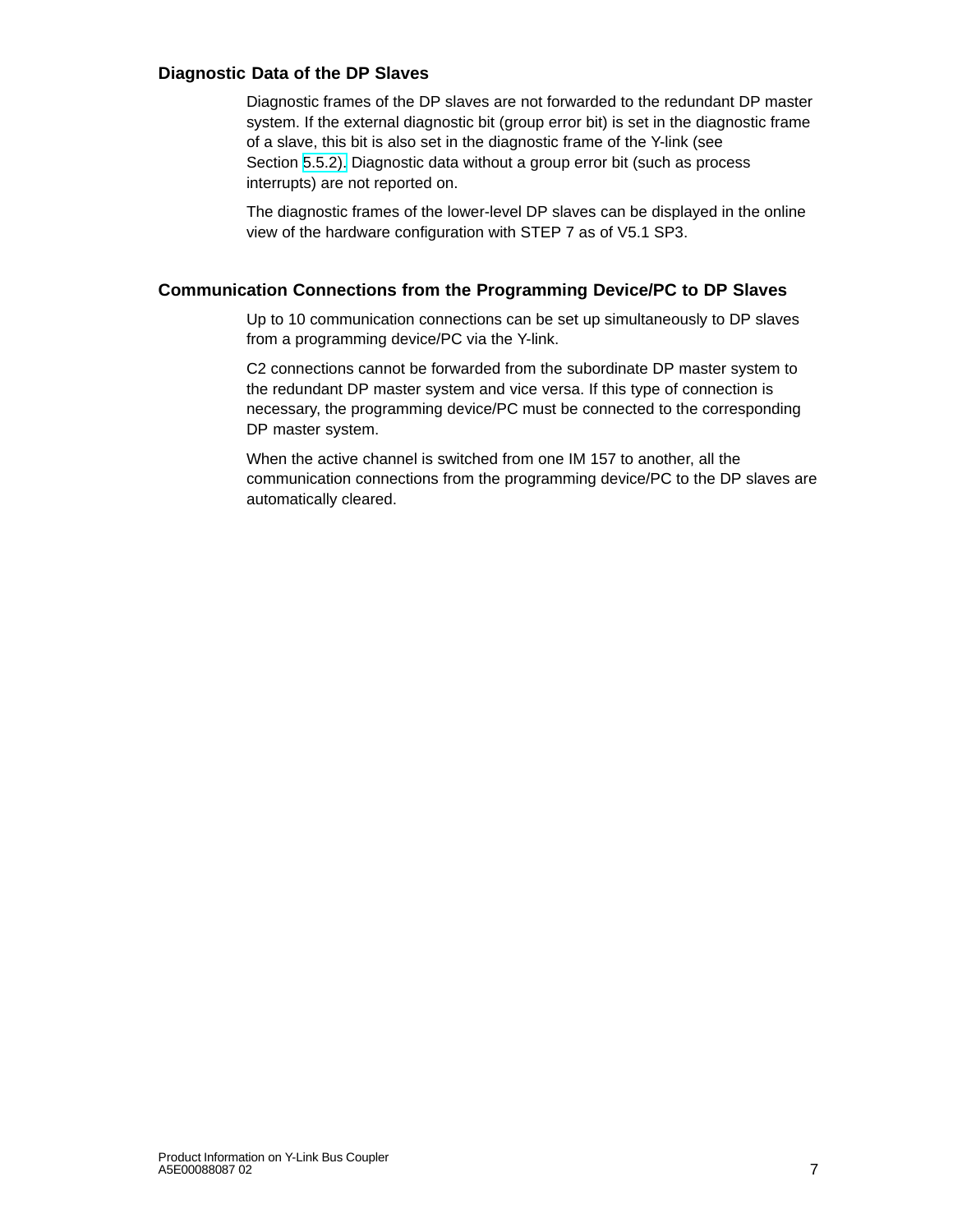# <span id="page-7-1"></span><span id="page-7-0"></span>**4 Installation and Wiring**

### **Chapter Overview**

| <b>Section</b> | <b>Topic</b>                   | Page |
|----------------|--------------------------------|------|
| 4.1            | Installing/Removing the Y-Link |      |
| 4.2            | Isolation and Grounding        |      |
| 4.3            | Wiring the Y-Link              | 15   |

# **4.1 Installing/Removing the Y-Link**

#### **Introduction**

The Y-link can only be installed on the associated bus modules.

### **Installation Location**

The Y-link can only be installed outside of potentially explosive areas.

The modules of the Y-link are open resources. That means you can only install the Y-link in housings, cabinets, or electrical operating areas that can be accessed only with a key or a special tool. Only trained or authorized personnel should have access to the housings, cabinets, or electrical operating areas.

#### **Installation Position**

The Y-link can be installed horizontally or vertically.

#### **Components**

- Rail for the configuration with active bus modules (rail for the replacement of modules during operation)
- BM IM 157 bus module
- BM Y-coupler bus module
- 2 x IM 157 (both IM 157 devices must have the same version)
- Y-coupler

You can find the order numbers for these components in Chapter [7.](#page-46-1)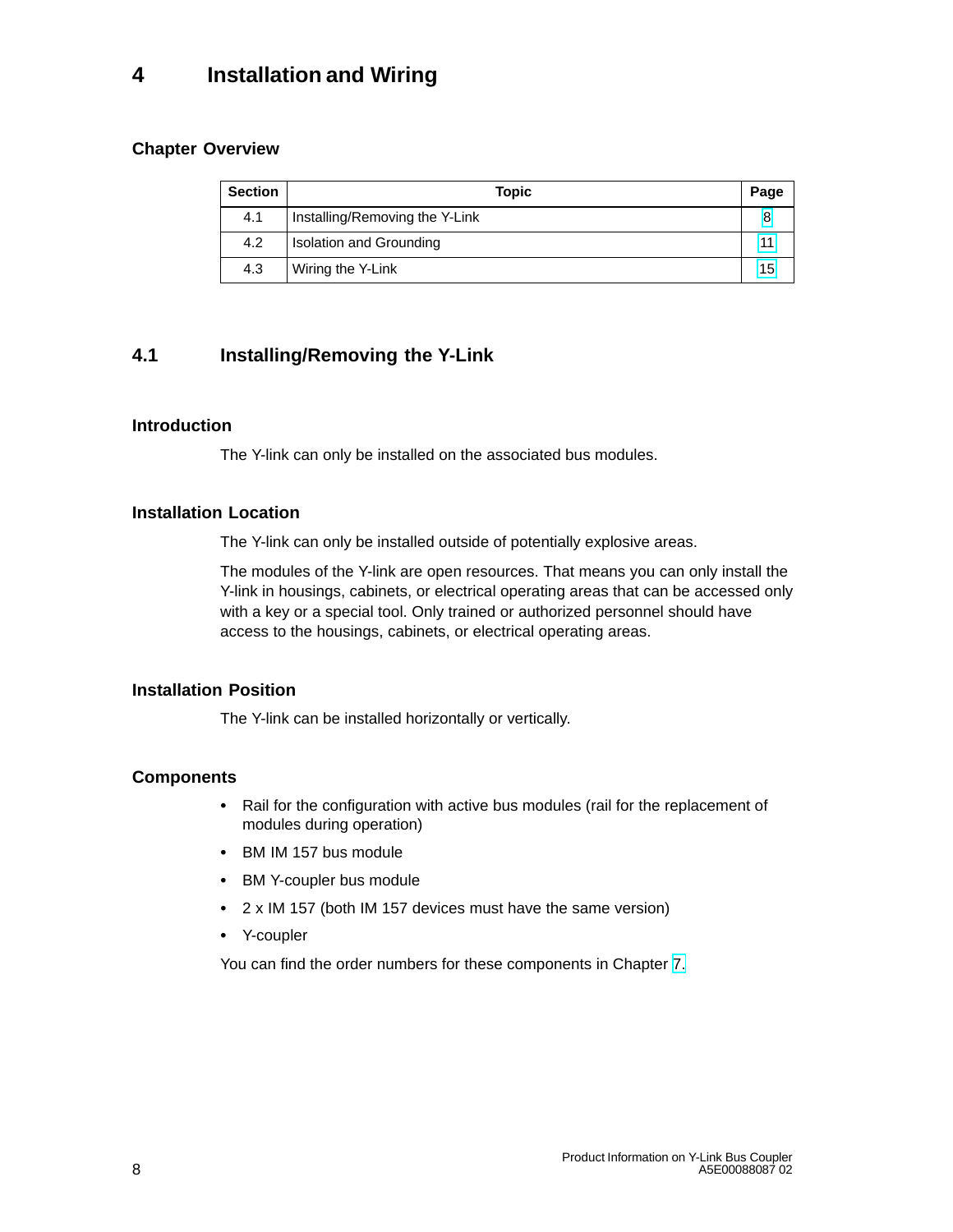#### **Note**

The bus modules intended for use in the ET 200M distributed I/O device cannot be used for the Y-link.

The use of these bus modules can result in damage to the modules.

#### **Removing and Inserting Modules**

You can remove and insert modules in redundancy mode on the S7-400H during operation. The following points should be noted when doing this:

- You can only remove and insert one IM 157 in a deenergized state. To do this, switch off the 24 VDC supply to the IM 157. To prevent the subordinate DP master system failing, the Y-link should be set up with independently switchable power supplies for both IM 157 (by using, for example, two power supply modules).
- You can remove and insert the Y-coupler without restrictions; it does, however, result in the failure of the subordinate DP master system.

#### **Design of the Y-Link**

The following figure illustrates the typical setup of the Y-link with two power supply modules and open front doors.



#### Figure 3 Setup of the Y-Link

A clearance of 40 mm must be maintained above and below the Y-link for problem-free installation.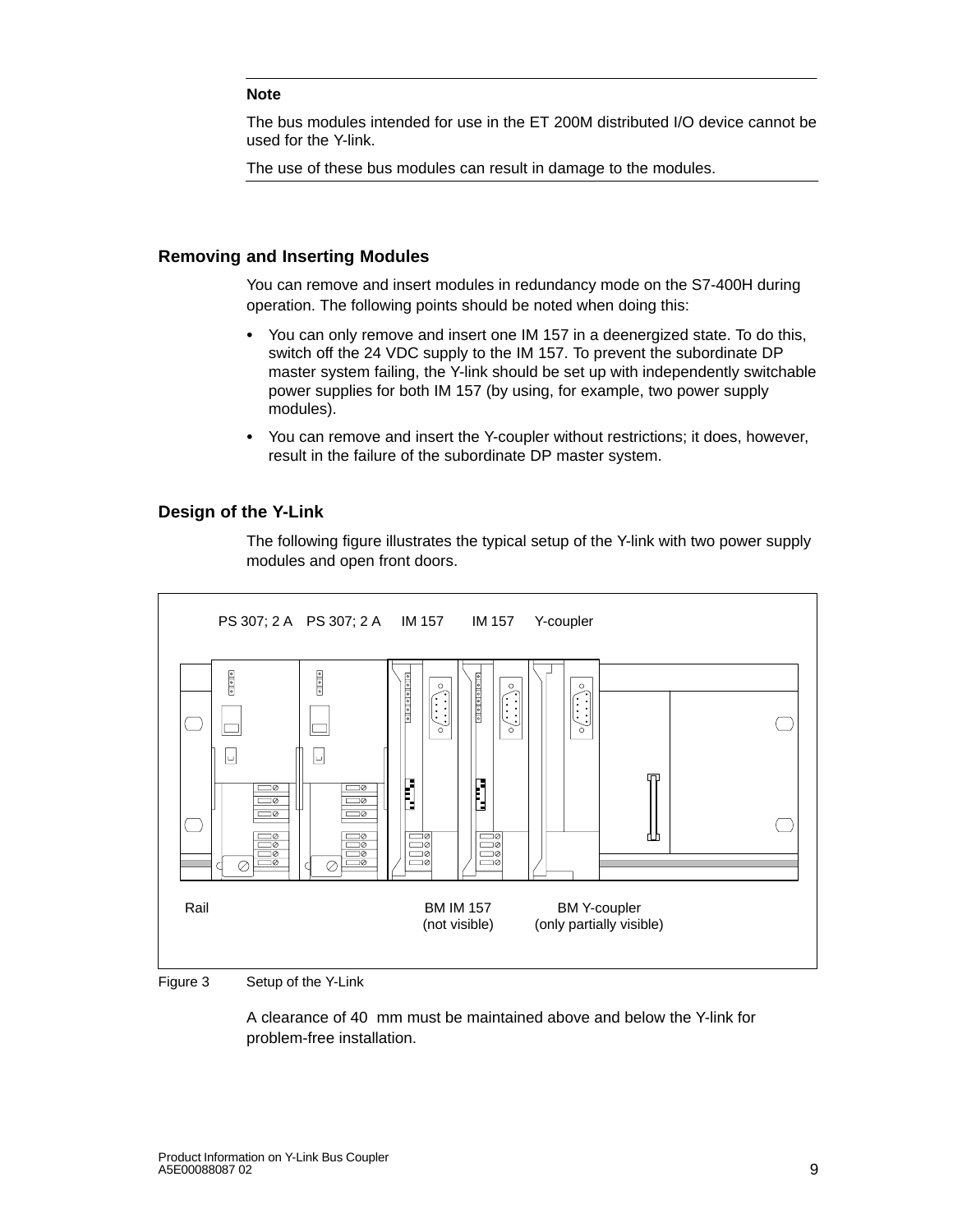# **Installing Bus Modules and Modules**

You can install and deinstall the bus modules in a deenergized state as follows:

| <b>Step</b>    | <b>Activity</b>                                                                                                                                                                                  |  |  |  |
|----------------|--------------------------------------------------------------------------------------------------------------------------------------------------------------------------------------------------|--|--|--|
| 1              | Hook the lower edge of the BM IM 157 bus module onto the rail, press it into the<br>rail (a) and push it to the left until it engages (b).                                                       |  |  |  |
|                | If you are using the 530 mm rail and position the BM IM 157 in the right-hand<br>latched position, you can install two additional PS 307; 2A or one PS 307; 5A to<br>the left of the bus module. |  |  |  |
|                | b<br>a<br>Latched<br>position<br>☺                                                                                                                                                               |  |  |  |
| $\mathfrak{p}$ | Hook the BM Y-coupler bus module onto the rail and press it on. Push the bus<br>modules together so that the module connectors have contact.                                                     |  |  |  |
| 3              | Insert the two IM 157 in the BM IM 157 bus module and the Y-coupler in the<br>BM Y-coupler bus module. Use the side guides of the bus modules to do this.                                        |  |  |  |
| $\overline{4}$ | Screw the modules in securely. This secures the bus modules to the rail at the<br>same time.                                                                                                     |  |  |  |

# **Deinstalling Bus Modules and Modules**

To remove the Y-link, proceed as above but in reverse.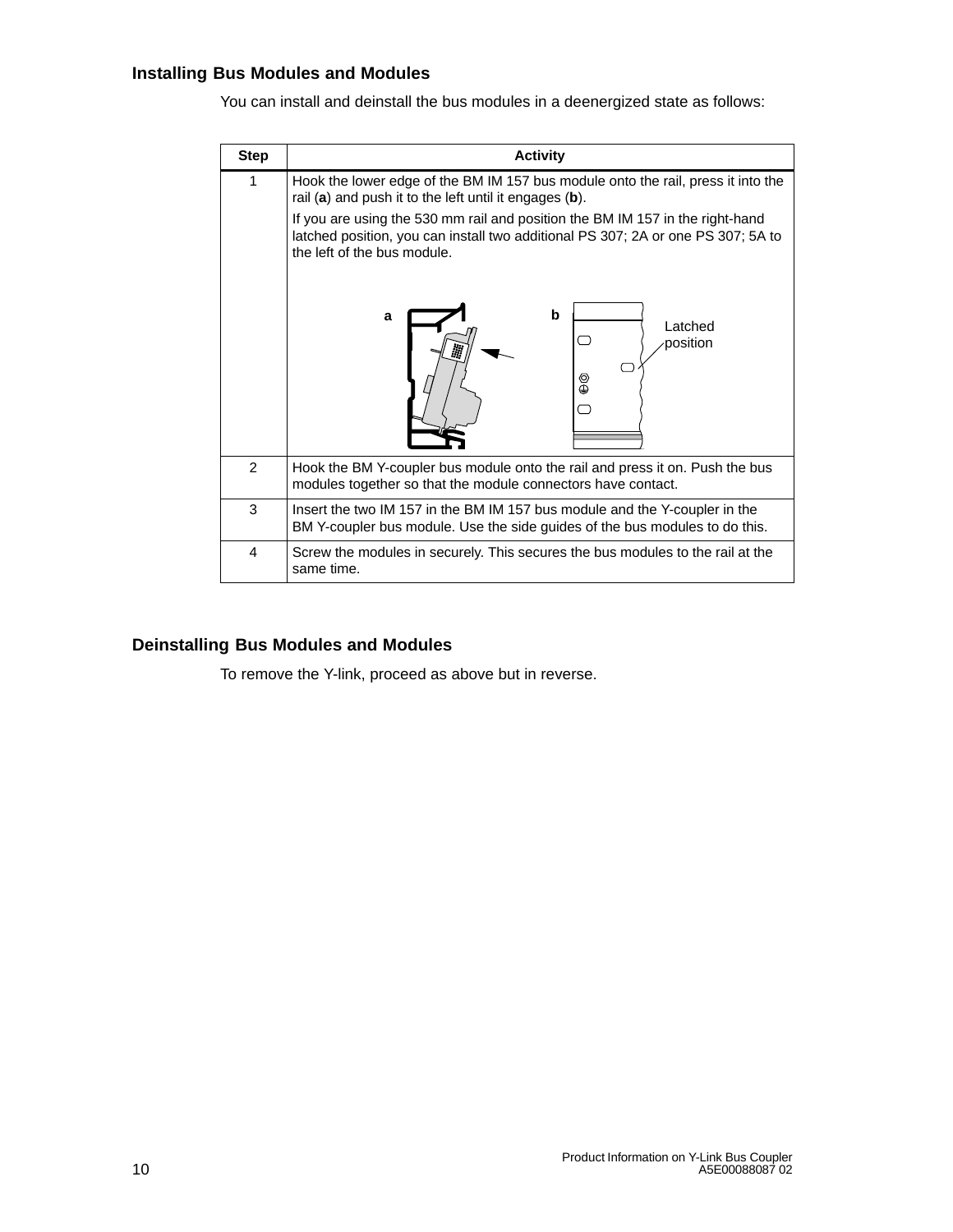### <span id="page-10-0"></span>**4.2 Isolation and Grounding**

#### **Chapter Overview**

| <b>Section</b> | <b>Topic</b>                                           | Page |
|----------------|--------------------------------------------------------|------|
| 4.2.1          | General Rules and Regulations for Operating the Y-Link |      |
| 4.2.2          | Operation with a Grounded Supply                       | 13   |
| 4.2.3          | Operation with Ungrounded Reference Potential          | 14   |

#### **Introduction**

You can wire the 24 V power supply to the IM 157 as a grounded or ungrounded configuration, depending on the requirements of your system configuration.

#### **Features**

The IM 157 has the following features:

- The IM 157 (S7 backplane bus) and 24 V power supply are galvanically linked
- The IM 157 (DP interface) is galvanically isolated from the 24V power supply and the IM 157 (S7 backplane bus)

# **4.2.1 General Rules and Regulations for Operating the Y-Link**

#### **Introduction**

As part of a plant or system, depending on the area of application, the Y-link requires that you observe a number of specific rules and guidelines.

This section outlines the most important rules you must observe to integrate the Y-link safely into an existing plant or system.

#### **Specific Application**

Note the safety and accident prevention regulations that apply to specific applications (e.g. machine protection guidelines).

#### **Emergency Stop Devices**

Emergency stop devices complying with IEC 204 (which corresponds to DIN VDE 113) must remain effective in all the operating modes of the plant or system.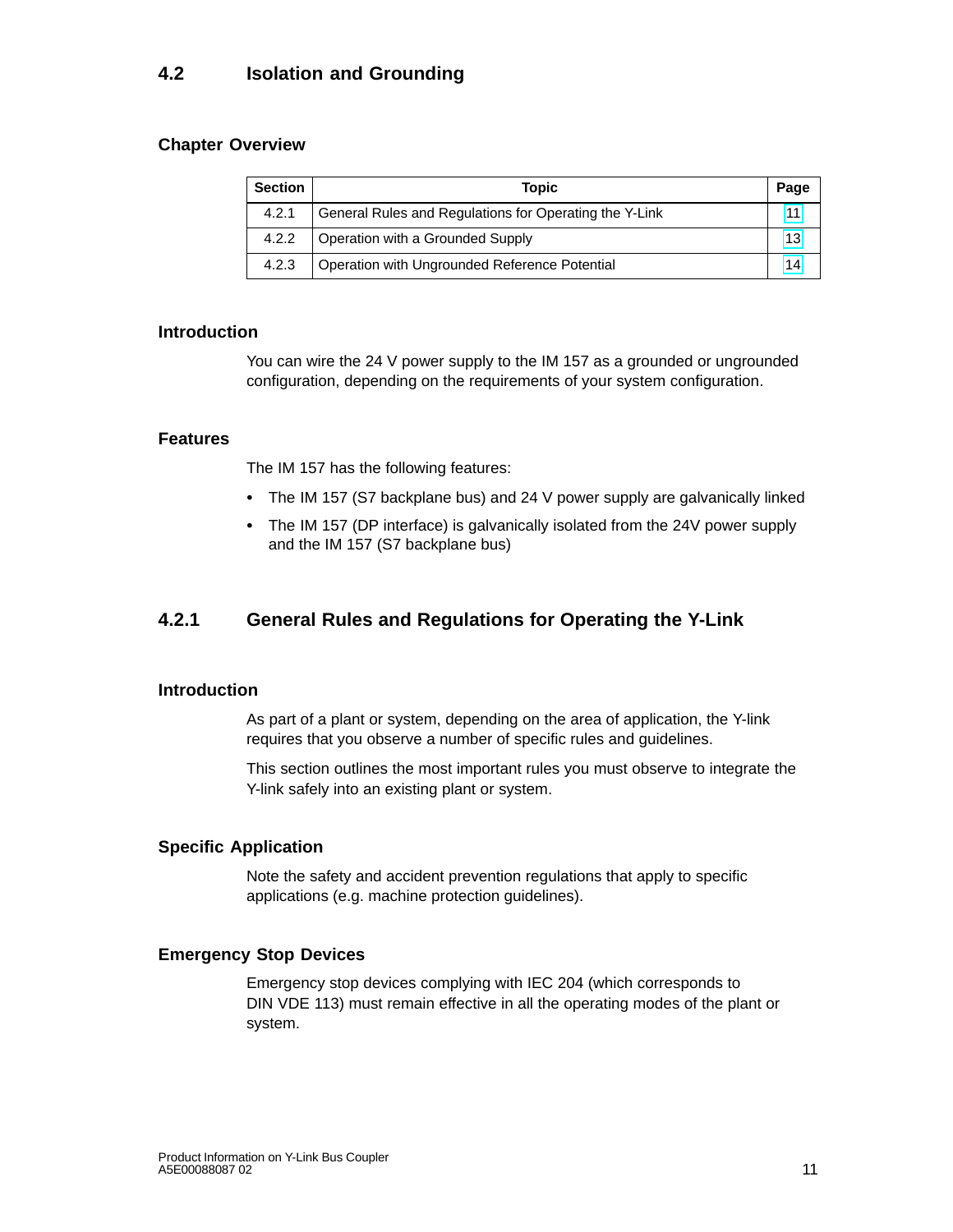## **Start-Up of the System Again Following Specific Events**

The following table indicates what you should do when the system starts up after the occurrence of specific events.

| When                                                                   | Then                                                                                 |
|------------------------------------------------------------------------|--------------------------------------------------------------------------------------|
| The system starts up after a voltage<br>dip or power failure           | No dangerous operating statuses may occur. If<br>necessary, force an emergency stop! |
| The Y-link starts up after an<br>interruption of bus communication     |                                                                                      |
| The system starts up after the<br>emergency stop device is released    | There must not be an uncontrolled or undefined<br>start-up.                          |
| The Y-link starts up, but the DP<br>master does not address the Y-link |                                                                                      |

### **24 VDC Power Supply**

The following table tells you what you have to do in the case of the 24 VDC supply.

| In the Case of                               | You Must Remember                                              |                                         |
|----------------------------------------------|----------------------------------------------------------------|-----------------------------------------|
| <b>Buildings</b>                             | External lightning protection                                  | Lightning protection                    |
| 24 VDC power supply<br>cables, signal cables | Internal lightning protection                                  | measures (e.g.<br>lightning conductors) |
| 24 V supply                                  | Safety extra-low voltage with safe electrical isolation (SELV) |                                         |

#### **Protection Against External Electrical Influences**

The following table shows what you have to look out for to ensure protection against electrical influences or faults.

| In the Case of                                             | You Must Ensure that                                                                                            |
|------------------------------------------------------------|-----------------------------------------------------------------------------------------------------------------|
| All plants or systems in which<br>the Y-link is integrated | The system is connected to the protective conductor so.<br>that electromagnetic interference can be discharged. |
| Connecting, signal and bus<br>cables                       | The cable has been routed and installed correctly.                                                              |
| Signal and bus lines                                       | Line or conductor strand breaks do not lead to<br>undefined system states.                                      |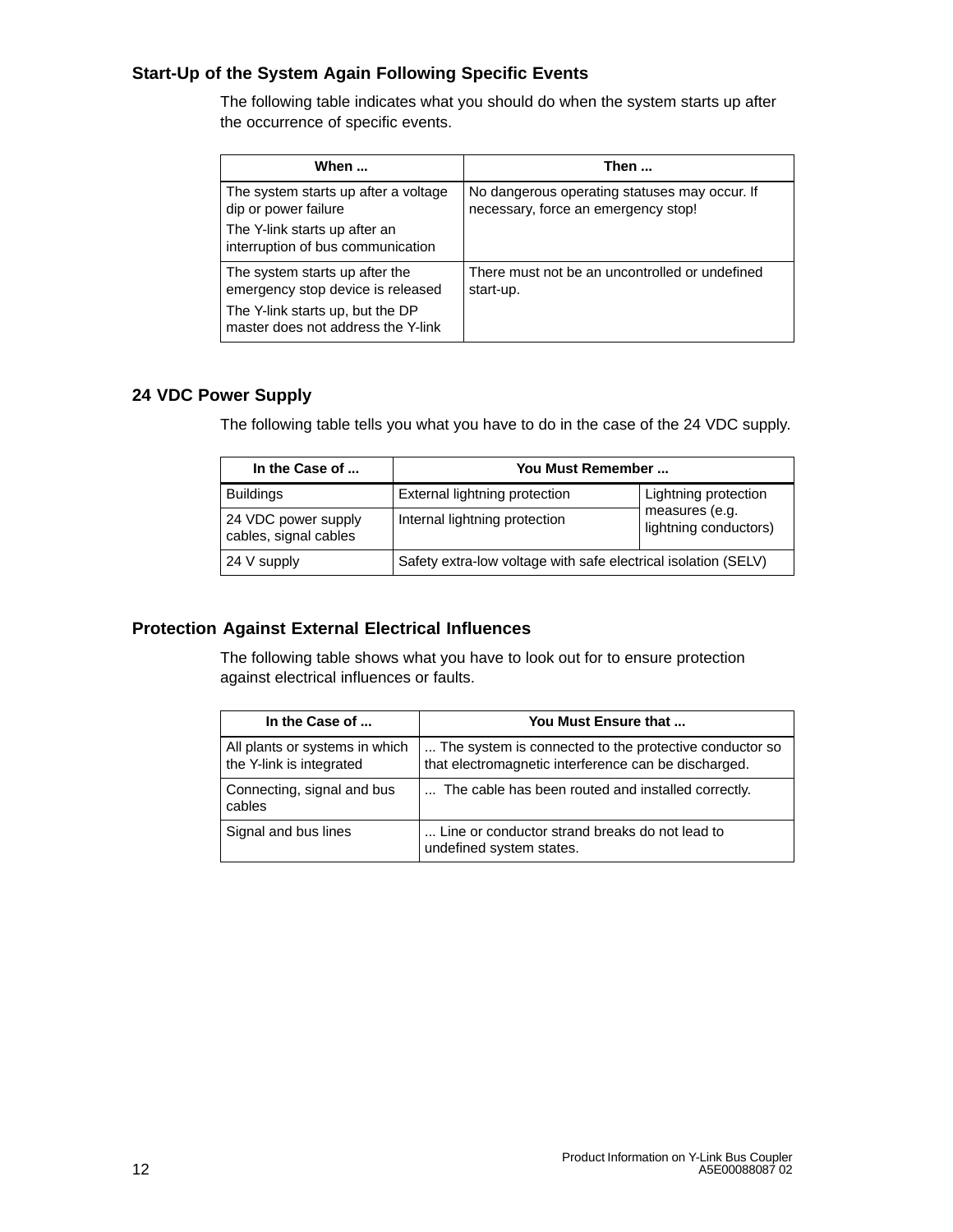# <span id="page-12-0"></span>**4.2.2 Operation with a Grounded Supply**

#### **Definition: Grounded Supply**

In a grounded supply, the neutral conductor of the system is grounded. A simple short-circuit to ground between a voltage-carrying conductor and ground or a grounded part of the system causes the protective devices to respond.

#### **Components and Protective Measures**

Various different components and protective measures are prescribed when setting up an entire plant. The type of components used and the degree to which the protective measures are mandatory depend on which regulations (e.g. DIN VDE in Germany) are valid for your system configuration.

- Main switch (in Figure 4,  $\text{m}$ ): DIN VDE 0100 Part 460
- Isolator (in Figure 4,  $\text{I})$ : DIN VDE 0113 Part 1

#### **Y-Link on a Grounded Supply**

Figure 4 shows the position of the Y-link in the overall configuration supplied from a TN-S system. When the Y-link is configured with grounded reference potential, any interference current is discharged to the protective conductor.

Note: The arrangement of the power connections shown does not correspond to the actual arrangement; it was selected in the interests of clarity.



Figure 4 Operating the Y-Link on a Grounded Supply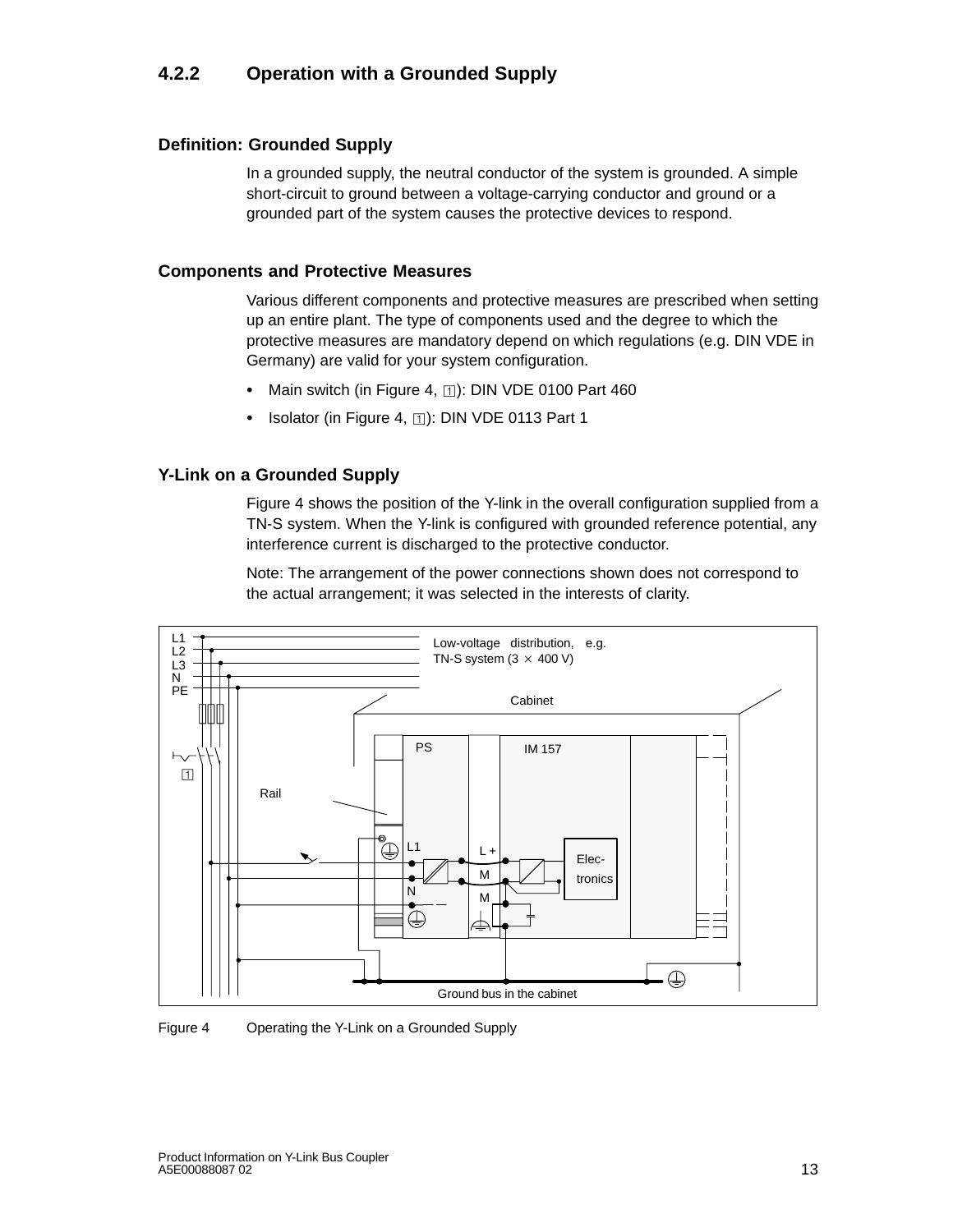# <span id="page-13-1"></span><span id="page-13-0"></span>**4.2.3 Operation with Ungrounded Reference Potential**

#### **Application**

In plants covering large areas, it may be necessary to configure the Y-link with ungrounded reference potential for ground fault monitoring purposes, for example. This is the case in the chemical engineering industry or in power stations.

#### **Diverting Interference Current**

When configuring the Y-link with ungrounded reference potential, any interference currents that may occur are diverted to the protective conductor via the RC networks integrated in the IM 157 (see Figure 5).



Figure 5 IM 157 Configuration with Ungrounded Reference Potential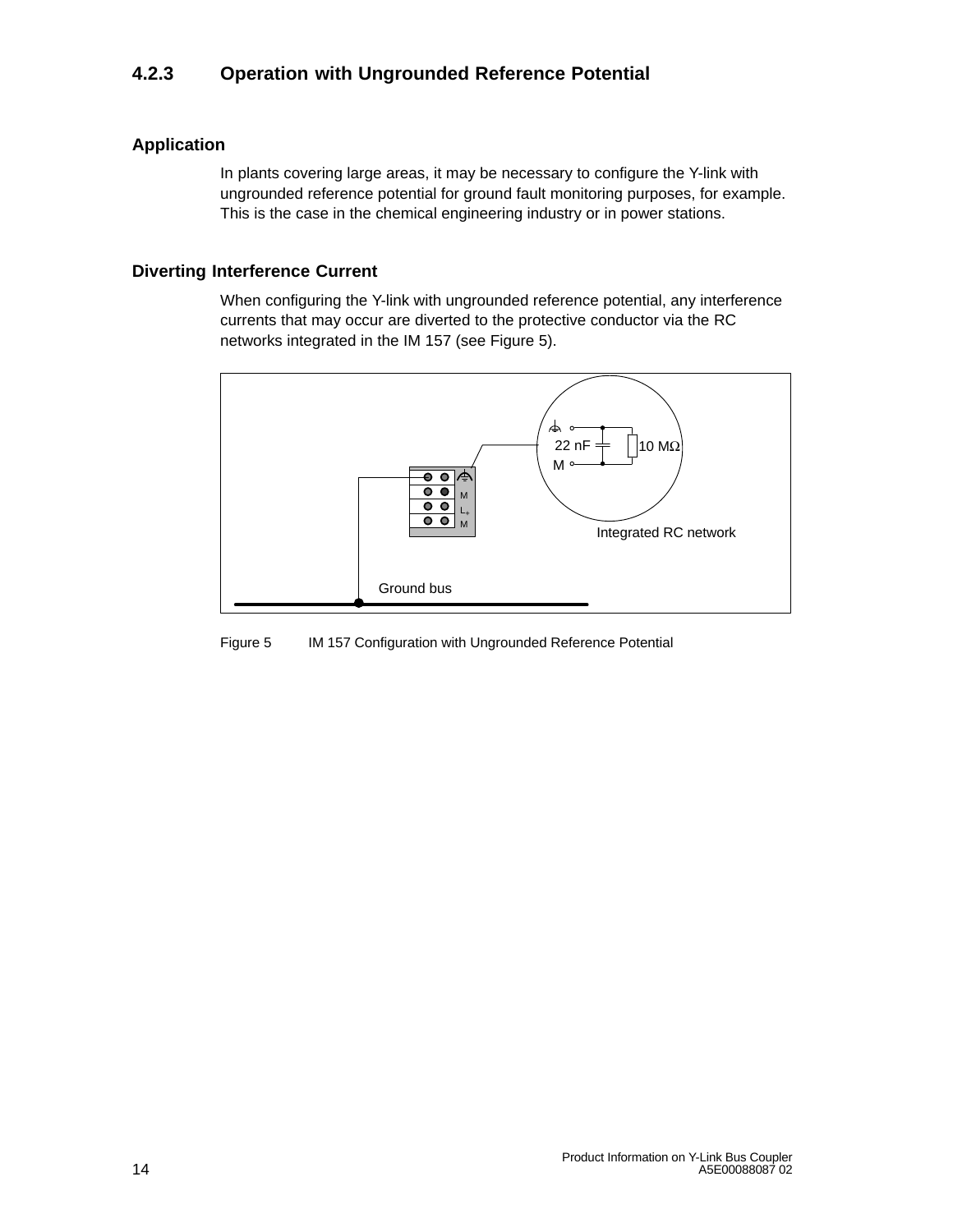# <span id="page-14-0"></span>**4.3 Wiring the Y-Link**

#### **Chapter Overview**

| <b>Section</b> | Topic                       | Page |
|----------------|-----------------------------|------|
| 4.3.1          | Connections of the Y-Link   | 15   |
| 4.3.2          | Connecting the Power Supply | 16   |
| 4.3.3          | Connecting PROFIBUS-DP      |      |

## **4.3.1 Connections of the Y-Link**

The following figure illustrates all the connections that have to be set up to and from the Y-link:



Figure 6 Connections of the Y-Link

#### **Redundant DP master system**

You can operate the Y-link on all DP masters that are suitable for redundant DP master systems on the S7-400H. You can find the transmission rates supported on PROFIBUS-DP in Section [6.1.](#page-44-1)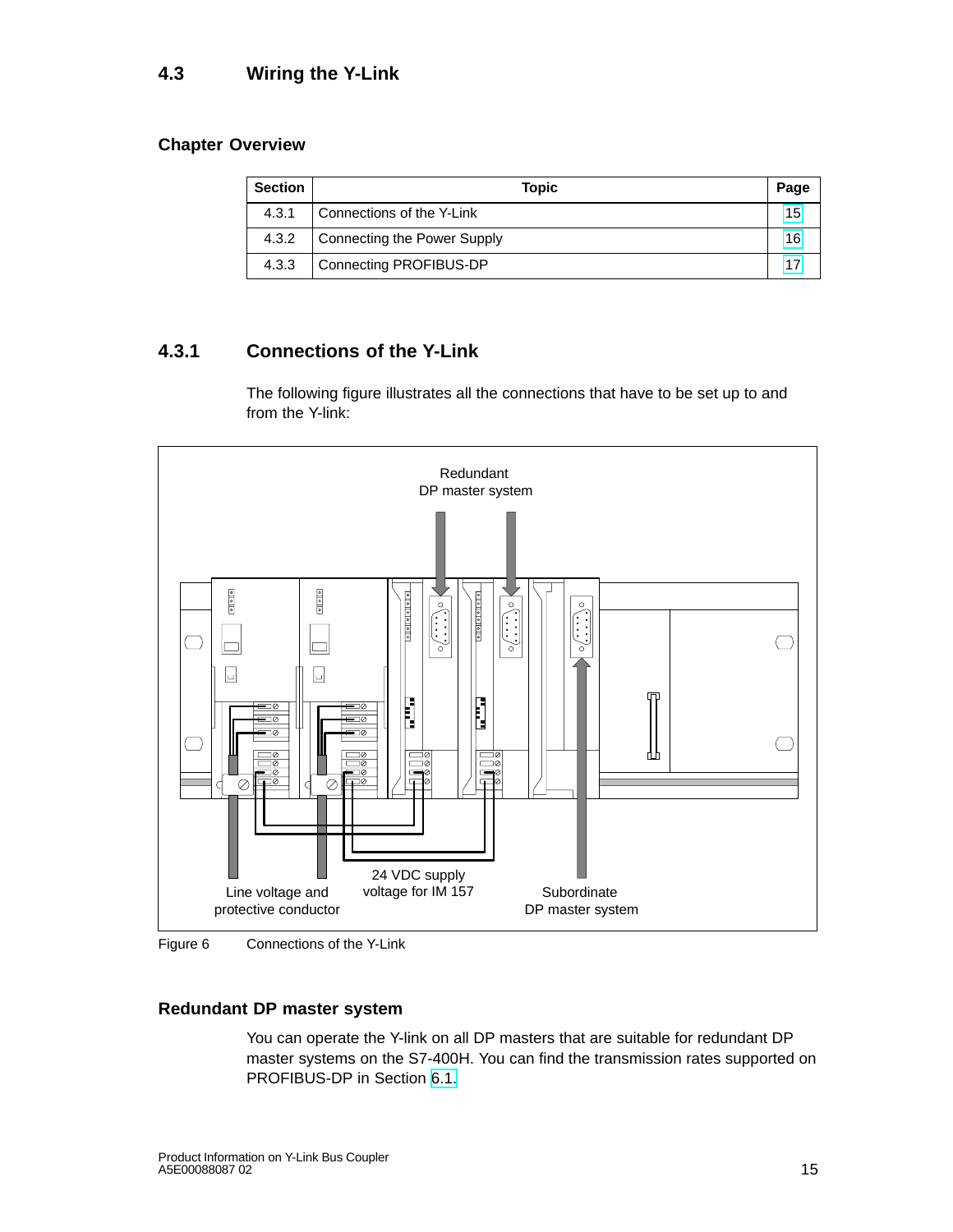# <span id="page-15-0"></span>**4.3.2 Connecting the Power Supply**

Power supplies are required for both IM 157 modules in the Y-link.

#### **Tool Required**

To connect the power supply you will require a 3 mm screwdriver.

#### **Power Supply Unit**

You can only use power supply units of the SELV type with safe, electrically isolated functional extra-low voltage  $( \leq 60$  VDC).

Secure the 24 V supply of each IM 157 with, at most, a 5 A fuse (for example, a non-replaceable T5 A fuse).

#### **Power Supply for the IM 157**

The 4-pin screw-type terminal for the 24 V power supply on the IM 157 at the bottom behind the front door. The connections have the following functions:



Figure 7 Power Supply for the IM 157

The maximum connection cross-section is 2.5 mm<sup>2</sup>. There is no cable grip.

#### **Procedure**

To connect the 24 V power supply to the 4-pin screw-type terminal of the IM 157, proceed as follows:

- 1. Strip the insulation from the cable and the individual conductors for the 24 V power supply.
- 2. Secure the conductors in the screw-type terminal.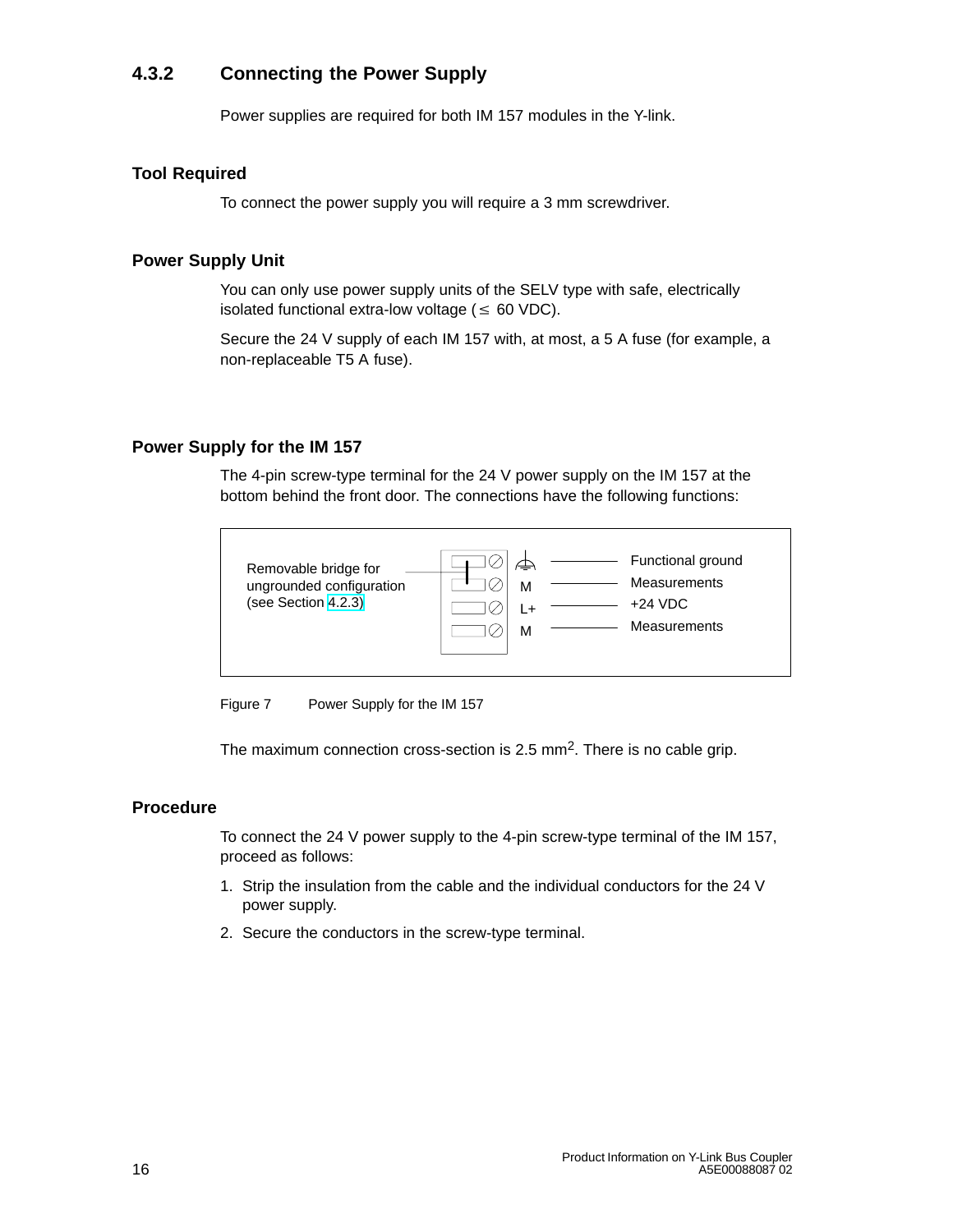# <span id="page-16-0"></span>**4.3.3 Connecting PROFIBUS-DP**

The following PROFIBUS DP inputs/outputs are required for the Y-link:

- Redundant DP master system on both IM 157 devices
- Subordinate DP master system on the Y-coupler

#### **Tool Required**

To attach the bus connector to the IM 157, you need a 3 mm screwdriver.

#### **Bus Cable and Connector**

Only use the PROFIBUS DP accessories listed in Chapter [7.](#page-46-1)

You can find all the information you require on the use of bus cables and connectors in the *ET 200 Distributed I/O System* manual.

The Y-coupler does not have any integrated bus terminating resistors. If the Y-coupler is placed at the beginning or end of a bus segment, the bus terminating resistors must be connected at the bus connector.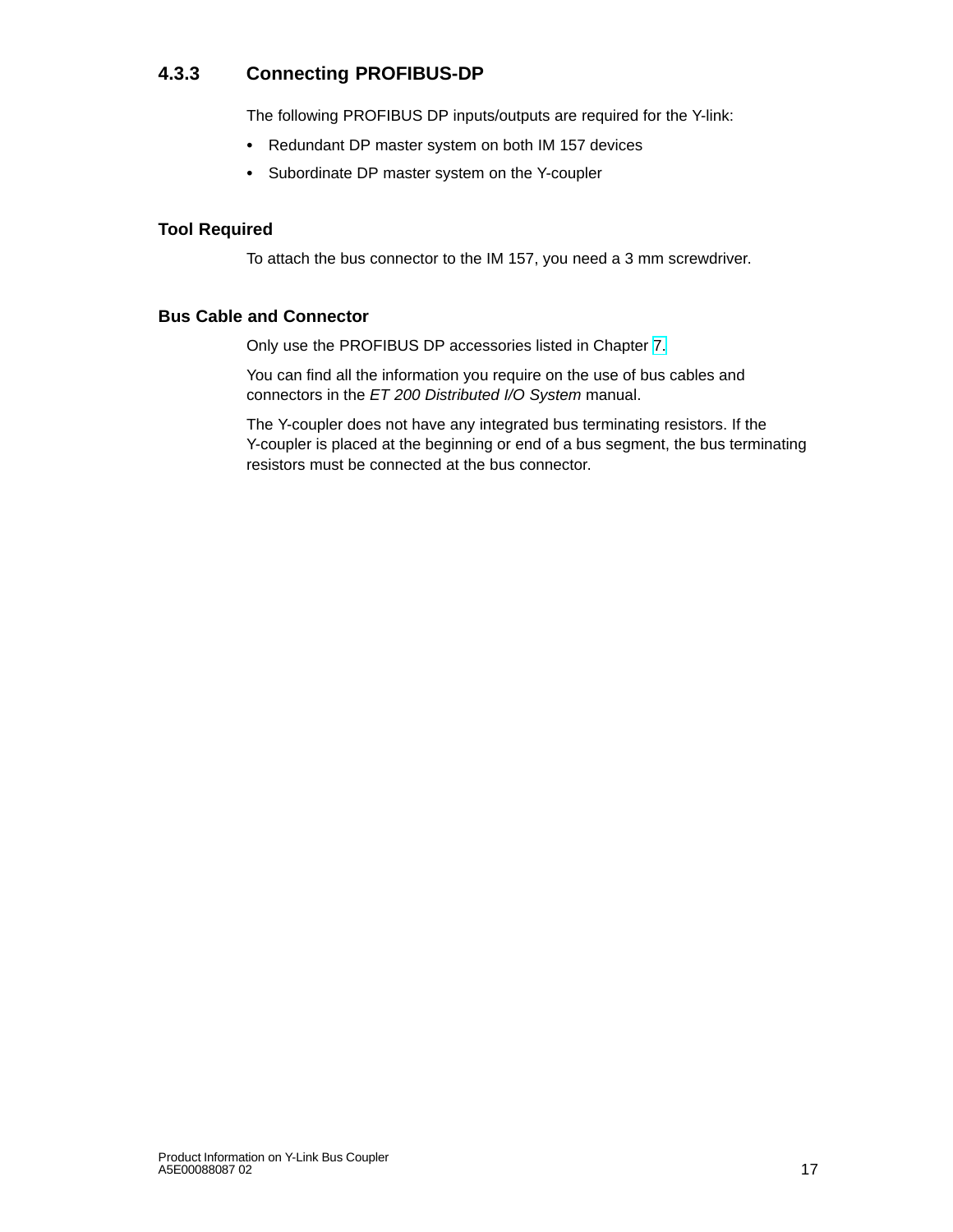# <span id="page-17-0"></span>**5 Commissioning and Diagnostics**

#### **Requirements for Commissioning**

Before you commission the IM 157:

- You must have set up and wired the Y-link as described in Chapter [4.](#page-7-1)
- You must have set up the fault-tolerant system and the redundant DP master system in their entirety. The PROFIBUS DP bus system must be ready for operation.
- You must have completed the setup of the subordinate DP master system and connected it to the Y-coupler. The PROFIBUS DP bus system must be ready for operation.

#### **Chapter Overview**

| <b>Section</b> | <b>Topic</b>                                    | Page |
|----------------|-------------------------------------------------|------|
| 5.1            | Configuration with STEP 7                       | 18   |
| 5.2            | Setting the PROFIBUS Address                    | 20   |
| 5.3            | Start-up of the Y-Link                          | 22   |
| 5.4            | Diagnostics Using LEDs                          | 24   |
| 5.5            | Diagnostics Using the User Program              | 27   |
| 5.6            | The Behavior of the Y-Link After Certain Events | 43   |

# **5.1 Configuration with STEP 7**

The Y-link and the subordinate DP slaves are configured in STEP 7.

| <b>Step</b> | <b>Activity</b>                                                                                                                                                                                                              |
|-------------|------------------------------------------------------------------------------------------------------------------------------------------------------------------------------------------------------------------------------|
| 1           | Start STEP 7 and open a SIMATIC H station in HWCONFIG.                                                                                                                                                                       |
| 2           | If the desired DP slaves cannot be configured directly (see Chapter 8), import<br>the associated DDB (GSD) files by choosing Options > Install New GSD.                                                                      |
|             | Result: The DP slaves are displayed in the hardware catalog in the<br><b>PROFIBUS DP\Additional Field Devices directory.</b>                                                                                                 |
| 3           | Drag a redundant IM 157 (MLFB: 6ES7 157-0AA81-0XA0)<br>from the <b>PROFIBUS-DP\DP/PA-Link</b> directory of the hardware catalog to a<br>redundant DP master system (see Figure 8 in the example below).                      |
|             | Result: The properties dialog box for the PROFIBUS interface of the IM 157 is<br>displayed.                                                                                                                                  |
| 4           | Change the suggested address of the IM 157 in the redundant DP master<br>system, if necessary.<br>Result: After this dialog box has been closed, a dialog box appears in which you<br>can select the subordinate bus system. |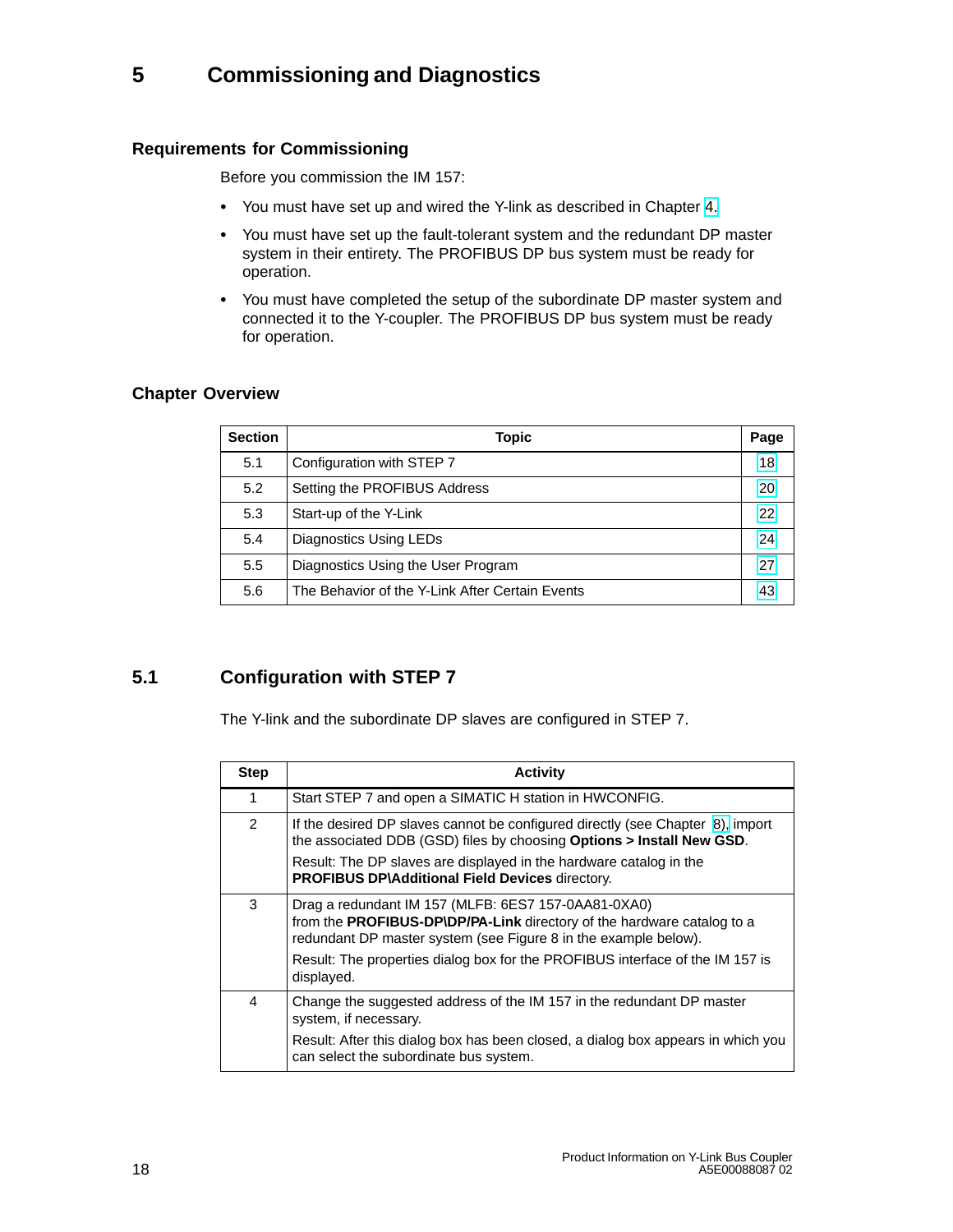| <b>Step</b> | <b>Activity</b>                                                                                                                                                                                 |
|-------------|-------------------------------------------------------------------------------------------------------------------------------------------------------------------------------------------------|
| 5           | Select PROFIBUS DP and confirm with OK.                                                                                                                                                         |
|             | Result: The Y-link is inserted in the redundant DP master system. The<br>transmission rate of the subordinate DP master system is preset to 500 kbps.                                           |
| 6           | If you want to change the transmission rate of the subordinate DP master<br>system, double-click it. Result: The dialog box with the properties for the<br>subordinate bus system is displayed. |
|             | Click the <b>Properties</b> button. Result: The <b>PROFIBUS Properties</b> dialog box is<br>displayed.                                                                                          |
|             | On the <b>Network Settings</b> tab, select a transmission rate of 187.5 kbps to<br>1.5 Mbps <sup>*)</sup> and confirm with OK.                                                                  |
| 7           | From the <b>PROFIBUS DP</b> subdirectory in the hardware catalog, drag the desired<br>DP slaves to the subordinate DP master system.                                                            |
| 8           | Configure the DP slaves with STEP 7.                                                                                                                                                            |

*\*) At 1.5 Mbps, the maximum consistency length is 1 word.*

HWCONFIG checks that the configuration of the subordinate DP slave adheres to the typical application specification (see Chapter [3\)](#page-5-1) and displays a corresponding error message if there has been a violation.

#### **Processing the DP Slaves in the User Program**

The process data of the DP slave should only be accessed in the user program via the process images.

#### **An Example for the Configuration of a Y-Link**



Figure 8 Y-Link in the Hardware Catalog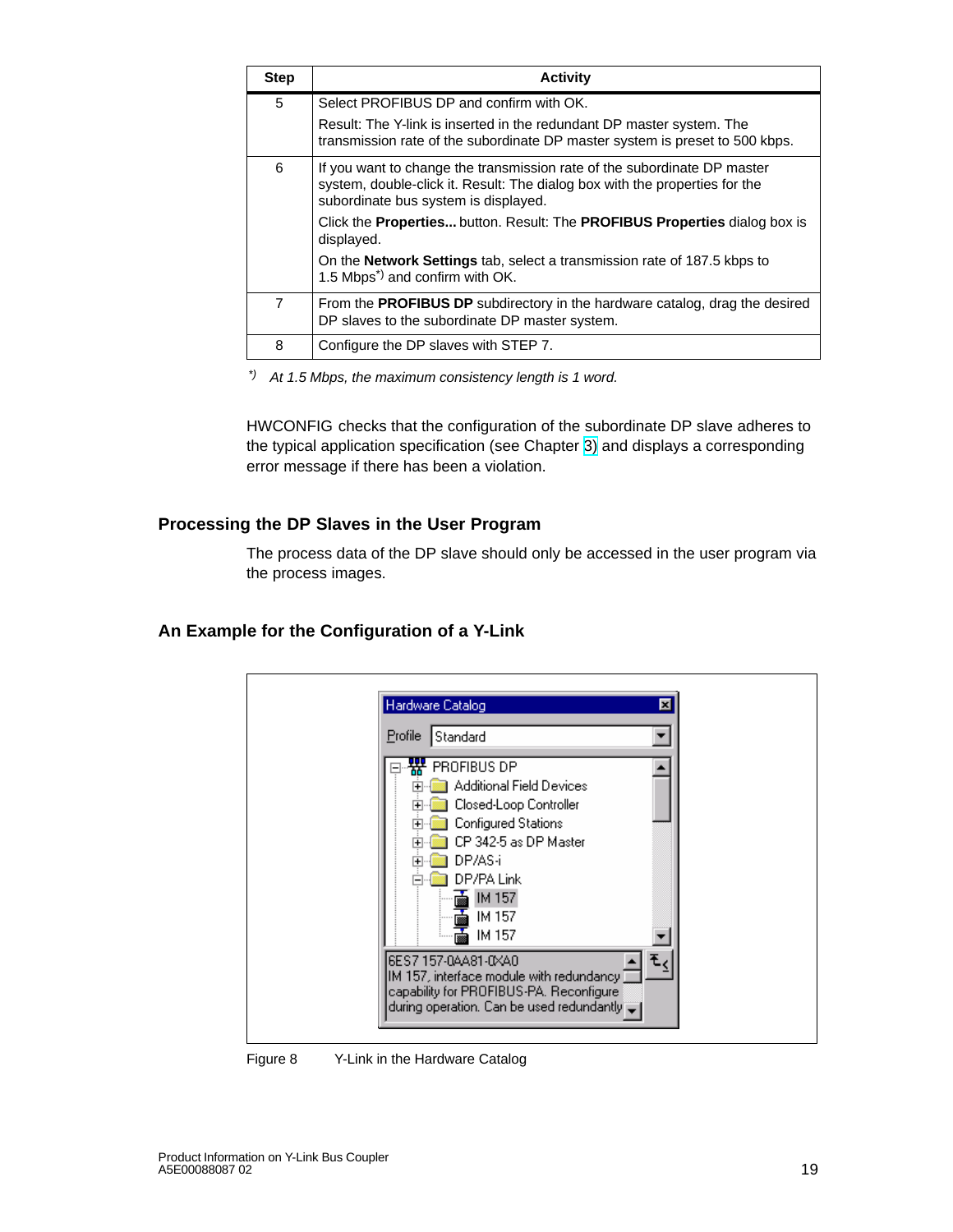<span id="page-19-0"></span>

Figure 9 Minimum Configuration of an S7-400H with Y-Link

### **5.2 Setting the PROFIBUS Address**

#### **Definition**

Each bus node must receive a PROFIBUS address so that it can be uniquely identified on PROFIBUS-DP.

#### **Rules**

In the redundant DP master system, the following rules apply to the PROFIBUS address of the IM 157:

- The permitted PROFIBUS addresses are: 1 to 125.
- The same PROFIBUS address must be set for both IM 157.
- The PROFIBUS address can only be assigned once in each PROFIBUS-DP.

The two IM 157 use addresses 1 and 2 in the subordinate DP master system. The first possible address for a subordinate DP slave is 3.

#### **Tool Required**

To set the PROFIBUS address you require a 3 mm screwdriver.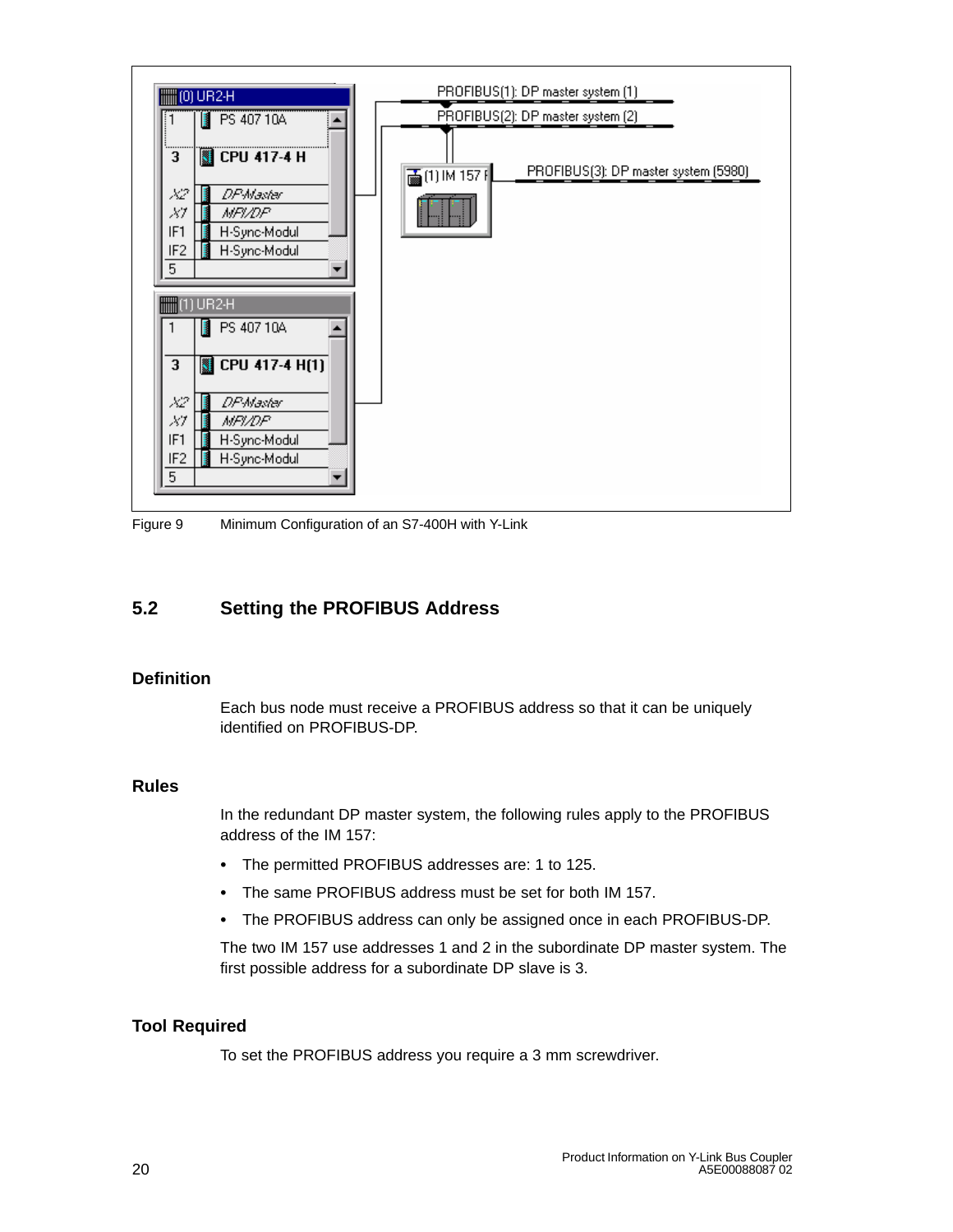#### **Procedure**

- 1. Open the front doors of the IM 157.
- 2. Set the PROFIBUS addresses using a screwdriver. The PROFIBUS address is the sum of the values of all the switches that are in the "ON" position (right switch position).



Figure 10 An Example of Setting the PROFIBUS Address

#### **Changing the PROFIBUS Address**

You can change the set PROFIBUS address at any time. The IM 157 will accept the changed PROFIBUS address once the 24V DC power supply has been turned off and on again.

#### **PROFIBUS Address = 126**

You can display the firmware version on the IM 157 when the PROFIBUS address 126 is set.

Table 3 Display of the Firmware Version

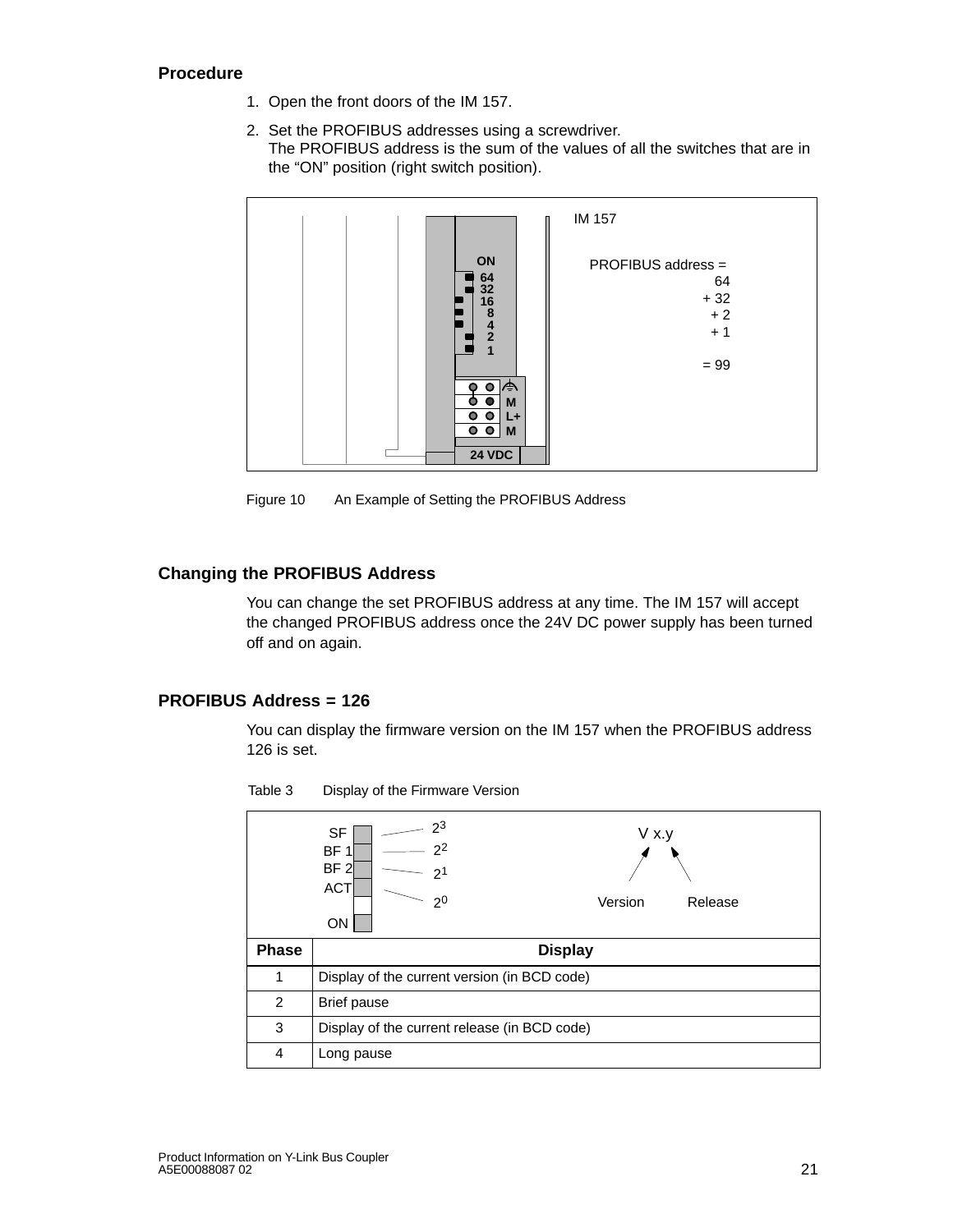### <span id="page-21-0"></span>**LED Displays**

During power-up all the LEDs of the IM 157 light up for approximately one second.

### **Power-Up Delay**

At power-up the Y-link accepts the DP slaves of the subordinate DP master system in the data cycle. The DP slaves are parameterized and configured and the inputs of the DP slaves are read in.

To ensure a reproducible start-up, the Y-link outputs CLEAR frames during this phase on the PROFIBUS-DP. In other words, the outputs of the DP slaves are put into a safe state.

The power-up behavior depends on the configured start-up characteristics of the system configuration (see Table 4).

| <b>Configured Start-Up</b><br><b>Characteristics</b>                            | Output Data Is Output by the Y-Link When                                                                                                        |
|---------------------------------------------------------------------------------|-------------------------------------------------------------------------------------------------------------------------------------------------|
| Start-up when the actual layout<br>does not correspond to the<br>desired layout | All the DP slaves are parameterized and<br>٠<br>configured or                                                                                   |
|                                                                                 | The start-up delay has elapsed and fewer DP<br>slaves were parameterized/configured than<br>planned.                                            |
| Start-up when the actual layout<br>corresponds to the desired layout            | All the DP slaves are parameterized and<br>٠<br>configured.                                                                                     |
|                                                                                 | Note:<br>If not all the DP slaves are configured/parameterized<br>within the power-up delay time, the Y-link automatically<br>repeats start-up. |

Table 4 Configured Start-Up Characteristics

The status of the start-up delay can be evaluated in byte 141 of the diagnostic frame.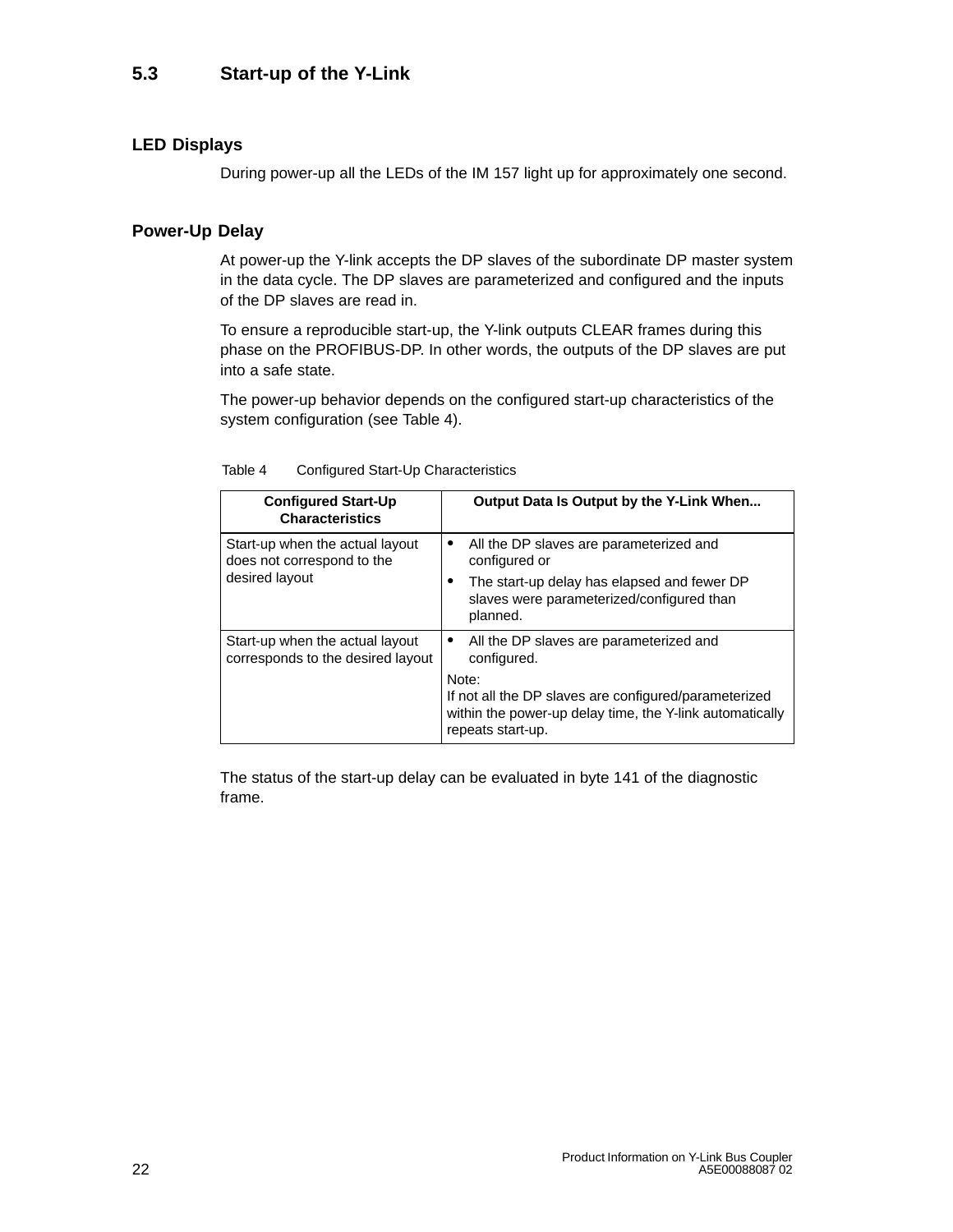#### **Start-Up Diagram of the IM 157**

During start-up, the two IM 157 modules are addressed independently of one another:

- Each DP master configures and parameterizes its IM 157 (independently of the other DP master) and sends the corresponding configuration.
- During error-free operation, the IM 157 that is connected to the subsystem master CPU is activated.
- As soon as the other DP master has also configured and parameterized its IM 157 without errors and sent the entire configuration, the IM 157 with redundant data storage is made available on standby (the IM 157 is passive). If the active IM 157 fails, it is still able to continue processing the DP slaves.

Figure 11 shows a simplified layout of the mutually independent behavior of the two IM 157 devices.



Figure 11 Behavior of the Two IM 157 Modules Given Redundancy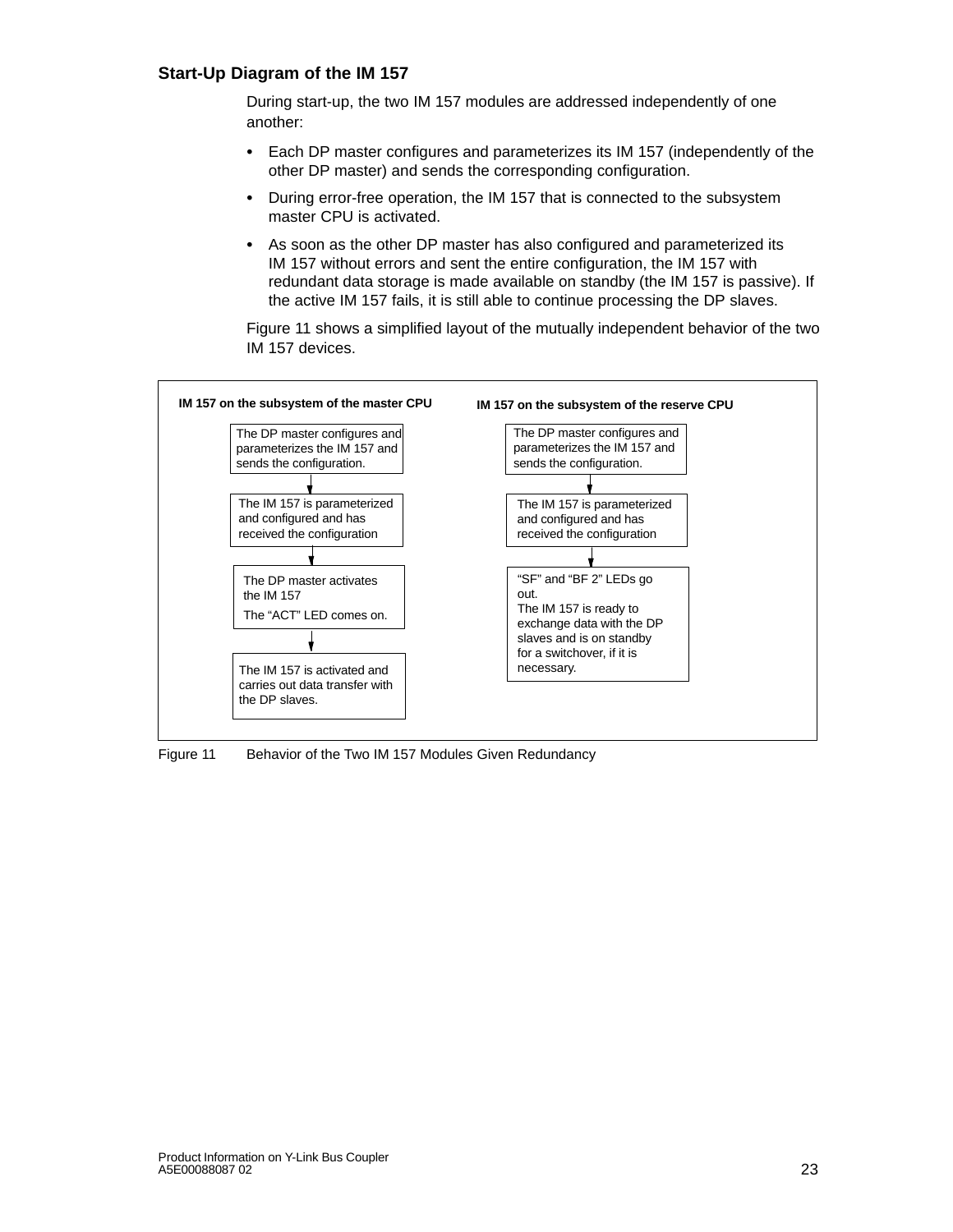# <span id="page-23-0"></span>**5.4 Diagnostics Using LEDs**

# **5.4.1 LED Displays of the IM 157**

Table 5 Status and Error Messages of the IM 157

| SF<br>SF:<br>BF <sub>1</sub><br><b>BF 1:</b><br>BF <sub>2</sub><br><b>BF 2:</b><br><b>ACT</b><br>ACT.<br>ON:<br>ON |                     | Group error (red)<br>Bus fault of the redundant PROFIBUS DP (red)<br>Bus fault of the subordinate PROFIBUS DP (red)<br>IM 157 has the active channel (yellow)<br>24 V power supply Y-link (green) |                     |                     |                                                                                                                                                                                                    |                                                                                                                                                                                                                                                                  |
|--------------------------------------------------------------------------------------------------------------------|---------------------|---------------------------------------------------------------------------------------------------------------------------------------------------------------------------------------------------|---------------------|---------------------|----------------------------------------------------------------------------------------------------------------------------------------------------------------------------------------------------|------------------------------------------------------------------------------------------------------------------------------------------------------------------------------------------------------------------------------------------------------------------|
|                                                                                                                    |                     | <b>LEDs</b>                                                                                                                                                                                       |                     |                     | <b>Meaning</b>                                                                                                                                                                                     | <b>What to Do</b>                                                                                                                                                                                                                                                |
| <b>SF</b>                                                                                                          | <b>BF1</b>          | <b>BF2</b>                                                                                                                                                                                        | <b>ACT</b>          | ON                  |                                                                                                                                                                                                    |                                                                                                                                                                                                                                                                  |
| Off                                                                                                                | Off                 | Off                                                                                                                                                                                               | Off                 | Off                 | There is no voltage applied to<br>the IM 157.                                                                                                                                                      | Switch the power supply<br>module on.                                                                                                                                                                                                                            |
| Off                                                                                                                | Off                 | Off                                                                                                                                                                                               | Off                 | On                  | There is voltage applied to<br>the IM 157. The IM 157 is op-<br>erational and ready to be<br>switched over.                                                                                        |                                                                                                                                                                                                                                                                  |
| On                                                                                                                 | On                  | On                                                                                                                                                                                                | On                  | On                  | All the LEDs come on for<br>approximately 1 second. The<br>IM 157 is starting up.                                                                                                                  | $\equiv$                                                                                                                                                                                                                                                         |
| Flash.<br>(quickly)                                                                                                | Flash.<br>(quickly) | Flash.<br>(quickly)                                                                                                                                                                               | Flash.<br>(quickly) | Flash.<br>(quickly) | Error in the IM 157. Read by-<br>tes 102 to 111 from the diag-<br>nostic frame and get in touch<br>with your Siemens partner.                                                                      | $\equiv$                                                                                                                                                                                                                                                         |
| Off                                                                                                                | On                  | On                                                                                                                                                                                                | Off                 | On                  | No connection to the DP<br>master (transmission rate<br>detection)<br>Causes:<br>Bus communication to the<br>IM 157 has been<br>interrupted.<br>The DP master is not in<br>$\bullet$<br>operation. | Check that the bus<br>$\bullet$<br>connector is correctly<br>inserted.<br>Check if the<br>$\bullet$<br>interconnecting cable to<br>the DP master has been<br>interrupted.<br>Switch the 24V DC switch<br>on the power supply<br>module off and then on<br>again. |
| Off                                                                                                                | Flash.              | On                                                                                                                                                                                                | Off                 | On                  | There is no data transfer be-<br>tween the DP master and the<br>IM 157.                                                                                                                            | $\bullet$<br>Check the configuration.<br><b>Check the PROFIBUS</b><br>$\bullet$<br>address.                                                                                                                                                                      |
| Off                                                                                                                | Off                 | Flash.<br>(quickly)                                                                                                                                                                               | On                  | On                  | Power-up delay is active on<br>the active IM 157.                                                                                                                                                  | If the IM 157 doesn't com-<br>plete start-up within 20 sec.,<br>check in the configuration<br>whether start-up is enabled<br>when desired layout <> ac-<br>tual layout.                                                                                          |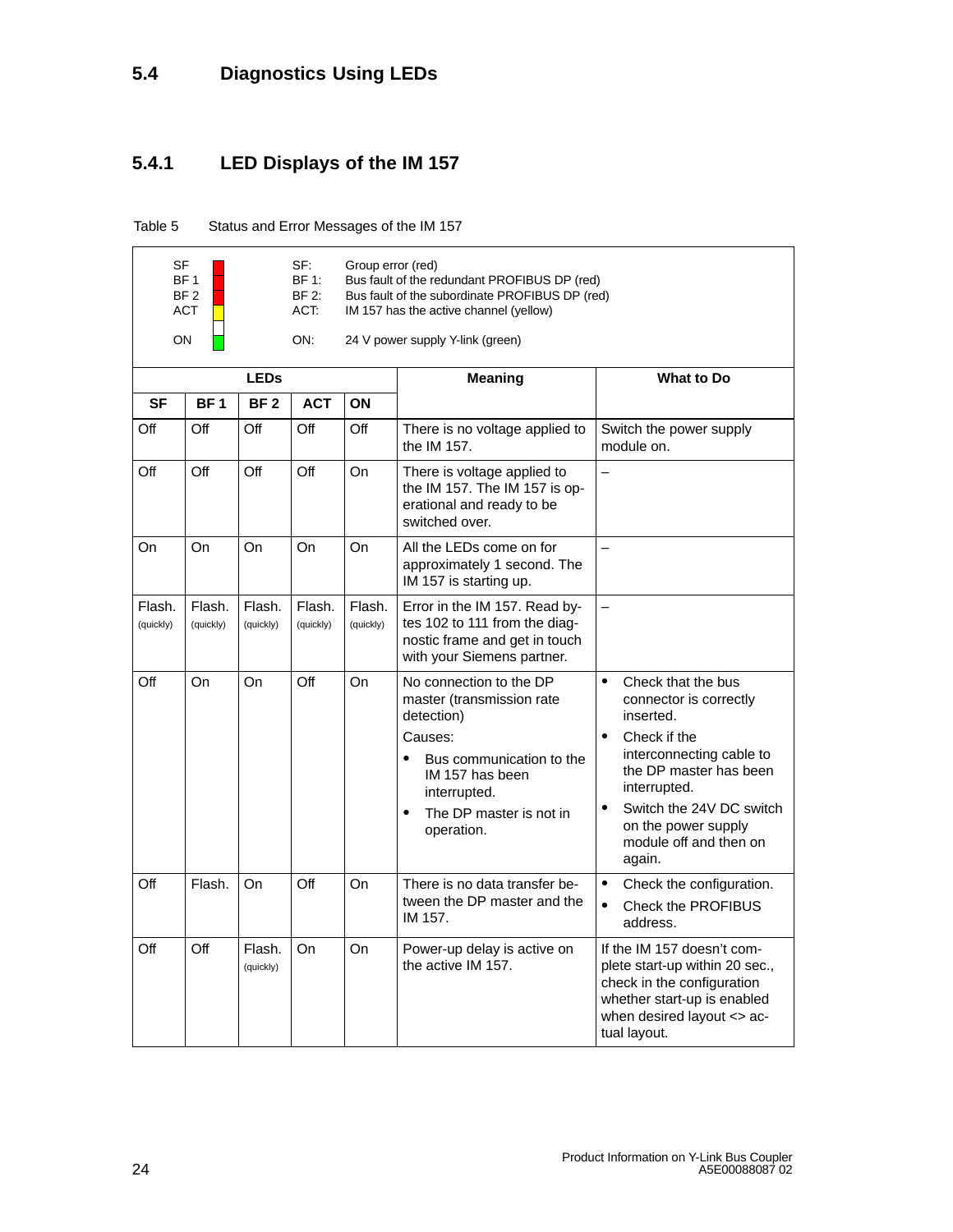Table 5 Status and Error Messages of the IM 157



| SF:   | Group error (red)                             |
|-------|-----------------------------------------------|
| BF 1: | Bus fault of the redundant PROFIBUS DP (red)  |
| BF 2: | Bus fault of the subordinate PROFIBUS DP (red |

- BF 2: Bus fault of the subordinate PROFIBUS DP (red)<br>ACT: IM 157 has the active channel (yellow) IM 157 has the active channel (yellow)
- 

ON: 24 V power supply Y-link (green)

| <b>LEDs</b> |             |                        |            |    | <b>Meaning</b>                                                                                                                            | <b>What to Do</b>                                                                                                                                                                                                           |
|-------------|-------------|------------------------|------------|----|-------------------------------------------------------------------------------------------------------------------------------------------|-----------------------------------------------------------------------------------------------------------------------------------------------------------------------------------------------------------------------------|
| <b>SF</b>   | <b>BF1</b>  | <b>BF2</b>             | <b>ACT</b> | ON |                                                                                                                                           |                                                                                                                                                                                                                             |
| Off         | $\Omega$ ff | Off                    | On         | On | The IM 157 is active. It is in-<br>volved in data transfer with<br>the DP master and the subor-<br>dinate DP slaves.                      | $\overline{\phantom{0}}$                                                                                                                                                                                                    |
| On          | Off         | Flash.                 | On         | On | The active IM 157 has no cy-<br>clical data transfer to at least<br>one DP slave.                                                         | Evaluate the diagnosis of the<br>IM 157, and check the re-<br>ported DP slaves (connec-<br>tion, DP address, parameter<br>assignment, configuration).                                                                       |
| On          | $\Omega$ ff | $\Omega$ ff            | On         | On | The IM 157 is active. All the<br>DP slaves are involved in<br>data transfer. At least one DP<br>slave has reported an error.              | Evaluate the diagnosis of the<br>IM 157, and check the re-<br>ported DP slaves (status byte<br>in the slave user data; read-<br>ing out of the DP slave device<br>status with a configuration<br>tool such as SIMATIC PDM). |
| Flash.      | $\Omega$ ff | On                     | Off        | On | IM 157 configuration missing.                                                                                                             | Check whether the CPU or<br>the DP master are in RUN.                                                                                                                                                                       |
| Flash.      | Off         | Flash.<br>or is<br>off | Off        | On | The passive IM 157 is not yet<br>ready to be switched over.                                                                               |                                                                                                                                                                                                                             |
| On          | Off         | Off                    | Off        | On | The IM 157 is passive and<br>ready to be switched over.<br>There is an error on the ac-<br>tive IM 157.<br>Or<br>Invalid PROFIBUS address | Evaluate the LED on the ac-<br>tive IM 157.<br>Set a valid PROFIBUS ad-<br>dress $(1 to 125)$ on the IM<br>157.                                                                                                             |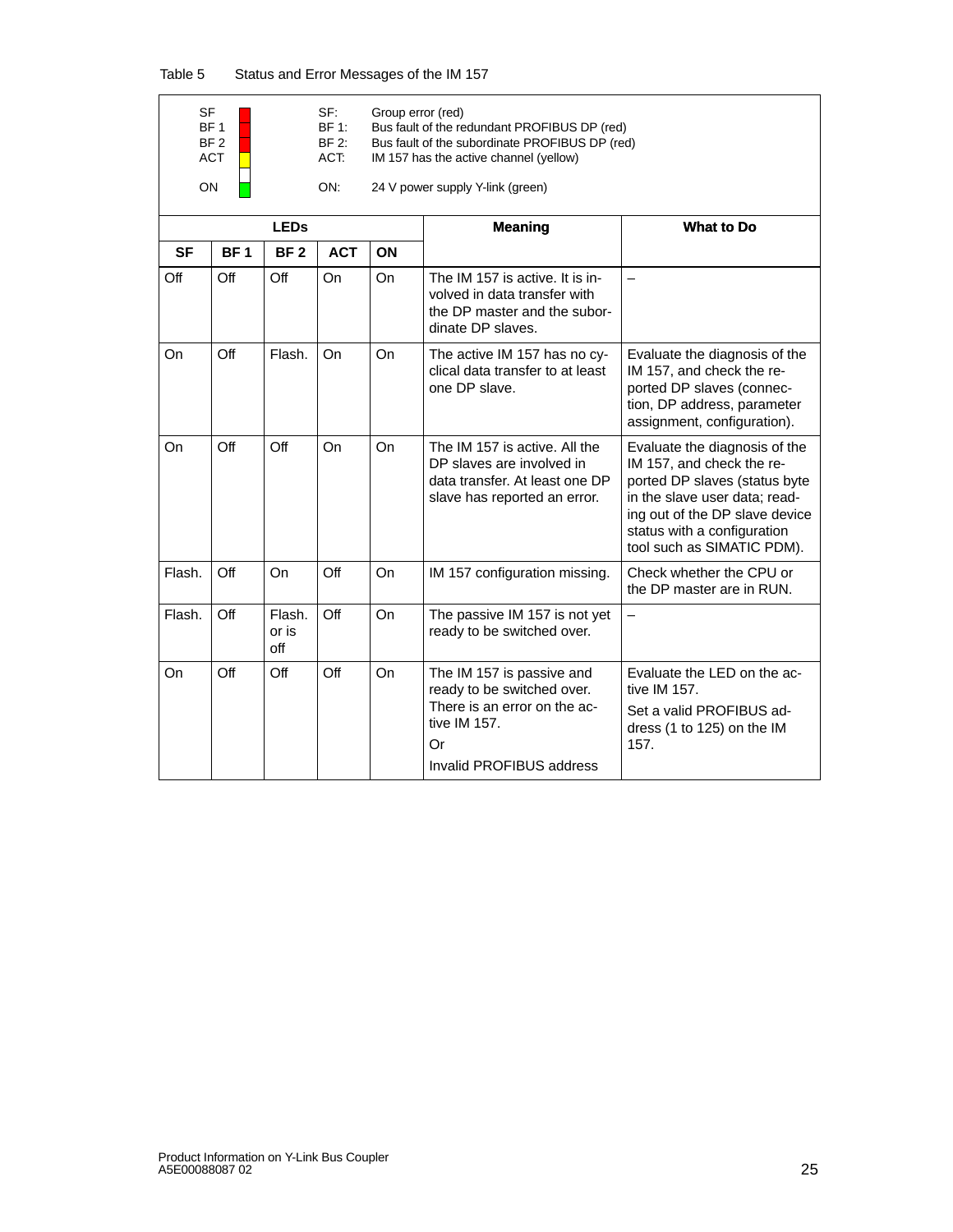# **5.4.2 LED Displays of the Y-Coupler**

| Table 6 | Status Messages of the Y-Coupler |
|---------|----------------------------------|
|---------|----------------------------------|

| ON         | DP <sub>1</sub><br>DP <sub>2</sub> |     | DP 1:<br>Internal PROFIBUS DP bus monitoring (yellow)<br>$DP2$ :<br>Subordinate PROFIBUS DP bus monitoring (yellow)<br>24 V power supply Y-coupler (green)<br>ON:                      |                                                                                                                                                                                                                |
|------------|------------------------------------|-----|----------------------------------------------------------------------------------------------------------------------------------------------------------------------------------------|----------------------------------------------------------------------------------------------------------------------------------------------------------------------------------------------------------------|
|            | <b>LEDs</b>                        |     | <b>Meaning</b><br><b>What to Do</b>                                                                                                                                                    |                                                                                                                                                                                                                |
| <b>BF1</b> | <b>BF2</b>                         | ON  |                                                                                                                                                                                        |                                                                                                                                                                                                                |
| Off        | Off                                | Off | There is no voltage applied to the<br>Y-coupler.                                                                                                                                       | Switch on the power supply of the<br>IM 157.                                                                                                                                                                   |
|            |                                    |     |                                                                                                                                                                                        | If the ON LED does not come on when<br>the power supply of the IM 157 is<br>switched on: Replace the IM 157<br>because its internal power supply is<br>defective.                                              |
| Off        | Off                                | On  | There is voltage applied to the<br>Y-coupler. The Y-coupler is ready for<br>operation. There is no data transfer<br>between the internal and subordinate<br>PROFIBUS DP.               | $\bullet$<br>Check that the bus connector is<br>correctly inserted.<br>$\bullet$<br>Check if the interconnecting cable<br>to the subordinate PROFIBUS DP<br>has been disconnected.                             |
| On         | $\Omega$ ff                        | On  | Frames are not being received from<br>the subordinate PROFIBUS DP, e.g.:<br>The connection to the subordinate<br>$\bullet$<br>PROFIBUS DP is interrupted.<br>DP slaves do not respond. | $\bullet$<br>Check that the subordinate<br>PROFIBUS DP is connected<br>correctly (the bus connector and<br>the two bus terminating resistors<br>are connected).<br>Check the connected DP slaves.<br>$\bullet$ |
| On         | On                                 | On  | There is data transfer between the<br>internal and subordinate<br>PROFIBUS DP (at a high transmission<br>speed).                                                                       | $\equiv$                                                                                                                                                                                                       |
| Flash.     | Flash.                             | On  | There is data transfer between the<br>internal and subordinate<br>PROFIBUS DP (at a low transmission<br>speed).                                                                        |                                                                                                                                                                                                                |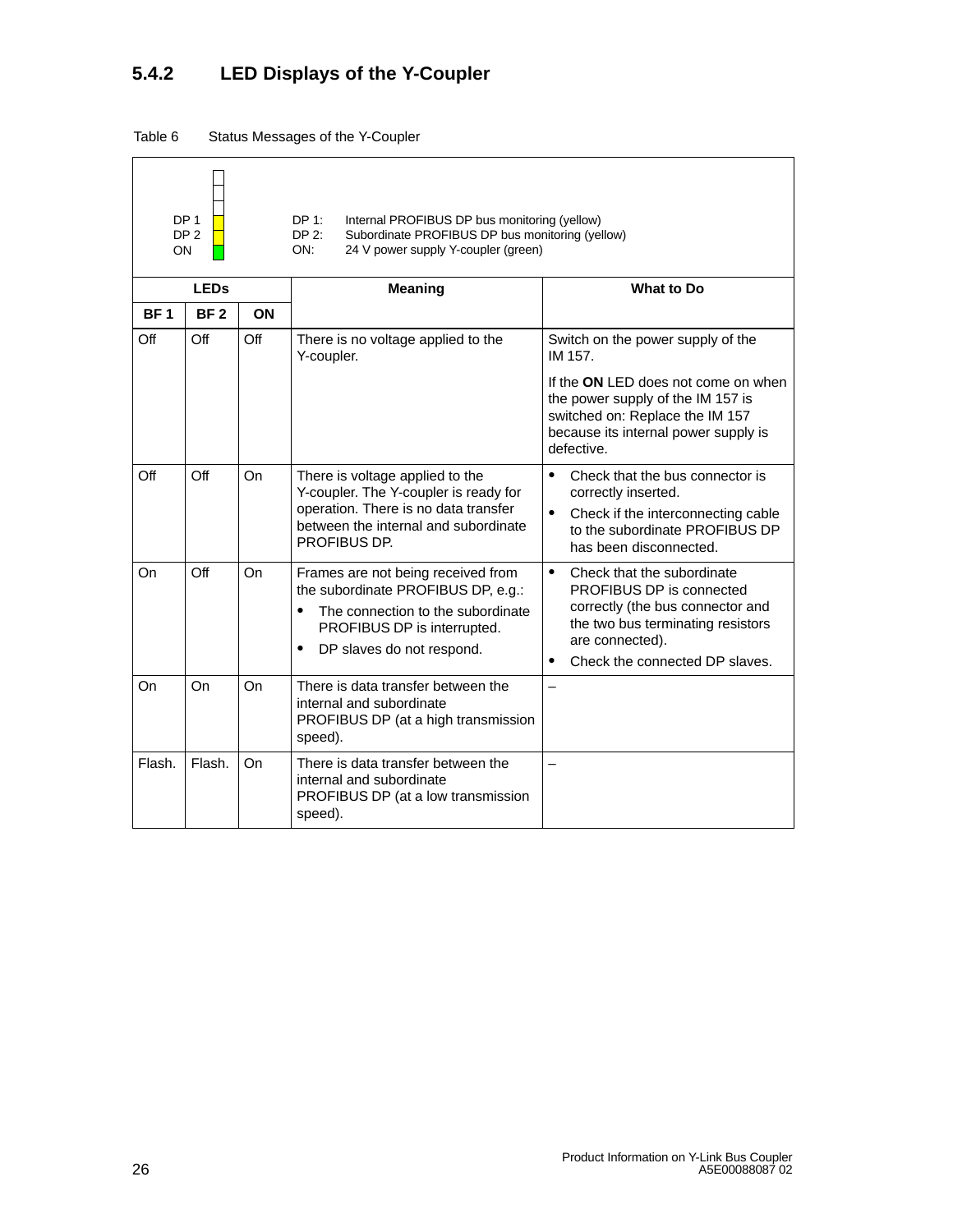# <span id="page-26-0"></span>**5.5 Diagnostics Using the User Program**

#### **Diagnostics with the S7 DP Master**

The IM 157 sends the diagnostic data on the PROFIBUS-DP in accordance with EN 50170, Volume 2. The IM 157 behaves like a DP slave with a **SIMATIC S7** DP master.

#### **SFC 13 "DPNRM\_DG"**

Read the diagnosis out in a SIMATIC S7 with SFC 13 "DPNRM\_DG". You can find information on requesting diagnostic data in the *STEP 7 Standard and System Functions* manual.

#### **Chapter Overview**

| <b>Section</b> | <b>Topic</b>                             | Page |
|----------------|------------------------------------------|------|
| 5.5.1          | Structure of the Slave Diagnosis         | 28   |
| 5.5.2          | Station Statuses 1 to 3                  | 29   |
| 5.5.3          | Structure of the Master PROFIBUS Address | 30   |
| 5.5.4          | Manufacturer ID                          | 30   |
| 5.5.5          | Structure of the Module Diagnosis        | 31   |
| 5.5.6          | Structure of the Module Status           | 33   |
| 5.5.7          | Structure of the Status Message          | 35   |
| 5.5.8          | H Status                                 | 37   |
| 5.5.9          | <b>Interrupt Status</b>                  | 38   |
| 5.5.10         | Example of a Typical Diagnosis           | 39   |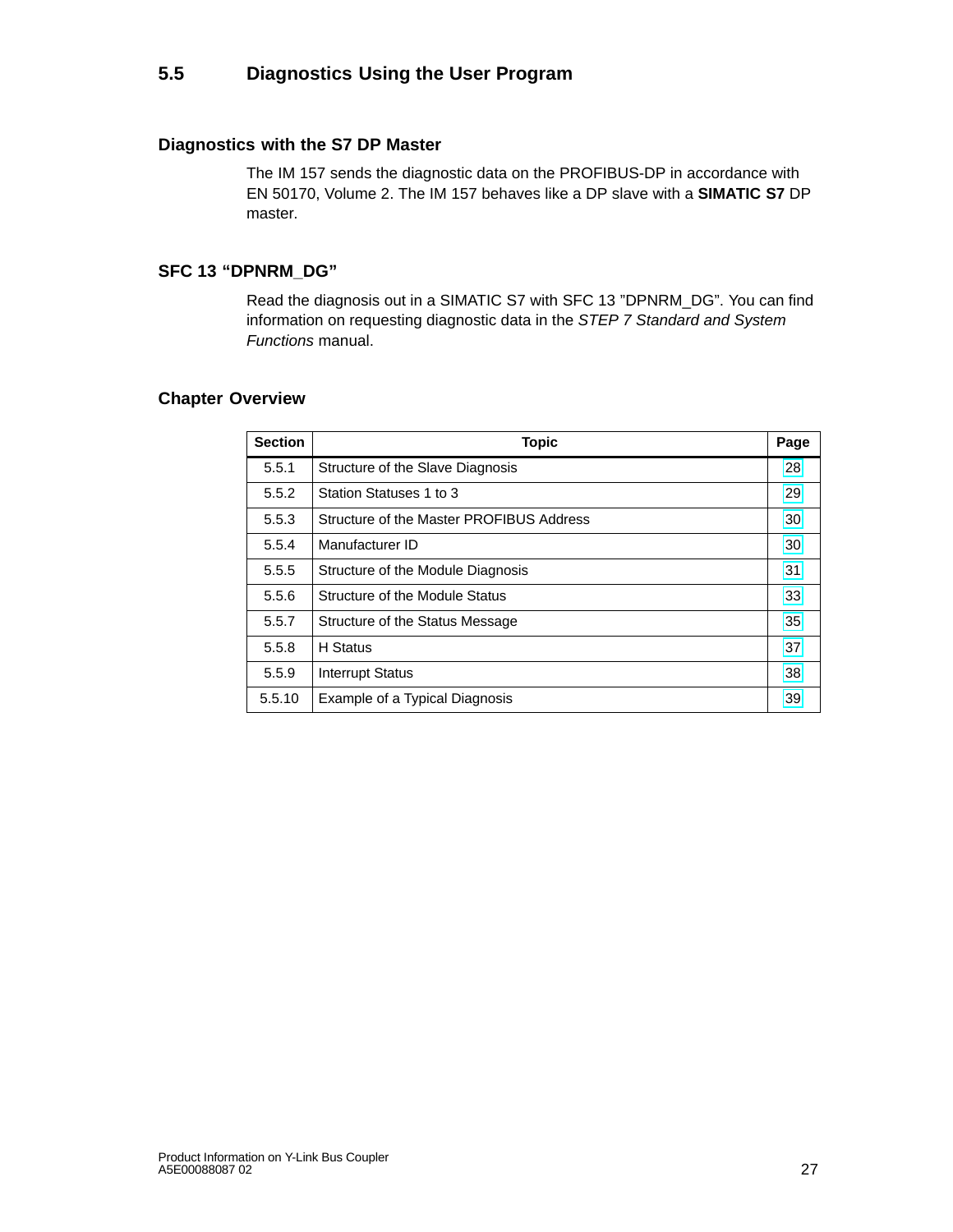# <span id="page-27-0"></span>**5.5.1 Structure of the Slave Diagnosis**

The slave diagnosis consists of a maximum of 188 bytes (bytes 0 to 187) and is subdivided as follows:



Figure 12 Structure of the Slave Diagnosis in Redundant Operation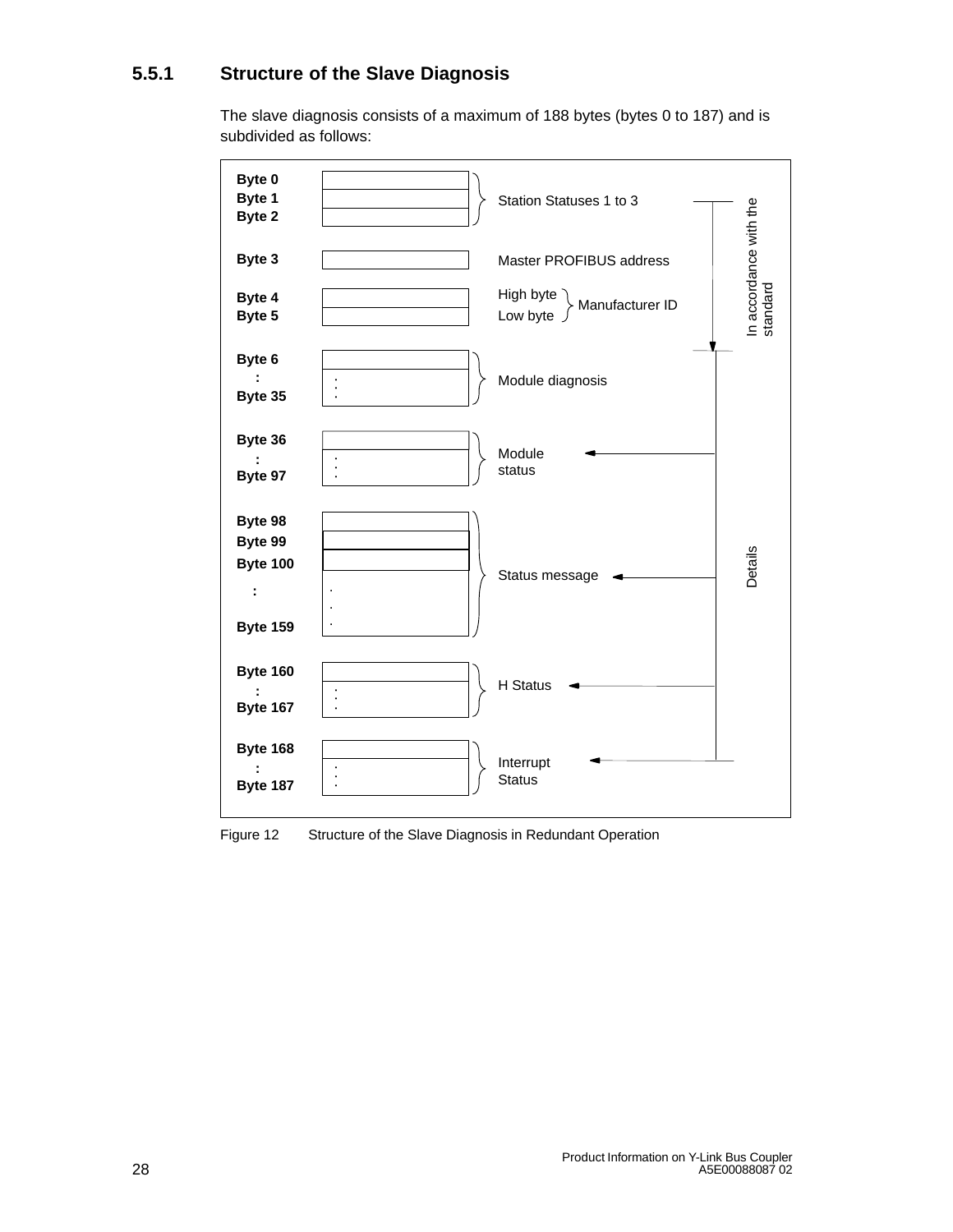#### <span id="page-28-1"></span><span id="page-28-0"></span>**Definition**

Station statuses 1 to 3 provide an overview of the status of a DP slave (IM 157).

### **Station Status 1**

| Table 7 | Structure of Station Status 1 (Byte 0) |  |
|---------|----------------------------------------|--|
|---------|----------------------------------------|--|

| <b>Bit</b>     | <b>Meaning</b>                                                                                                                                        | <b>Cause/Remedy</b>                                                                                                                                                                                                                                                                              |
|----------------|-------------------------------------------------------------------------------------------------------------------------------------------------------|--------------------------------------------------------------------------------------------------------------------------------------------------------------------------------------------------------------------------------------------------------------------------------------------------|
| 0              | 1: The DP slave cannot be addressed<br>by the DP master.                                                                                              | Correct PROFIBUS address set on the DP<br>$\bullet$<br>slave?                                                                                                                                                                                                                                    |
|                |                                                                                                                                                       | Bus connector connected?<br>$\bullet$                                                                                                                                                                                                                                                            |
|                |                                                                                                                                                       | Voltage at DP slave?<br>٠                                                                                                                                                                                                                                                                        |
|                |                                                                                                                                                       | Execute reset on the DP slave                                                                                                                                                                                                                                                                    |
| 1              | 1: The DP slave is not yet ready to ex-<br>change data.                                                                                               | Wait while the DP slave starts up.<br>$\bullet$                                                                                                                                                                                                                                                  |
| 2              | 1: The configuration data sent by the<br>DP master to the DP slave does not<br>correspond to the configuration of<br>the DP slave.                    | Is the correct station type or correct<br>$\bullet$<br>configuration of the DP slave entered in the<br>configuration software?                                                                                                                                                                   |
| 3              | 1: External diagnosis available. (Group<br>diagnosis display)                                                                                         | Evaluate the module diagnosis, the module<br>$\bullet$<br>status and/or the status message. Bit 3 is<br>reset as soon as all the faults have been<br>rectified. The bit is reset when there is a<br>new diagnostic message in the bytes of the<br>above-mentioned diagnoses.                     |
| 4              | 1: The function requested is not sup-<br>ported by the DP slave (e.g.<br>changing the PROFIBUS address<br>using software).                            | Check the configuration.<br>$\bullet$                                                                                                                                                                                                                                                            |
| 5              | 1: The DP master cannot interpret the<br>response of the DP slave.                                                                                    | Check the bus configuration.<br>$\bullet$                                                                                                                                                                                                                                                        |
| 6              | 1: The DP slave type does not corres-<br>pond to the software configuration.                                                                          | Is the correct station type entered in the<br>$\bullet$<br>configuration software?                                                                                                                                                                                                               |
| $\overline{7}$ | 1: Parameters have been assigned to<br>the DP slave by a different DP ma-<br>ster (not the DP master that cur-<br>rently has access to the DP slave). | The bit is always set to 1 if, for instance,<br>$\bullet$<br>you are accessing the DP slave using the<br>programming device or another DP master.<br>The PROFIBUS address of the DP master<br>that parameterized the DP slave is located<br>in the "master PROFIBUS address"<br>diagnostic byte. |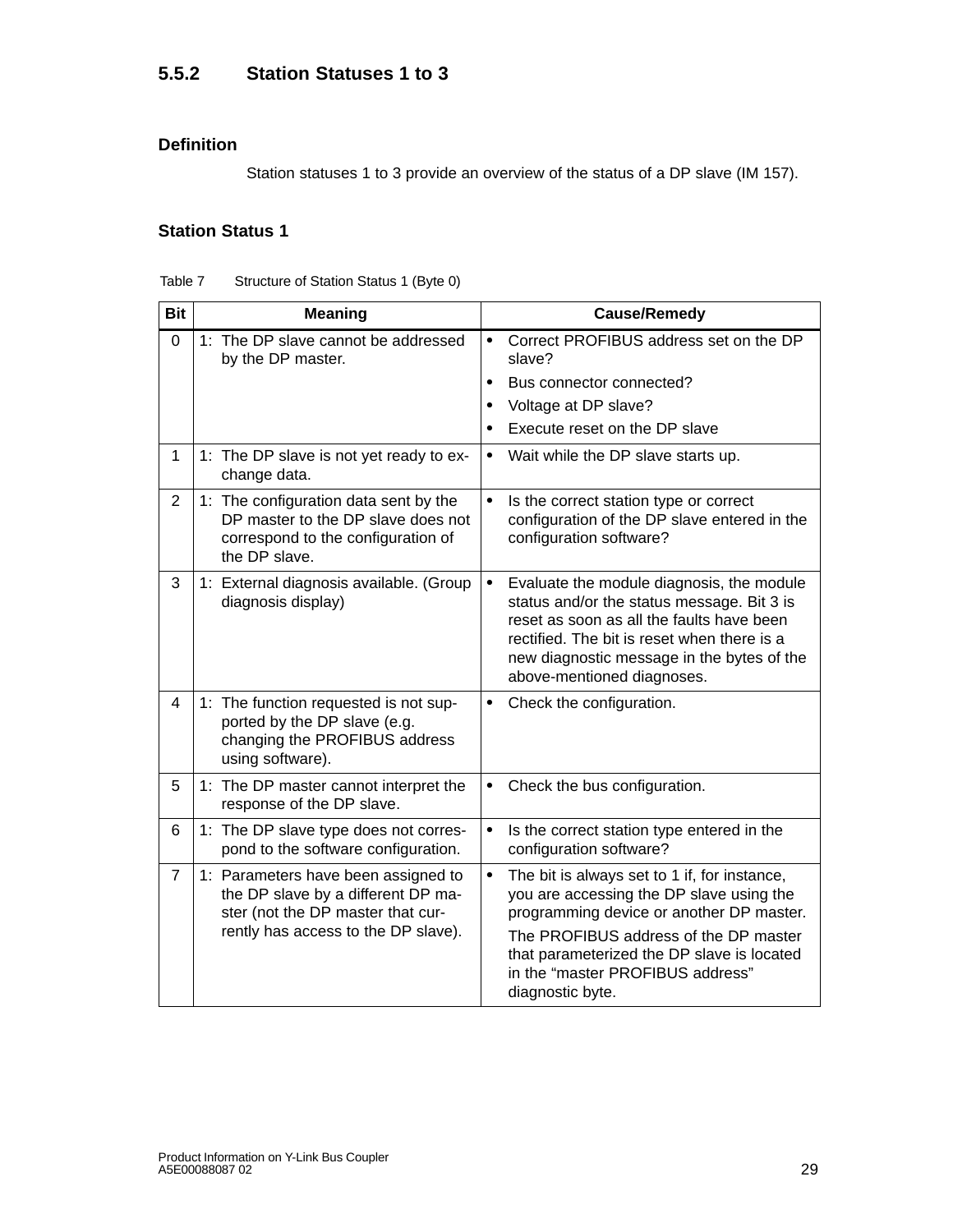### <span id="page-29-0"></span>**Structure of Station Status 2**

| <b>Bit</b> | <b>Meaning</b>                                                                            |
|------------|-------------------------------------------------------------------------------------------|
| 0          | 1: Parameters have to be reassigned to the DP slave.                                      |
| 1          | 0: The bit is always set to "0".                                                          |
| 2          | 1: The bit is always set to "1" if the DP slave with this PROFIBUS address<br>is present. |
| 3          | 1: Response monitoring has been enabled for this DP slave.                                |
| 4          | 0. The bit is always set to "0".                                                          |
| 5          | 0: The bit is always set to "0".                                                          |
| 6          | 0: The bit is always set to "0".                                                          |
| 7          | 1: The DP slave is disabled, i.e. it has been removed from current proces-<br>sing.       |

#### Table 8 Structure of Station Status 2 (Byte 2)

#### **Structure of Station Status 3**

Table 9 Structure of Station Status 3 (Byte 2)

| Bit | Meaning                                                    |
|-----|------------------------------------------------------------|
|     | $\vert 0$ to 7 $\vert 0$ : The bits are always set to "0". |

### **5.5.3 Structure of the Master PROFIBUS Address**

The master PROFIBUS address diagnostic byte contains the PROFIBUS address of the DP master that:

- Assigned parameters to the DP slave
- Has read and write access to the DP slave

The master PROFIBUS address is in byte 3 of the slave diagnosis.

### **5.5.4 Manufacturer ID**

The manufacturer ID contains a code that describes the type of the DP slave.

#### **Manufacturer ID**

Table 10 Structure of the Manufacturer ID (Bytes 4 and 5)

|                 | Byte $4 \mid$ Byte 5 | <b>Manufacturer ID for</b> |
|-----------------|----------------------|----------------------------|
| 80 <sub>H</sub> | 52 <sub>H</sub>      | <b>IM 157</b>              |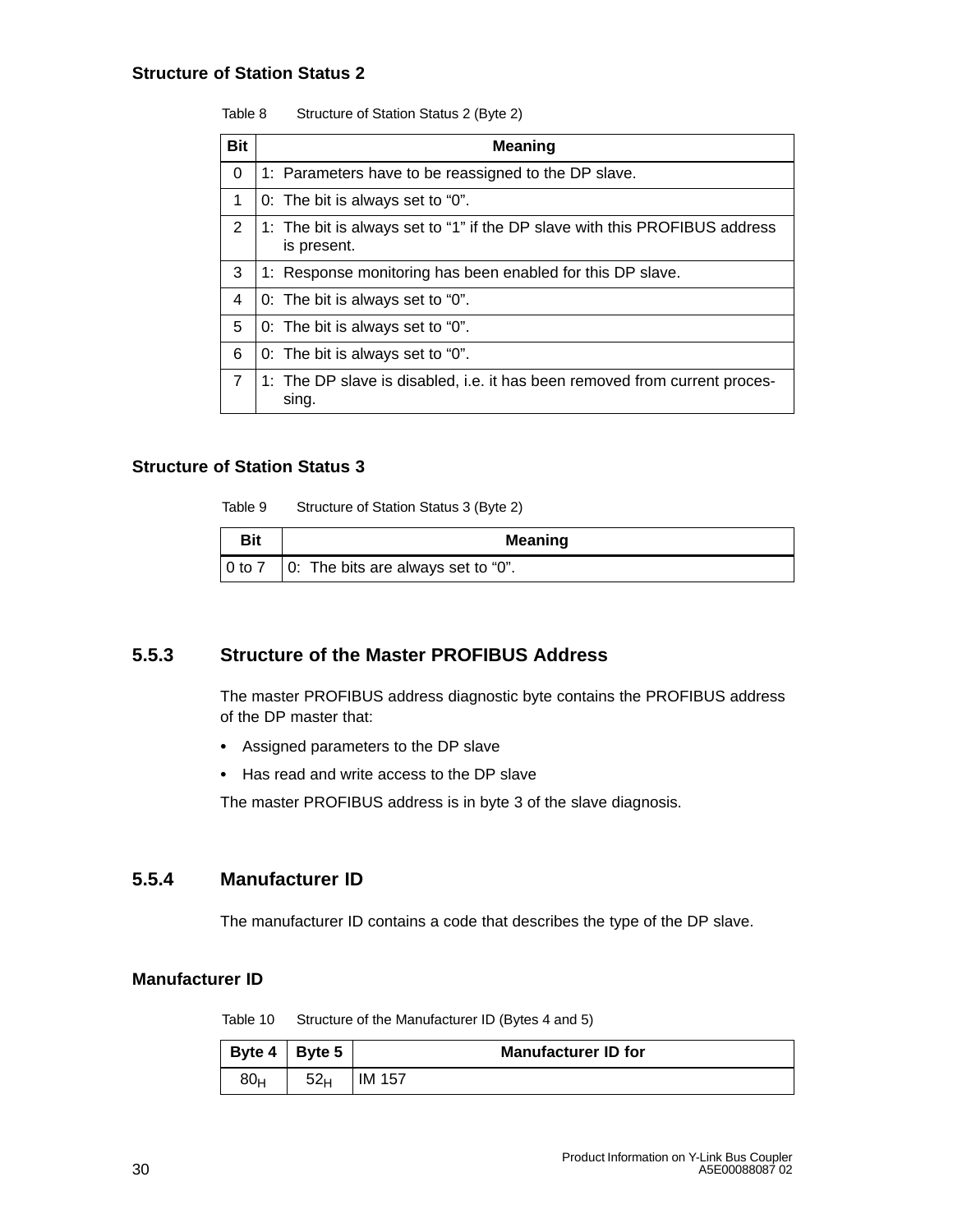# <span id="page-30-0"></span>**5.5.5 Structure of the Module Diagnosis**

The module diagnosis indicates the DP slave slot for which there is a diagnosis.

A bit is set when:

- A DP slave for the respective slot delivers a module diagnosis, or
- A configured DP slave is not engaged in data transfer with the DP master.

#### **Note**

DP slaves can consist of several modules (slots). Several bits can therefore display a module diagnosis for a DP slave.

#### **The Terms Slot and Module**

The modules of the DP slaves are virtual slots. DP slaves are mapped to slots like modular slaves. The terms module and slot are therefore used synonymously in the following description.

#### **Structure**

The module diagnosis comprises 30 bytes (byte 6 to 35).

- Each slot of a DP slave occupies one bit.
- The DP slaves are arranged continuously in ascending order by their PROFIBUS addresses.



Figure 13 Structure of the Module Diagnosis for the IM 157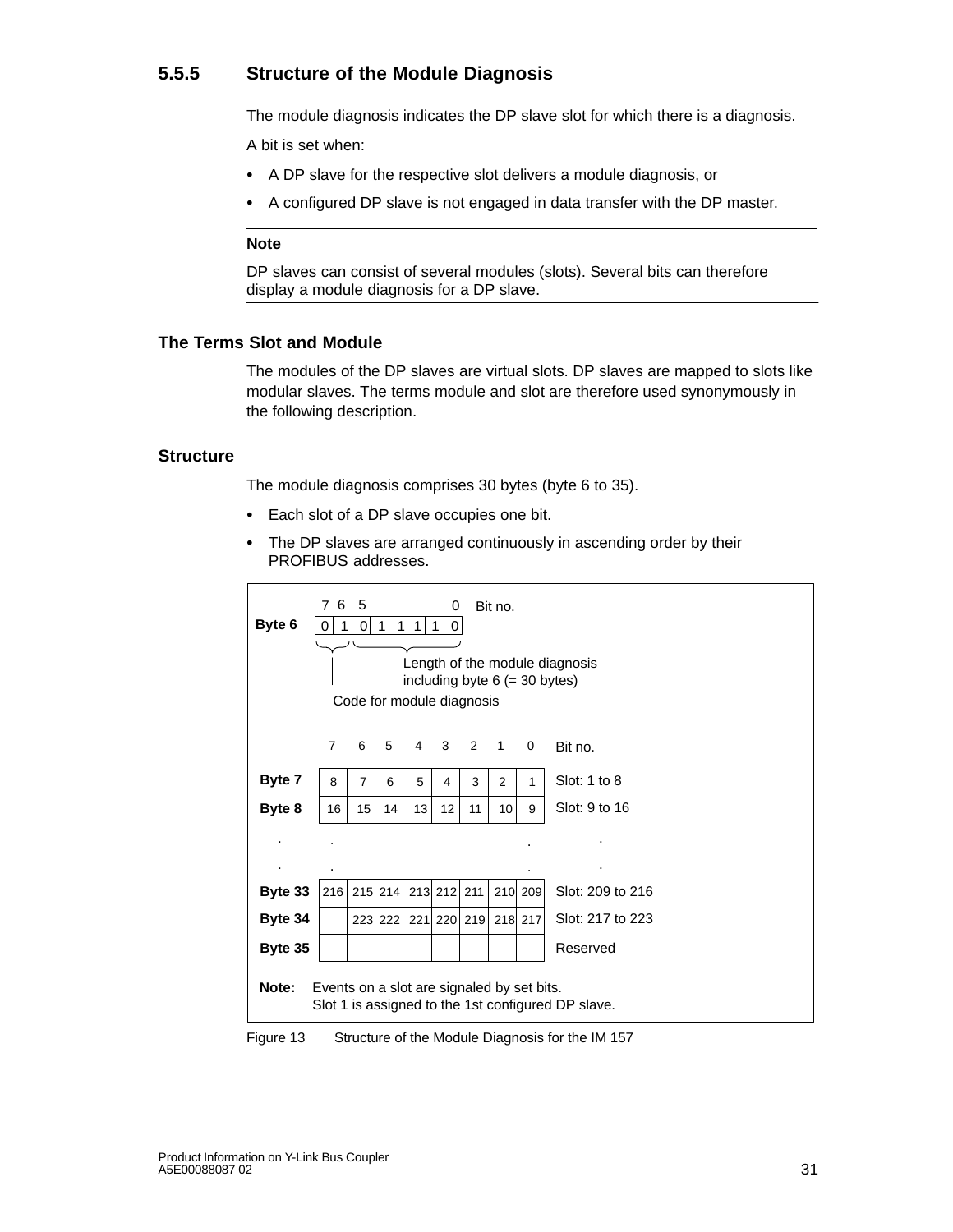### **Example**

The example below illustrates how the module diagnosis is structured:

- Bit = 1: The DP slave slot has reported a diagnosis or does not exist.
- If there is no DP slave, each slot of the DP slave is set to "1".
- Each bit from the subordinate DP master system is forwarded from the IM 157 to the redundant DP master system without checking.



Figure 14 Module Diagnosis Example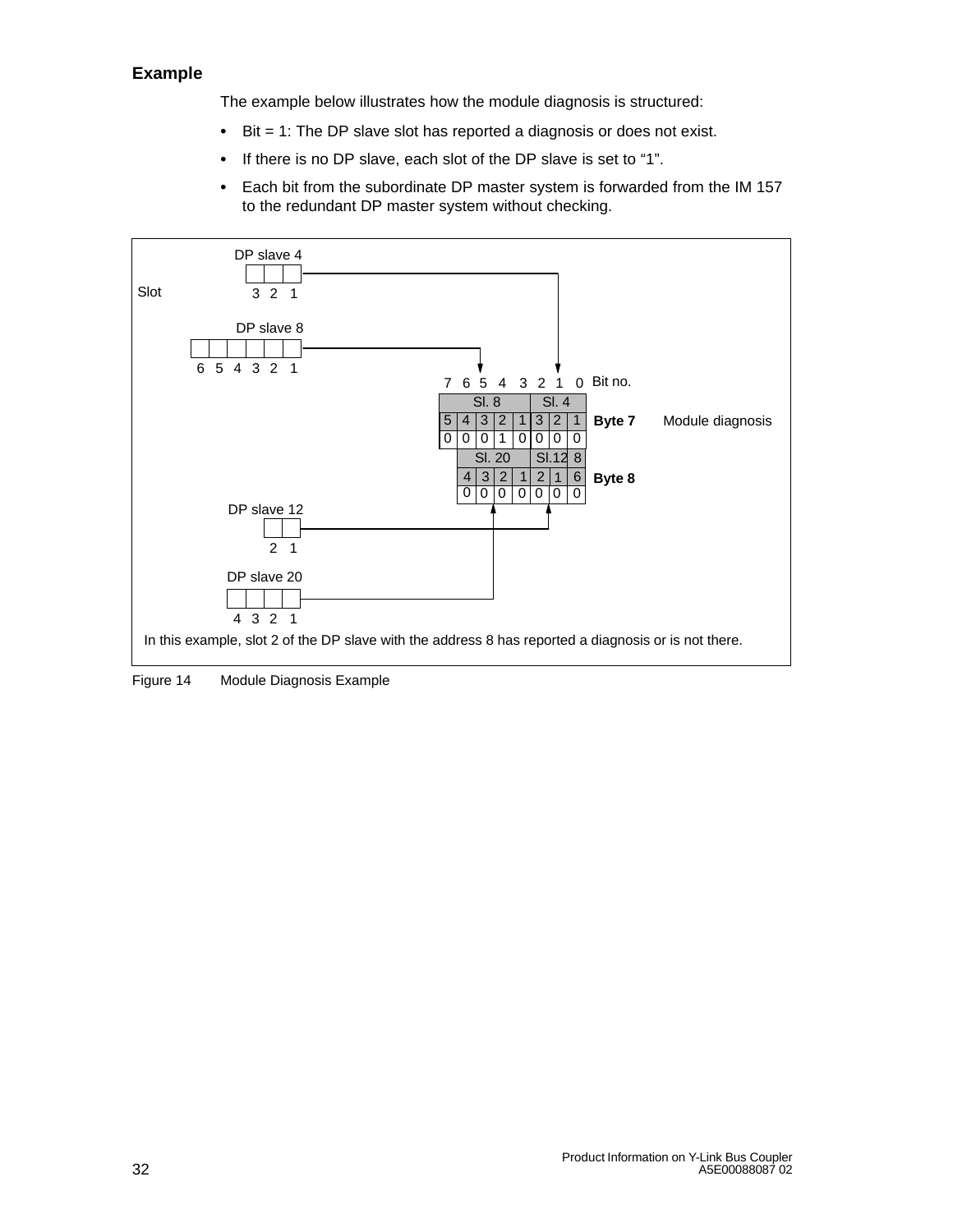# <span id="page-32-0"></span>**5.5.6 Structure of the Module Status**

The module status is part of the module diagnosis and indicates the status of the configured modules. The module status begins after the module diagnosis and comprises 62 bytes. The status is coded by two bits for each slot in module status. The following applies to the entry in the module status (bytes 40 to 97):

- If a DP slave delivers its own module status, the status is copied to the corresponding position.
- If the DP slave delivers a module diagnosis (but not module status), a module fault is entered for an incorrect status identifier.
- If a DP slave does not deliver either its own module status or a module diagnosis, the following is entered for the status of the DP slaves:
	- Error-free operation: 00<sub>B</sub> module OK
	- Configuration error: 10<sub>B</sub> incorrect module
	- DP slave not on the bus: 11<sub>B</sub> No module
	- All other errors, e.g. "Prm\_Fault" : 01<sub>B</sub> module faulty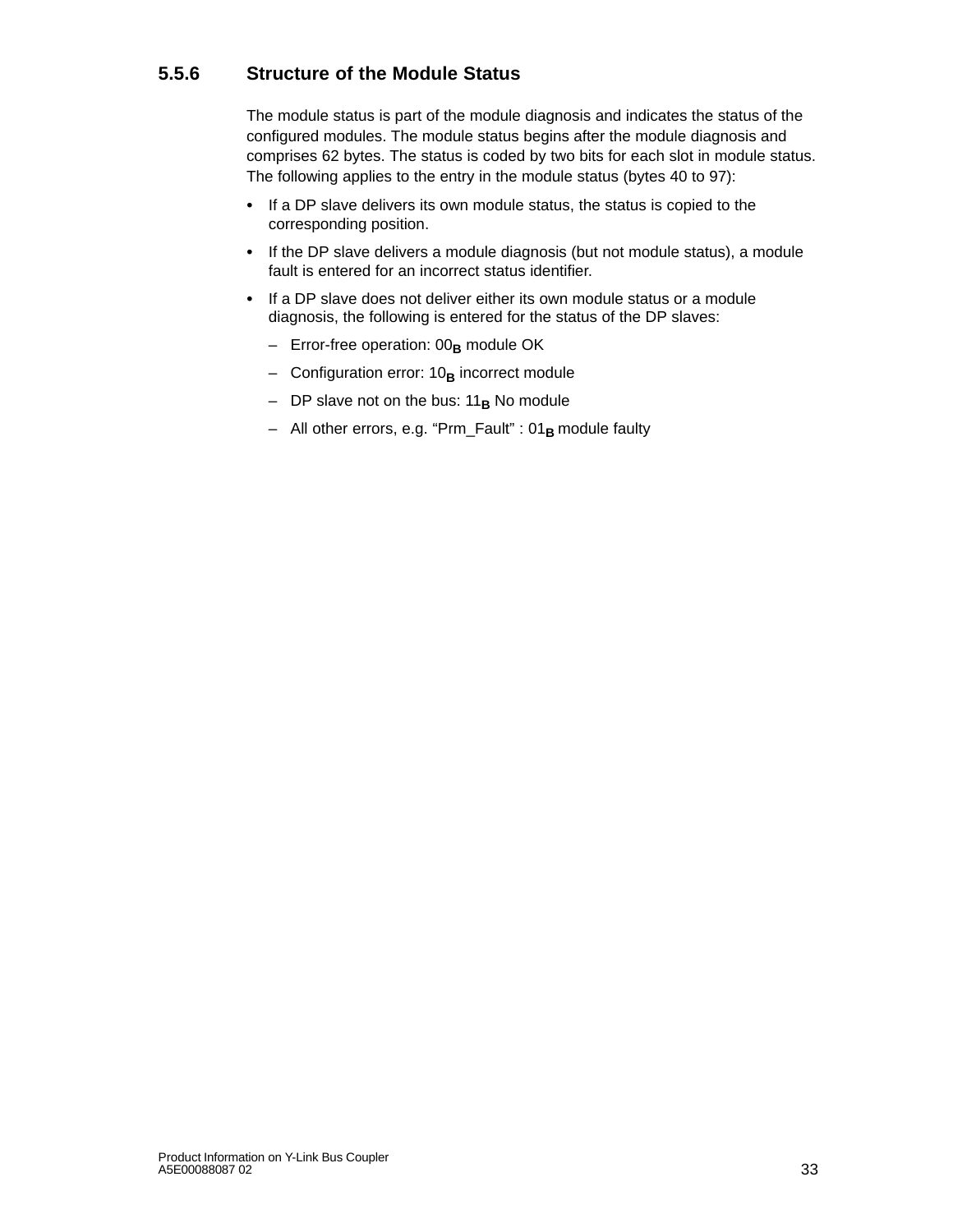The module status for the IM 157 is structured as follows:



Figure 15 Structure of the Module Status for the IM 157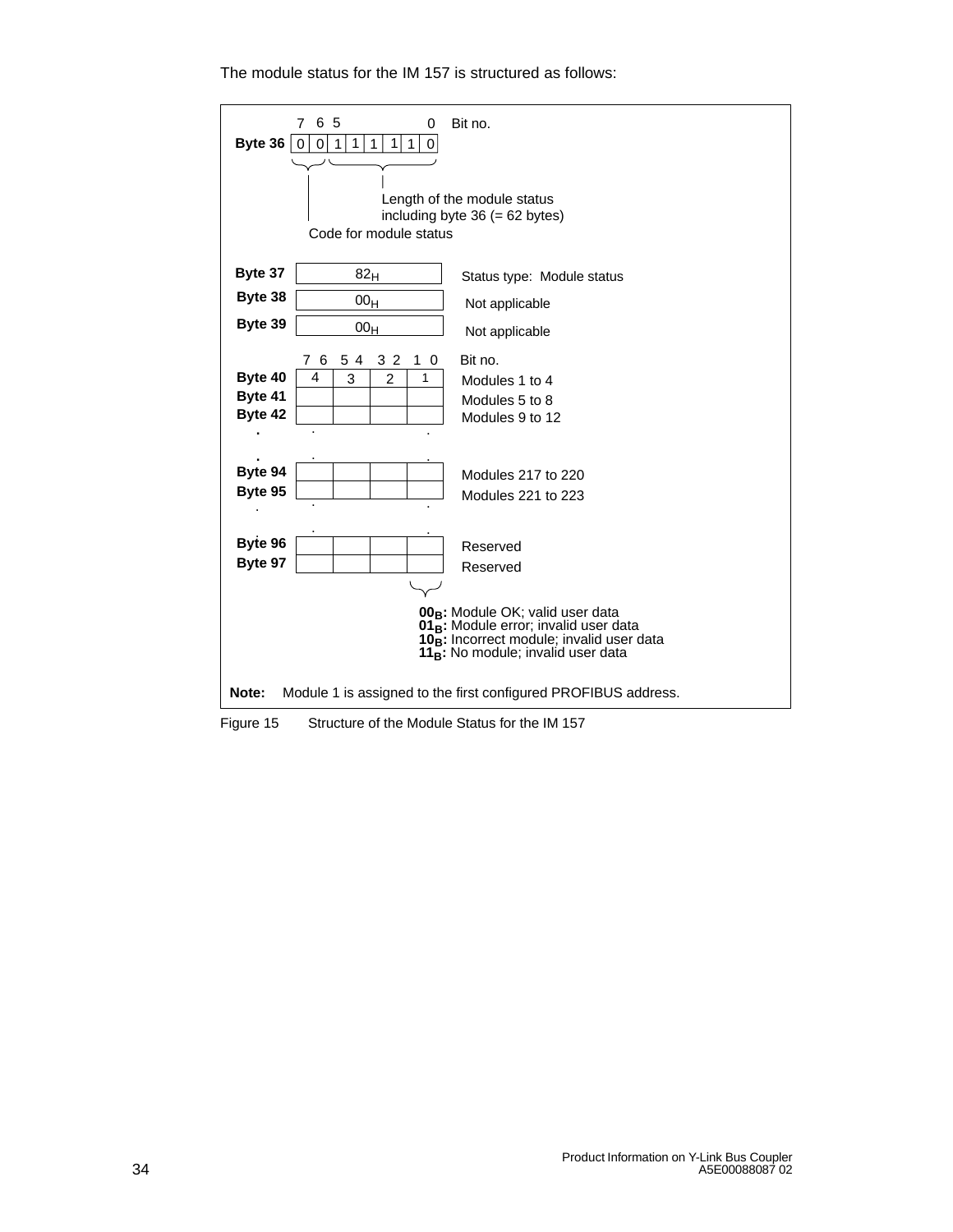# <span id="page-34-0"></span>**5.5.7 Structure of the Status Message**

The status message is part of the module diagnosis and gives you information on the following:

- Addresses of the DP slaves with a diagnosis (bytes 102 to 117)
- Addresses of the DP slaves transferring data (= data transfer list, bytes 118 to 133).
- The status of the DP master (IM 157) (bytes 134 to 140)
- Address information on the module diagnosis of the DP slaves with a PROFIBUS address and the associated slot (bytes 142 to 159)

#### **Structure**

The status message has 62 bytes and is subdivided as follows:

| Byte 98<br>3E <sub>H</sub><br>Byte 99<br>81 <sub>H</sub><br>00 <sub>H</sub><br><b>Byte 100</b><br><b>Byte 101</b><br>00 <sub>H</sub>                                                                                                                                                                                                                                                                                                                                                                                                                                                      |  |
|-------------------------------------------------------------------------------------------------------------------------------------------------------------------------------------------------------------------------------------------------------------------------------------------------------------------------------------------------------------------------------------------------------------------------------------------------------------------------------------------------------------------------------------------------------------------------------------------|--|
| Bit no.<br>65<br>4<br>321<br>0<br>7<br><b>Byte 102</b><br>$\overline{0}$<br>$0$ 0 1<br>1<br>DP slave with the address 3 has reported a diagnosis or has failed<br>DP slave with the address 7 has reported a diagnosis or has failed<br>Bit no.<br>4 3 2 1<br>0<br>5<br><b>Byte 117</b><br>$\begin{bmatrix} 0 \\ 0 \\ 0 \\ 1 \end{bmatrix}$<br>1<br>DP slave with the address 120 has reported a diagnosis<br>or has failed<br>DP slave with the address 125 has reported a diagnosis or has failed                                                                                       |  |
| Bit no.<br>3 2 1<br>7654<br>0<br><b>Byte 118</b><br>$0\vert$ 0 $\vert$ 1<br>$\overline{0}$<br>1<br>The DP slave with the address 3 is involved in data transfer<br>with the IM 157<br>The DP slave with the address 7 is involved in data transfer with the IM 157<br>5<br>4 3 2 1 0<br>Bit no.<br><b>Byte 133</b><br>$\begin{bmatrix} 0 \\ 0 \\ 0 \end{bmatrix}$ $\begin{bmatrix} 0 \\ 1 \\ 1 \end{bmatrix}$<br>1<br>The DP slave with the address 120 is involved in data<br>transfer with the IM 157<br>The DP slave with the address 125 is involved in data transfer with the IM 157 |  |
| <b>Continued overleaf</b>                                                                                                                                                                                                                                                                                                                                                                                                                                                                                                                                                                 |  |

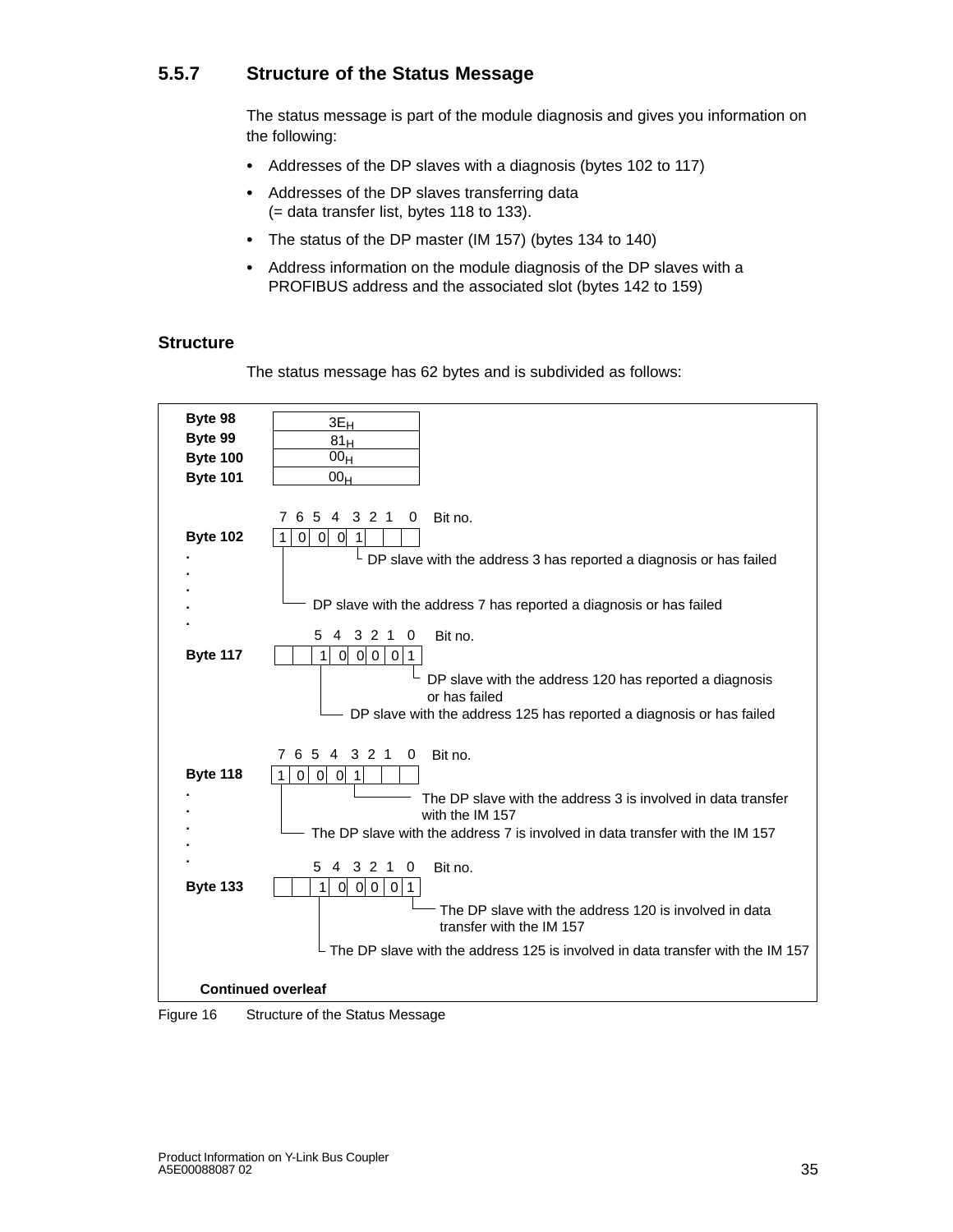| Continuation from the previous page |                                                                                                                                                                                                                                                                                                                                                                                                                                                                       |  |  |
|-------------------------------------|-----------------------------------------------------------------------------------------------------------------------------------------------------------------------------------------------------------------------------------------------------------------------------------------------------------------------------------------------------------------------------------------------------------------------------------------------------------------------|--|--|
| <b>Byte 134</b>                     |                                                                                                                                                                                                                                                                                                                                                                                                                                                                       |  |  |
|                                     | $00_H$ : OFF: There is no data transfer between the IM 157 and the DP slaves. The<br>IM 157 can neither receive nor forward the token.                                                                                                                                                                                                                                                                                                                                |  |  |
|                                     | 40 <sub>H</sub> : STOP: There is no data transfer between the IM 157 and the DP slaves. The<br>IM 157 can receive and forward the token.                                                                                                                                                                                                                                                                                                                              |  |  |
|                                     | $80H$ : CLEAR: The IM 157 reads the input data cyclically. The output data is set to "0".<br>The IM 157 can receive and forward the token.                                                                                                                                                                                                                                                                                                                            |  |  |
|                                     | $COH$ : RUN (OPERATE): The IM 157 reads the input data of the DP slaves cyclically<br>and forwards the output data to the DP slaves. The IM 157 can receive and forward the<br>token.                                                                                                                                                                                                                                                                                 |  |  |
| <b>Byte 135</b>                     | Manufacturer ID (high byte)<br>80 <sub>H</sub>                                                                                                                                                                                                                                                                                                                                                                                                                        |  |  |
| <b>Byte 136</b>                     | Manufacturer ID (low byte)<br>52 <sub>H</sub>                                                                                                                                                                                                                                                                                                                                                                                                                         |  |  |
| <b>Byte 137</b>                     | Reserved<br>Firmware version DDLM/user interface                                                                                                                                                                                                                                                                                                                                                                                                                      |  |  |
| <b>Byte 138</b><br><b>Byte 139</b>  | Hardware version user                                                                                                                                                                                                                                                                                                                                                                                                                                                 |  |  |
| <b>Byte 140</b>                     | Firmware version user                                                                                                                                                                                                                                                                                                                                                                                                                                                 |  |  |
| <b>Byte 141</b>                     | 4321<br>0<br>Bit no.<br>0 0 0<br>1: Power up delay of the IM 157 active<br>(see further description)<br>0: At least one DP slave is not engaged in data transfer with the<br><b>IM 157</b><br>1: All the DP slaves are engaged in data transfer with the IM 157<br>(see further description).<br>1: Missing or incorrect configuration<br>1: Impermissible bus parameter for PROFIBUS-DP<br>1: Number of address information items in the diagnostic bytes 142159 > 9 |  |  |
| <b>Byte 142</b><br>to               | Address information of the DP slaves on the first nine<br>module diagnoses (entries in ascending order by PROFIBUS<br>address). 2 bytes are reserved for each set bit of the module<br>diagnosis:                                                                                                                                                                                                                                                                     |  |  |
| <b>Byte 159</b>                     | Byte 1: Address of the relevant DP slave<br>Byte 2: Slot of the DP slave                                                                                                                                                                                                                                                                                                                                                                                              |  |  |
|                                     | Example:<br>Slot 3 of the DP slave with the address 4 has reported a<br>module diagnosis; bytes 142 and 143 thus have the<br>following appearance:<br><b>Byte 142</b><br>$=$ address<br>04 <sub>H</sub><br>$=$ slot<br><b>Byte 143</b><br>$\overline{03}_{\text{H}}$                                                                                                                                                                                                  |  |  |

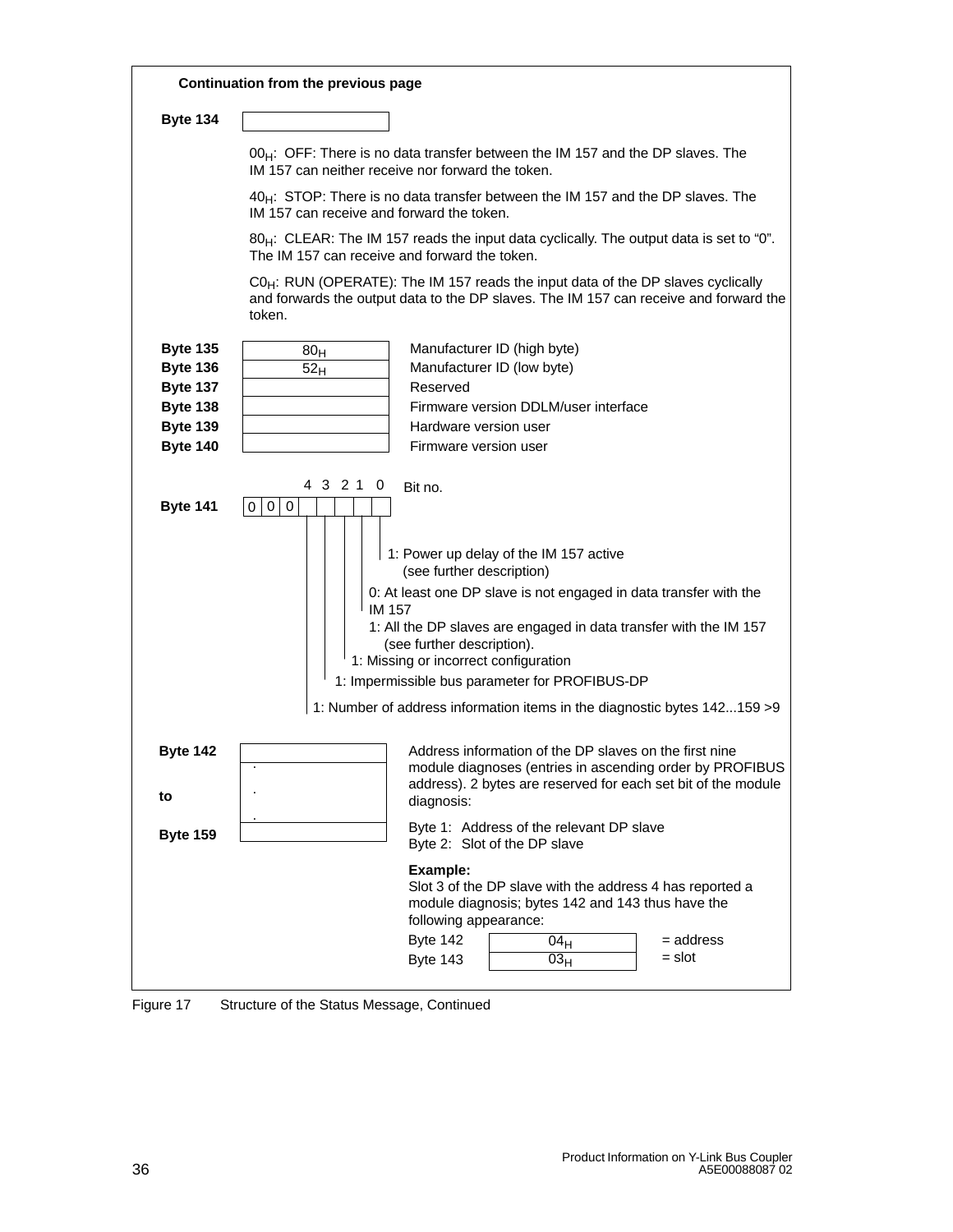# <span id="page-36-0"></span>**5.5.8 H Status**

The H status delivers the IM 157 only when it is connected redundantly to a S7-400H. The H status provides information on the status of active and passive IM 157 modules. The H status consists of 8 bytes (bytes 160 to 167) and is subdivided as follows:



Figure 18 Structure of the H Status of the IM 157 in Redundant Operation with the S7-400H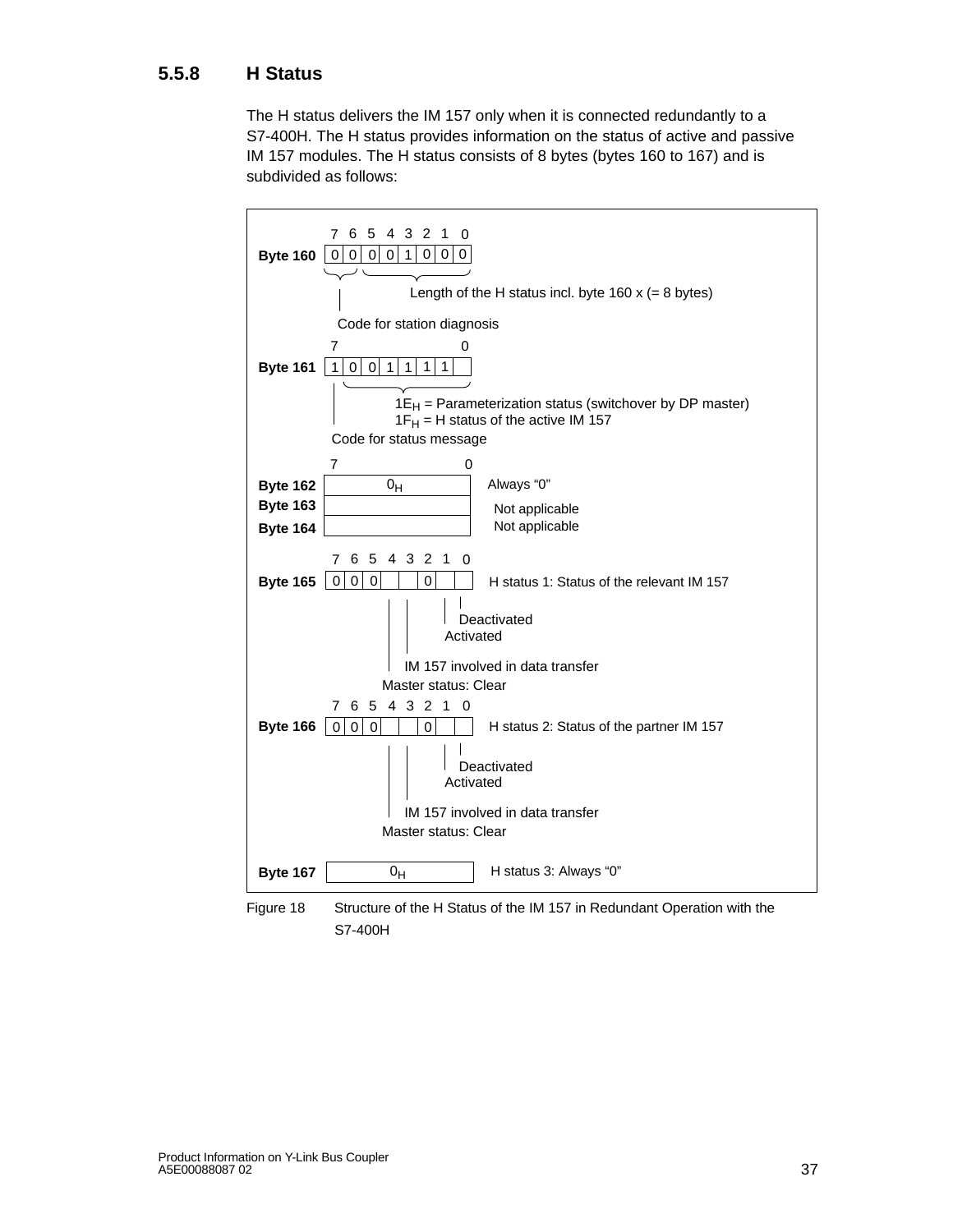# <span id="page-37-0"></span>**5.5.9 Interrupt Status**

The interrupt status consists of 20 bytes (bytes 168 to 187) and reports on the causes of the interrupt and the slot of the IM 157 that triggered the interrupt.

Byte 172 to byte 187 can be read or evaluated by the CPU with an SFC 59 call (corresponds to reading record 1 with 16 bytes).



Figure 19 Structure of the Interrupt Status of the IM 157 in Redundant Operation with the S7-400H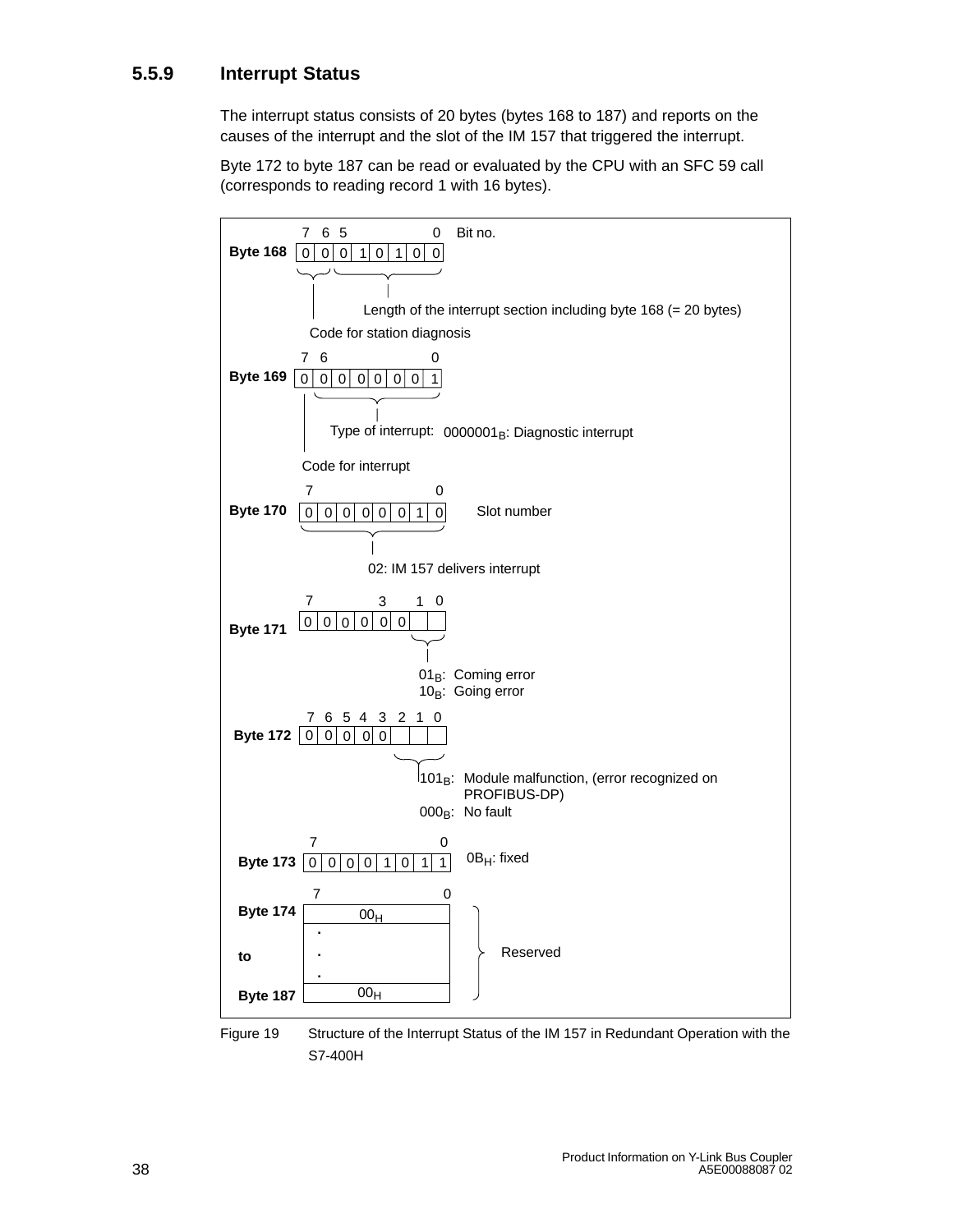# <span id="page-38-0"></span>**5.5.10 Example of a Typical Diagnosis**

#### **Reading the Diagnostic Data**

The example below shows the call for and appearance of a typical diagnosis of the Y-link.

#### **Structure**

The following assumptions are made in the example:

- The subordinate DP master system consists of 4 configured DP slaves
- The DP slaves have the DP addresses: 4, 8, 12 and 20
- Structure of the DP slaves:
	- DP slave 4 consists of 3 slots
	- DP slave 8 consists of 6 slots
	- DP slave 12 consists of 2 slots
	- DP slave 20 consists of 4 slots
- All the configured DP slaves are engaged in data interchange with the DP master.
- DP slave 8 reports a diagnosis:
	- Slots 1 and 3 of the 6 slots report diagnoses
	- Slot 1 reports a limit violation
	- Slot 3 reports incorrect configuration

#### **Call of SFC 13**

You begin by reading out the diagnostic data by calling SFC 13 (DPNRM\_DG) in OB 1:

Table 11 Call of SFC 13 (DPNRM\_DG) in OB 1

| STL |              |                                   | Explanation                                         |
|-----|--------------|-----------------------------------|-----------------------------------------------------|
|     | CALL SFC 13  |                                   |                                                     |
|     | REO          | :=TRUE                            | //Request to read the diagnostic data               |
|     | LADDR        | :=W#16#3FE                        | //Diagnostic address of the IM 157                  |
|     | RET VAL:=MW0 |                                   | //RET VAL of SFC 13                                 |
|     |              | RECORD := P#DB10.DBX 0.0 BYTE 188 | //Data mailbox for the diagnosis in DB10            |
|     | BUSY         | $:=M2.0$                          | //Read operation runs through several OB1<br>cycles |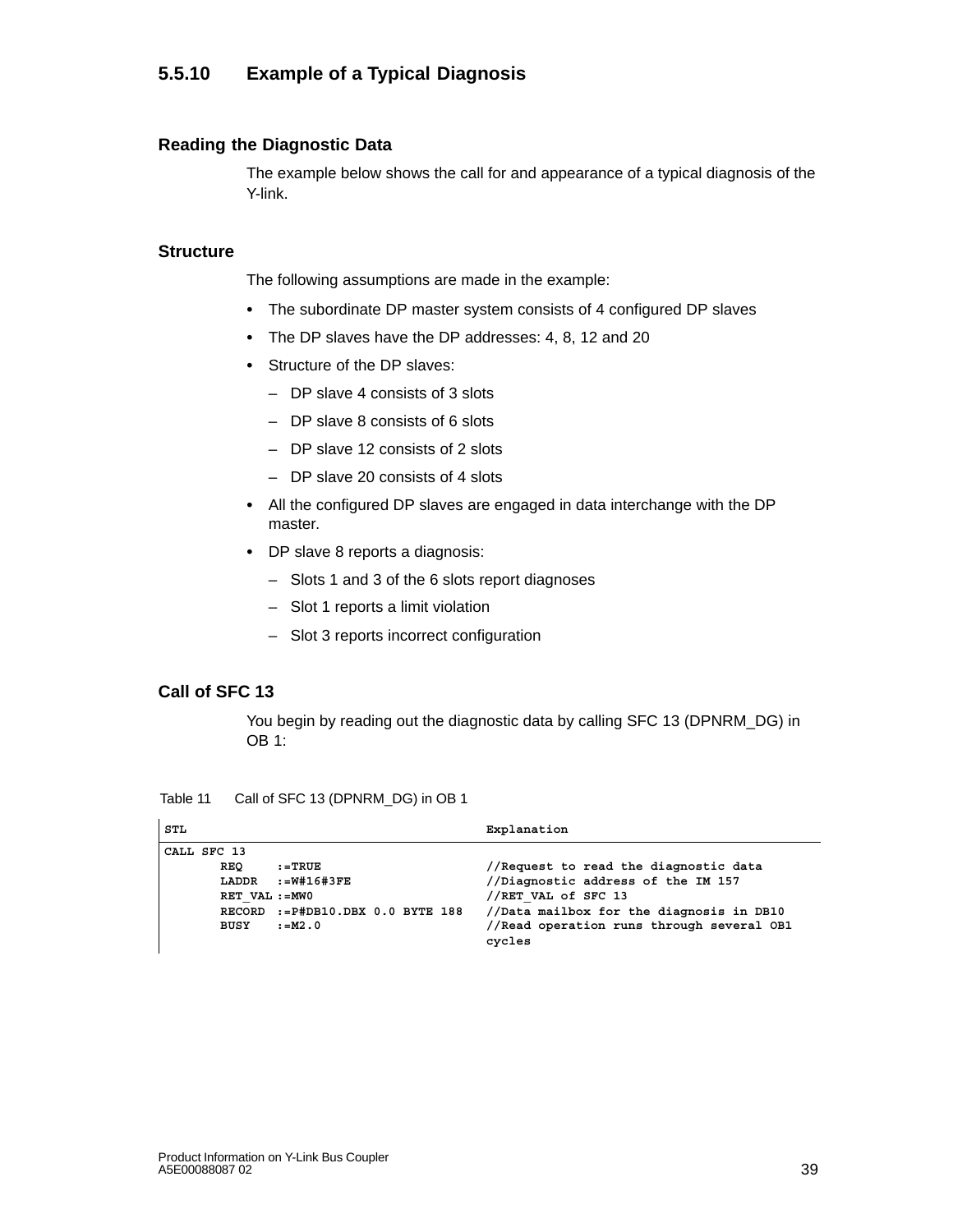# **Appearance of DB 10**

| Address   | Name                       | Type          | Init. Value Comment |                          |
|-----------|----------------------------|---------------|---------------------|--------------------------|
| 0.0       |                            | <b>STRUCT</b> |                     |                          |
| $+0.0$    | NORM DIAG                  | ARRAY [16]    |                     | Standard diagnostic data |
| $*1.0$    |                            | <b>BYTE</b>   |                     |                          |
| $+6.0$    | <b>KENN DIAG</b>           | ARRAY [130]   |                     | Module diagnosis         |
| $*1.0$    |                            | <b>BYTE</b>   |                     |                          |
| $+36.0$   | MODUL STATUS               | ARRAY [162]   |                     | Module status            |
| $*1.0$    |                            | <b>BYTE</b>   |                     |                          |
| $+98.0$   | STATUS MESSAGE ARRAY [162] |               |                     | Status message           |
| $*1.0$    |                            | <b>BYTE</b>   |                     |                          |
| $=160.0$  | <b>H STATUS</b>            | ARRAY [18]    |                     | H status                 |
| $*1.0$    |                            | <b>BYTE</b>   |                     |                          |
| $=168.0$  | <b>ALARM STATUS</b>        | ARRAY [120]   |                     | Interrupt status         |
| $*1.0$    |                            | <b>BYTE</b>   |                     |                          |
| $= 188.0$ |                            | END STRUCT    |                     |                          |

You store the diagnostic data in the data block DB 10, for example. DB 10 is as follows:

### **Contents of DB 10**

Data block DB 10 consists of a total of 188 bytes. The following list shows the relevant bytes and explains their significance: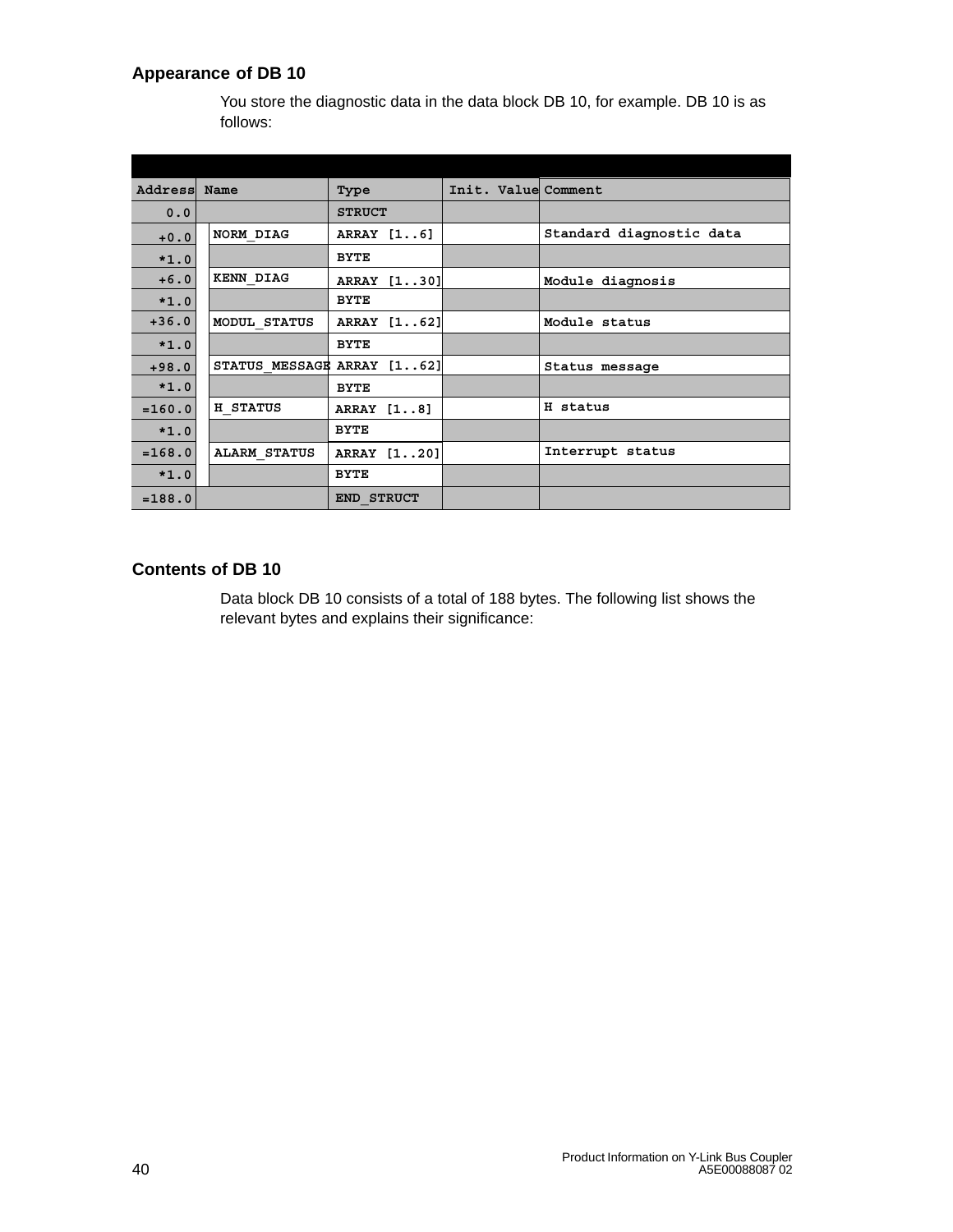

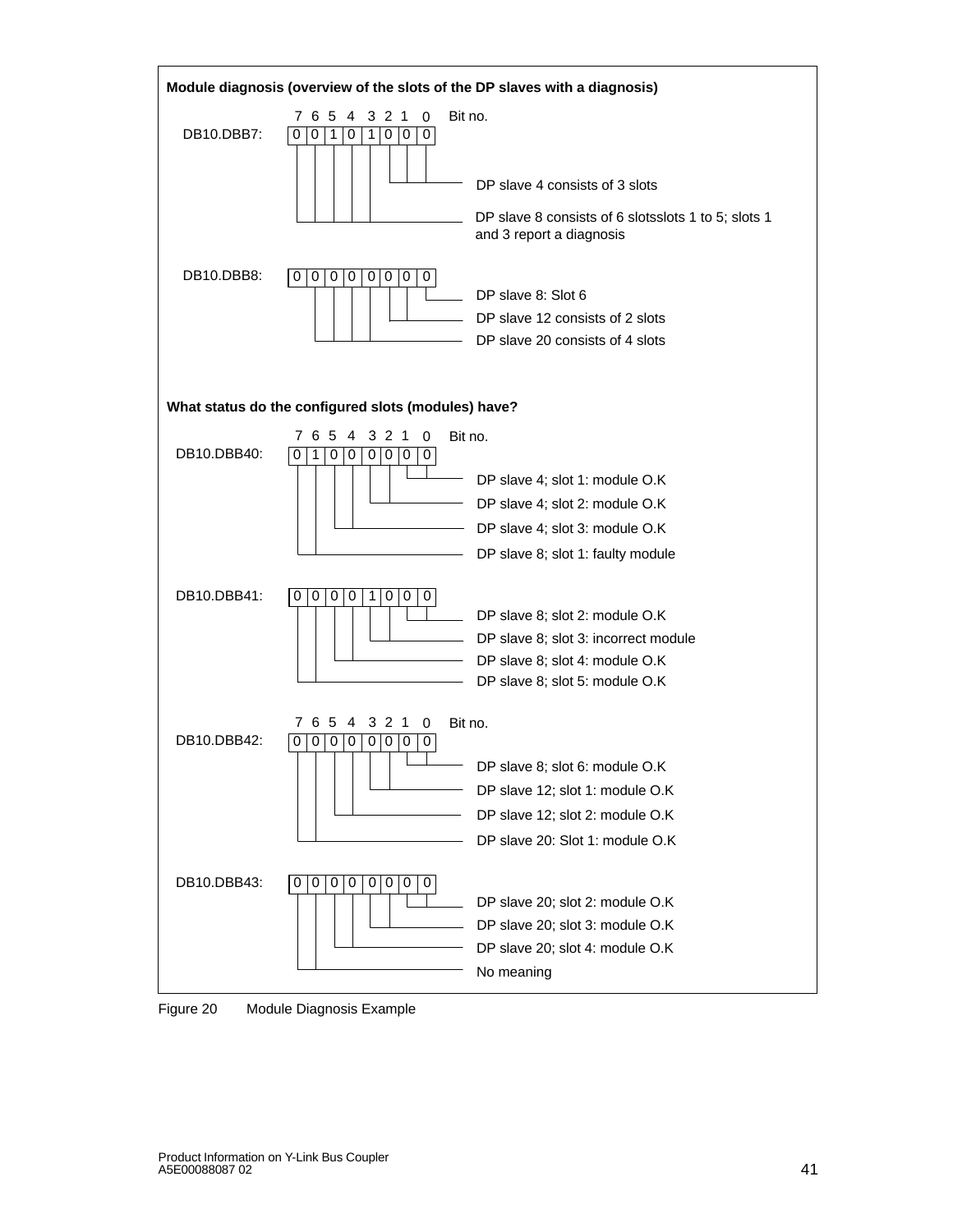| Which DP slaves are reporting a diagnosis?                                                                                                                                                                                                                                                                                                                                                                                      |                                                                                                                                                                                                                                                                                                                          |  |  |
|---------------------------------------------------------------------------------------------------------------------------------------------------------------------------------------------------------------------------------------------------------------------------------------------------------------------------------------------------------------------------------------------------------------------------------|--------------------------------------------------------------------------------------------------------------------------------------------------------------------------------------------------------------------------------------------------------------------------------------------------------------------------|--|--|
| 65<br>3 2 1<br>4<br>7.<br>DB10.DBB103:<br>$\mathbf 0$<br>$\overline{0}$<br>$\overline{0}$<br>0<br>0<br>0                                                                                                                                                                                                                                                                                                                        | Bit no.<br>0<br>0<br>$\mathbf{1}$                                                                                                                                                                                                                                                                                        |  |  |
|                                                                                                                                                                                                                                                                                                                                                                                                                                 | DP slave 8 has reported a diagnosis                                                                                                                                                                                                                                                                                      |  |  |
|                                                                                                                                                                                                                                                                                                                                                                                                                                 | Which configured DP slaves are involved in data transfer with the DP master?                                                                                                                                                                                                                                             |  |  |
| DB10.DBB118:<br>0<br>$\mathbf{1}$<br>$\overline{0}$<br>0<br>0<br>0                                                                                                                                                                                                                                                                                                                                                              | $\overline{0}$<br>0                                                                                                                                                                                                                                                                                                      |  |  |
| DB10.DBB119:<br>$0\vert$ 1<br>$\overline{0}$<br>0<br>0<br>0                                                                                                                                                                                                                                                                                                                                                                     | DP slave 4 is engaged in data interchange<br>with the IM 157<br>0<br>1                                                                                                                                                                                                                                                   |  |  |
|                                                                                                                                                                                                                                                                                                                                                                                                                                 | DP slave 8 is engaged in data interchange<br>with the IM 157                                                                                                                                                                                                                                                             |  |  |
| DB10.DBB120:<br>$\mathbf{1}$<br>$\overline{0}$<br>0<br>0<br>0<br>0                                                                                                                                                                                                                                                                                                                                                              | DP slave 12 is engaged in data interchange with<br>the IM 157<br>$\overline{0}$<br>$\overline{0}$                                                                                                                                                                                                                        |  |  |
|                                                                                                                                                                                                                                                                                                                                                                                                                                 | DP slave 20 is engaged in data interchange with<br>the $IM$ 157                                                                                                                                                                                                                                                          |  |  |
| What status does the DP master have?                                                                                                                                                                                                                                                                                                                                                                                            |                                                                                                                                                                                                                                                                                                                          |  |  |
| DB10.DBB134:<br>0<br>0<br>1<br>1<br>0<br>0<br>$\overline{0}$<br>$\overline{0}$<br>DB10.DBB135:<br>0<br>$\mathbf 0$<br>$\Omega$<br>$\mathbf{1}$<br>$\mathbf{1}$<br>0<br>$\mathbf{1}$<br>DB10.DBB136:<br>0<br>$\mathbf 0$<br>0<br>DB10.DBB137:<br>0<br>0<br>0<br>0<br>0<br>0<br>DB10.DBB138:<br>1<br>0<br>$\mathbf{1}$<br>0<br>1<br>0<br>DB10.DBB139:<br>0<br>0<br>1<br>0<br>0<br>0<br>DB10.DBB140:<br>0<br>0<br>1<br>0<br>0<br>0 | The IM 157 (DP master) is in RUN (OPERATE) mode<br>0<br>0<br>$\mathbf 0$<br>0<br>Manufacturer ID 8052 <sub>H</sub><br>$\overline{\mathfrak{o}}$<br>1<br>Reserved<br>0<br>0<br>Firmware version DDLM/user interface: V 2.11<br>1<br>1<br>Hardware version user: V 2.0<br>0<br>0<br>0<br>0<br>Firmware version user: V 2.0 |  |  |
| What status does the subordinate DP master system have?                                                                                                                                                                                                                                                                                                                                                                         |                                                                                                                                                                                                                                                                                                                          |  |  |
| DB82.DBB141:<br>0<br>0<br>0<br>$\overline{0}$<br>0 0                                                                                                                                                                                                                                                                                                                                                                            | 0<br>1                                                                                                                                                                                                                                                                                                                   |  |  |
|                                                                                                                                                                                                                                                                                                                                                                                                                                 | Start-up of PROFIBUS-DP is completed                                                                                                                                                                                                                                                                                     |  |  |
|                                                                                                                                                                                                                                                                                                                                                                                                                                 | All the DP slaves are engaged in data transfer with the<br>IM 157                                                                                                                                                                                                                                                        |  |  |
| Address information on the DP slaves and slots with a diagnosis                                                                                                                                                                                                                                                                                                                                                                 |                                                                                                                                                                                                                                                                                                                          |  |  |
| DB10.DBB142:<br>0<br>0<br>0 0 <br>1 0<br>DB10.DBB143:<br>$\mathbf 0$<br>$\overline{0}$<br>0 <sup>10</sup><br>0<br>0<br>DB10.DBB144:<br>0<br>$\overline{0}$<br>0<br>$\overline{0}$<br>1 0<br>DB10.DBB145:<br>$\overline{0}$<br>0 0<br>$\Omega$<br>$\Omega$<br>0                                                                                                                                                                  | DP slave 8<br>0<br>10 I<br>$\mathbf 0$<br>1.<br>Slot 1<br>l 0 l<br>0<br>DP slave 8<br>Slot 1<br>$\mathbf{1}$<br>1.                                                                                                                                                                                                       |  |  |

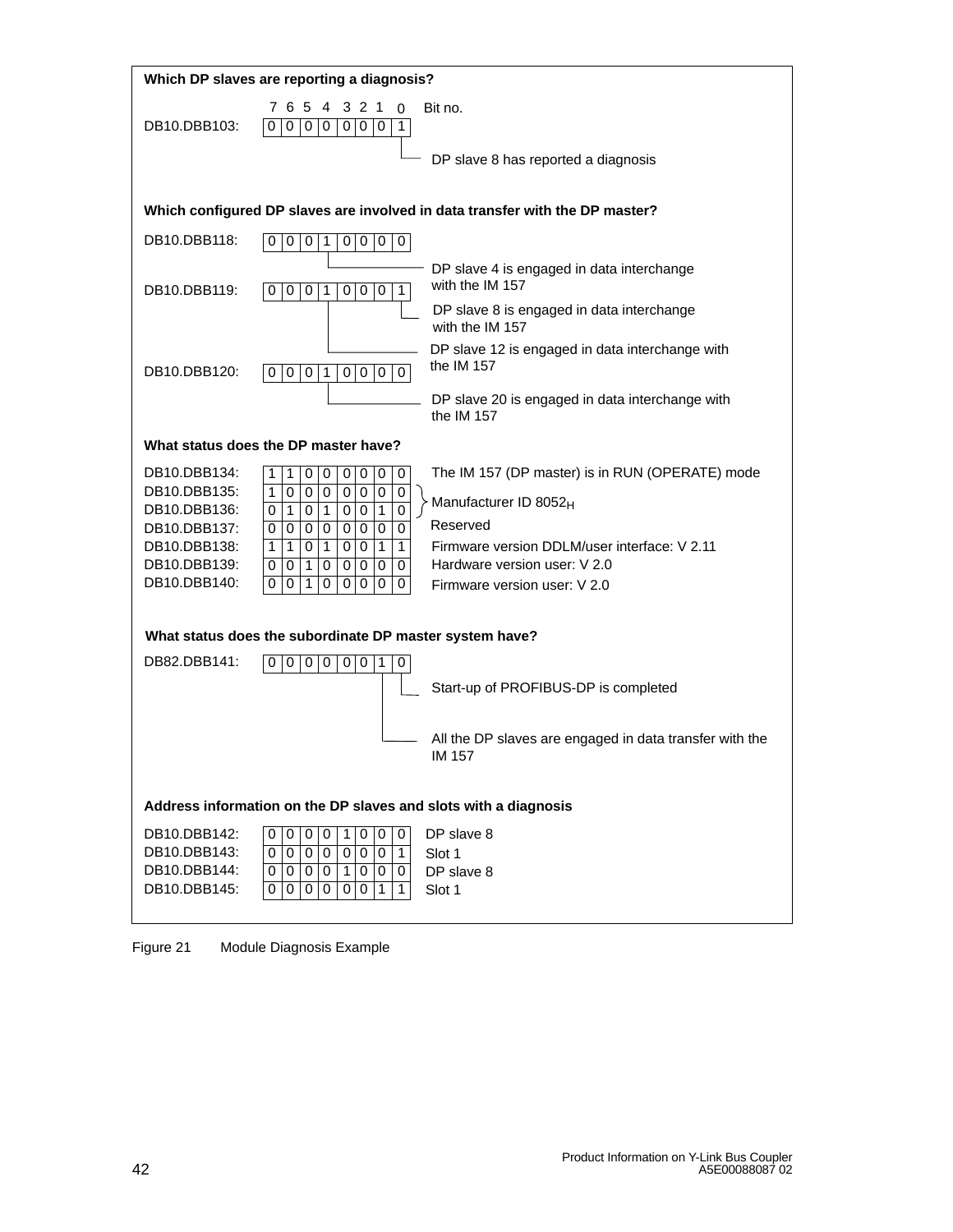<span id="page-42-0"></span>

## **5.6 The Behavior of the Y-Link After Certain Events**

The following table shows you the behavior of the Y-link after certain events.

| Event                                                      | <b>Response</b>                                                                                                                        |  |
|------------------------------------------------------------|----------------------------------------------------------------------------------------------------------------------------------------|--|
| Master-reserve switchover with a modified<br>configuration | The Y-link is switched without bumps from<br>the active channel to the channel that has<br>up until now been passive.                  |  |
| CPU failure                                                | As long as this also results in the active<br>channel of the redundant DP master system<br>failing: see failure of the active channel. |  |
|                                                            | Otherwise: see failure of the passive<br>channel.                                                                                      |  |
| Failure of the active channel                              | The Y-link is switched without bumps from<br>the active channel to the channel that has<br>up until now been passive.                  |  |
|                                                            | The failed channel is displayed on the<br>associated IM 157 by the "BF 1" LED.                                                         |  |
| Failure of the passive channel                             | No effect on the Y-link.                                                                                                               |  |
|                                                            | The failed channel is displayed on the<br>associated IM 157 by the "BF 1" LED.                                                         |  |
| Failure of an IM 157 of the Y-link                         | A diagnostic message is generated in the<br>system.                                                                                    |  |
|                                                            | If the active IM 157 fails, there is a<br>bumpless switch to the channel that has up<br>until now been passive.                        |  |

Table 12 Behavior of the Y-Link After Certain Events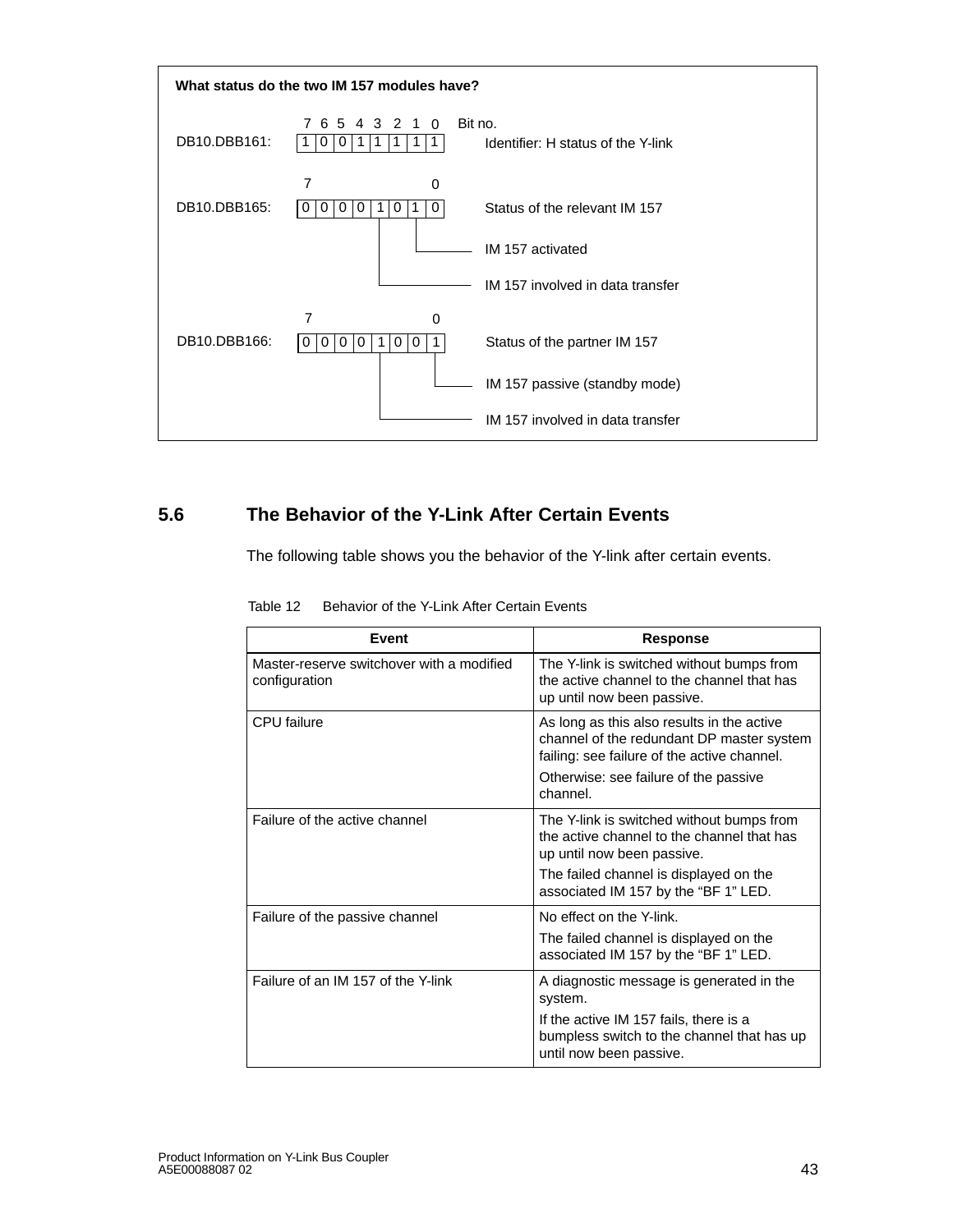# **5.6.1 Replacement of a Defective Module**

The following table shows you the necessary steps to take to replace a defective IM 157 or a defective Y-coupler.

| <b>Step</b> | <b>Activity</b>                                                                     |
|-------------|-------------------------------------------------------------------------------------|
| 1           | Disconnect the power supply of the defective module.                                |
| 2           | Remove the bus connector from the PROFIBUS DP interface of the defective<br>module. |
| 3           | Replace the defective module on the rack.                                           |
| 4           | Insert the bus connector on the PROFIBUS DP interface of the new module.            |
| 5           | Connect the power supply of the new module.                                         |

# **5.6.2 Expanding the System During Operation**

The following table shows you the steps you need to take to add a new Y-link and the subordinate DP master system to an existing system during operation.

| <b>Step</b> | <b>Activity</b>                                                                                                                                    |
|-------------|----------------------------------------------------------------------------------------------------------------------------------------------------|
| 1           | Install all the modules of the Y-link.                                                                                                             |
| 2           | Connect the power supply to all the modules.                                                                                                       |
| 3           | Insert the bus connector of the subordinate DP master system in the<br>PROFIBUS DP interface of the Y-coupler.                                     |
| 4           | Insert the bus connector of the active channel of the redundant DP master<br>system in the PROFIBUS DP interface of one of the two IM 157 devices. |
| 5           | Insert the bus connector of the passive channel in the PROFIBUS DP interface<br>of the other IM 157.                                               |

This procedure is summarized in the *S7-400H Programmable Controller, Fault-Tolerant Systems* manual in hardware modification step in the section entitled "Modifications to the System During Operation". You can also find a detailed description there of the overall procedure for changing a system.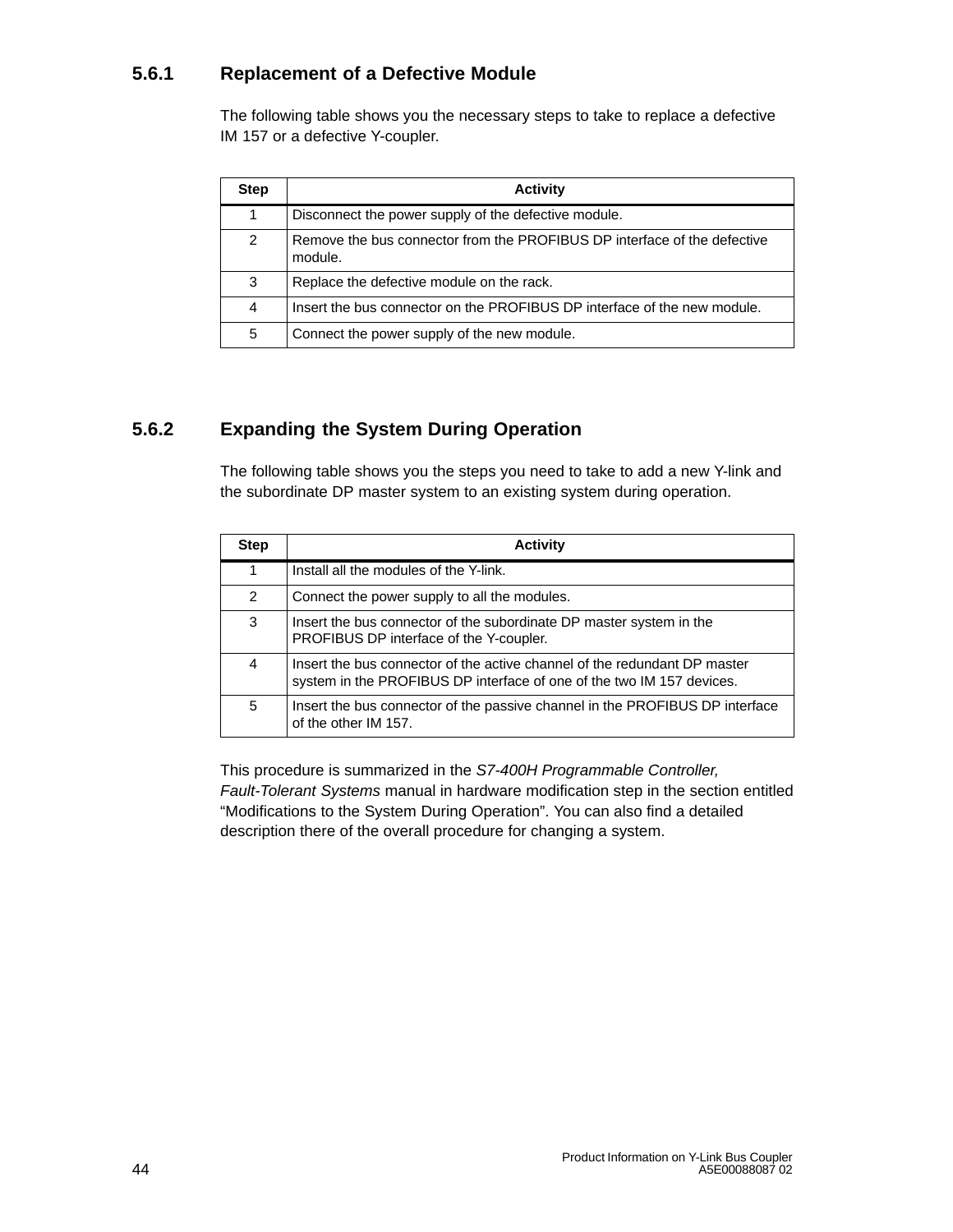# <span id="page-44-1"></span><span id="page-44-0"></span>**6 Technical Specifications**

The information on the DP/PA link and the DP/PA coupler contained in the *DP/PA Bus Coupler* manual, in Appendix A.1 on standards, certificates and approvals, also applies to the Y-link and the Y-coupler.

# **6.1 Technical Specifications of the IM 157 (6ES7 157-0AA81-0XA0)**

|                                                                          | <b>Dimensions and Weight</b>             | Isolation                                             |                                        |  |
|--------------------------------------------------------------------------|------------------------------------------|-------------------------------------------------------|----------------------------------------|--|
| <b>Dimensions</b><br>$W \times H \times D$ (mm)                          | $40 \times 125 \times 130$               | To the redundant DP Yes<br>$\bullet$<br>master system |                                        |  |
| Weight                                                                   | Approx. 265 g                            | To the Y-coupler<br>٠                                 | <b>No</b>                              |  |
|                                                                          | <b>Module-Specific Data</b>              | Insulation tested at                                  | 500 VDC                                |  |
| Transmission rate of the 9,6; 19,2; 45,45; 93,75;<br>redundant DP master | 187,5; 500 kbps                          | Current consumption<br>(24 VDC)                       | Max. 250 mA                            |  |
| system                                                                   | 1,5; 3, 6, 12 Mbps<br><b>PROFIBUS DP</b> | Power loss of the                                     | typ. $4 W$                             |  |
| Bus protocol                                                             |                                          | module                                                |                                        |  |
| Frame length of the I/O                                                  | Max. 244 bytes                           |                                                       | <b>Status, Interrupts, Diagnostics</b> |  |
| data                                                                     |                                          | Status display                                        | <b>No</b>                              |  |
| Length of the<br>configuration frame                                     | Max. 244 bytes                           | Interrupts                                            | Yes, diagnostic<br>interrupts          |  |
| Length of the diagnostic<br>frame                                        | 188 bytes                                | Diagnostic function                                   | Yes                                    |  |
| Length of the parameter Byte 18                                          |                                          | Group error                                           | Red LED "SF"                           |  |
| assignment frame                                                         |                                          | Bus fault on the<br>$\bullet$                         | Red "BF 1" LED                         |  |
| <b>Voltages, Currents, Potentials</b>                                    |                                          | redundant DP<br>master system                         |                                        |  |
| 24 VDC<br>Rated supply voltage of<br>the Y-link                          |                                          | Bus fault on the<br>$\bullet$<br>subordinate bus      | Red "BF 2" LED                         |  |
| Polarity reversal<br>٠                                                   | Yes                                      | system                                                |                                        |  |
| protection<br>Power failure<br>$\bullet$                                 | 5 <sub>ms</sub>                          | IM has an active<br>$\bullet$<br>channel              | Yellow "ACT" LED                       |  |
| bridging                                                                 |                                          | 24 V supply<br>monitoring                             | Green "ON" LED                         |  |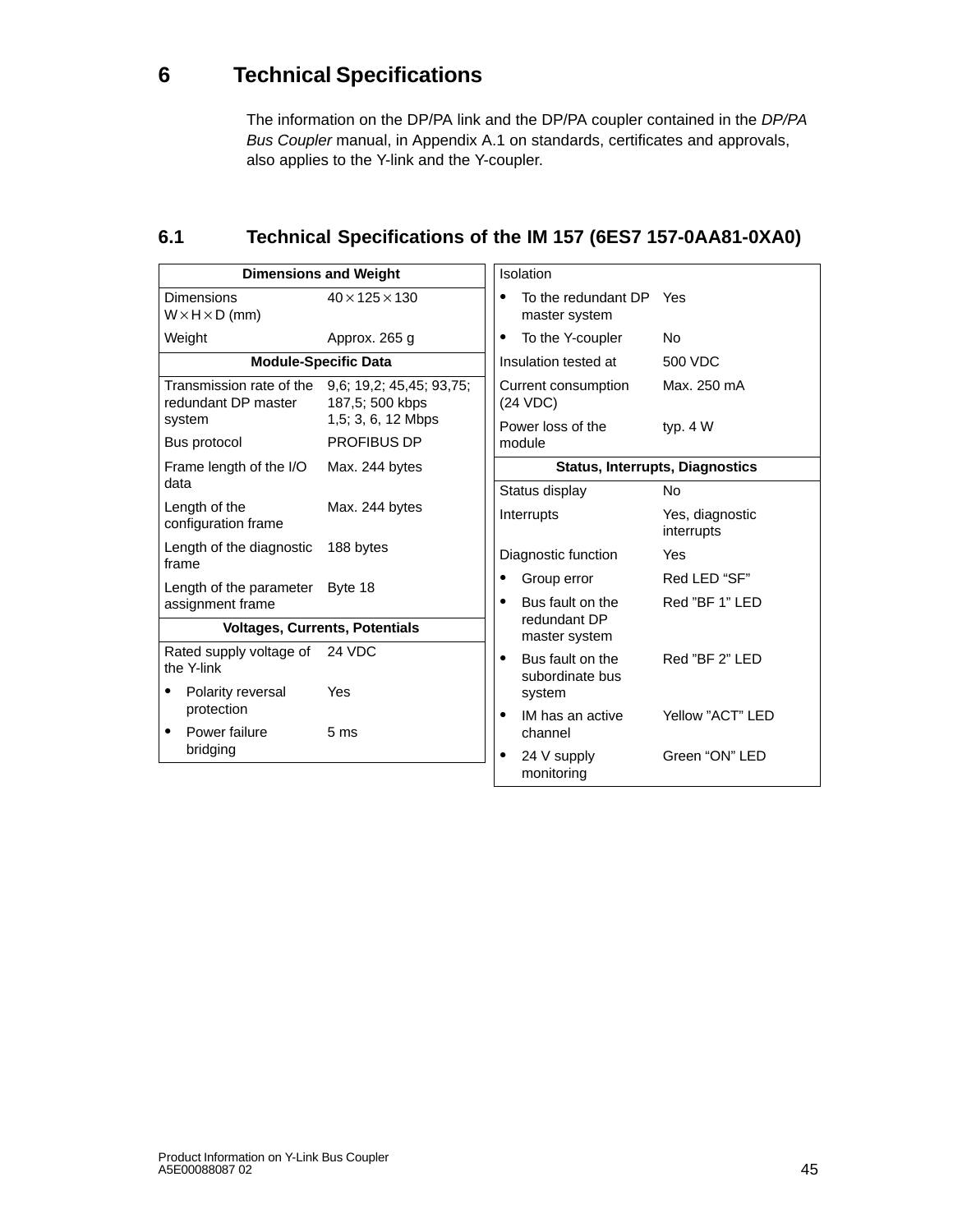# **6.2 Technical Specifications of the Y-Coupler (6ES7 197-1LB00-0XA0)**

| <b>Dimensions and Weight</b>                                |                                             | <b>Status, Interrupts, Diagnostics</b>               |                                                    |  |
|-------------------------------------------------------------|---------------------------------------------|------------------------------------------------------|----------------------------------------------------|--|
| Dimensions                                                  | $40 \times 125 \times 130$                  | Status display                                       | <b>No</b>                                          |  |
| $W \times H \times D$ (mm)                                  |                                             | Interrupts                                           | None                                               |  |
| Weight                                                      | Approx. 200 g                               | Diagnostic function                                  | Yes                                                |  |
|                                                             | <b>Module-Specific Data</b>                 | Internal<br>$\bullet$                                | Yellow LED "DP 1"                                  |  |
| Transmission rate of the<br>subordinate DP master<br>system | 187.5; 500 kbps<br>$1.5$ Mbps <sup>*)</sup> | PROFIBUS DP bus<br>monitoring                        |                                                    |  |
| Bus protocol                                                | <b>PROFIBUS DP</b>                          | External<br>$\bullet$<br>PROFIBUS DP bus             | Yellow LED "DP 2"                                  |  |
| Length of the parameter                                     | Max. 244 bytes                              | monitoring                                           |                                                    |  |
| assignment frame                                            |                                             | Supply monitoring                                    | Green "ON" LED                                     |  |
|                                                             | <b>Voltages, Currents, Potentials</b>       | Features of the subordinate DP master system         |                                                    |  |
| Power supply                                                | Via the bus module                          | Maximum number of DP                                 | .31                                                |  |
| Current consumption                                         | max. 300 mA                                 | slaves                                               |                                                    |  |
| Power loss of the<br>module                                 | typ. $1 W$                                  | Terminator of the<br>subordinate DP master<br>system | Active terminating<br>resistor (BUS<br>TERMINATOR) |  |
| Isolation to the<br>subordinate DP master<br>system         | Yes                                         | Use of RS 485<br>repeaters                           | max, 8                                             |  |
| Insulation tested at                                        | 500 VDC                                     | Use of OLM/OBT                                       | Yes                                                |  |

*\*) At 1.5 Mbps, the maximum consistency length is 1 word.*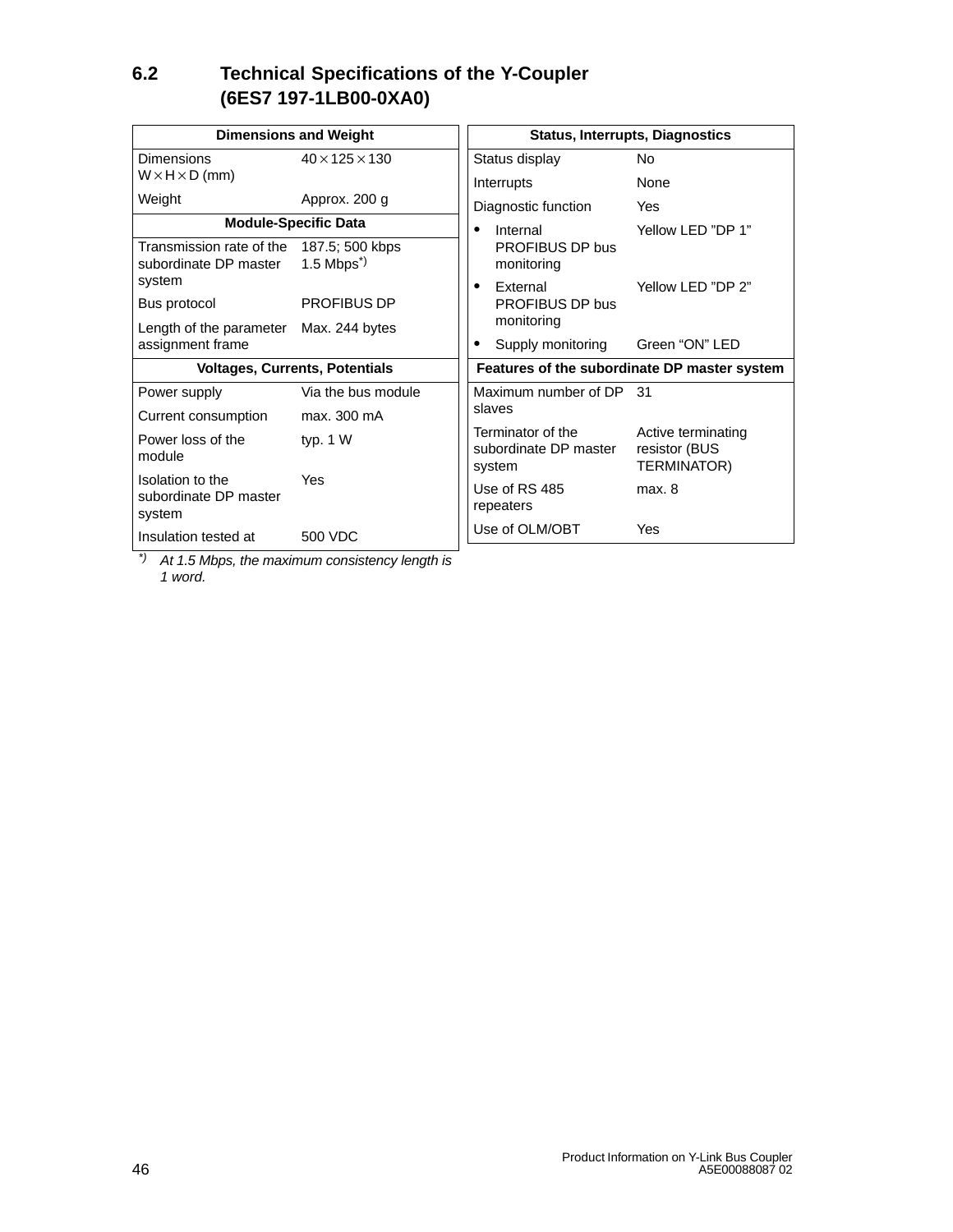# <span id="page-46-1"></span><span id="page-46-0"></span>**7 Order Numbers and Accessories**

# **Bus Coupler**

The order numbers for the Y-link bus coupler are:

Table 13 Order Numbers of the Y-Link Bus Coupler

| <b>Y-Link Bus Coupler</b>                                                                                | <b>Order Number</b> |
|----------------------------------------------------------------------------------------------------------|---------------------|
| Y-link (complete package with 2x IM 157,<br>Y-coupler, BM IM 157 bus modules and<br><b>BM Y-coupler)</b> | 6ES7 197-1LA01-0XA0 |
| <b>IM 157</b>                                                                                            | 6ES7 157-0AA81-0XA0 |
| Y-Coupler                                                                                                | 6ES7 197-1LB00-0XA0 |
| BM IM 157 bus module                                                                                     | 6ES7 195-7HE80-0XA0 |
| BM Y-coupler bus module                                                                                  | 6ES7 654-7HY00-0XA0 |

#### **Accessories**

The order numbers for the accessories are:

Table 14 Accessories Order Numbers

| <b>Accessories</b>                                         | <b>Order Number</b> |
|------------------------------------------------------------|---------------------|
| PROFIBUS-DP bus connector (12 Mbps)                        |                     |
| Without programming port<br>٠                              | 6ES7 972-0BA10-0XA0 |
| With programming port                                      | 6ES7 972-0BB10-0XA0 |
| PROFIBUS-DP bus cable                                      |                     |
| Normal (flexible)                                          | 6XV1 830-0AH10      |
| Drum cable (strong)                                        | 6XV1 830-3BH10      |
| Expansion bus for S7 rail                                  | 6ES7 390-0AA00-0AA0 |
| Rail for the "module change during"<br>operation" function |                     |
| 482.6 mm                                                   | 6ES7 195-1GA00-0XA0 |
| 530 mm                                                     | 6ES7 195-1GF30-0XA0 |
| 620 mm                                                     | 6ES7 195-1GG30-0XA0 |
| 2000 mm                                                    | 6ES7 195-1GC00-0XA0 |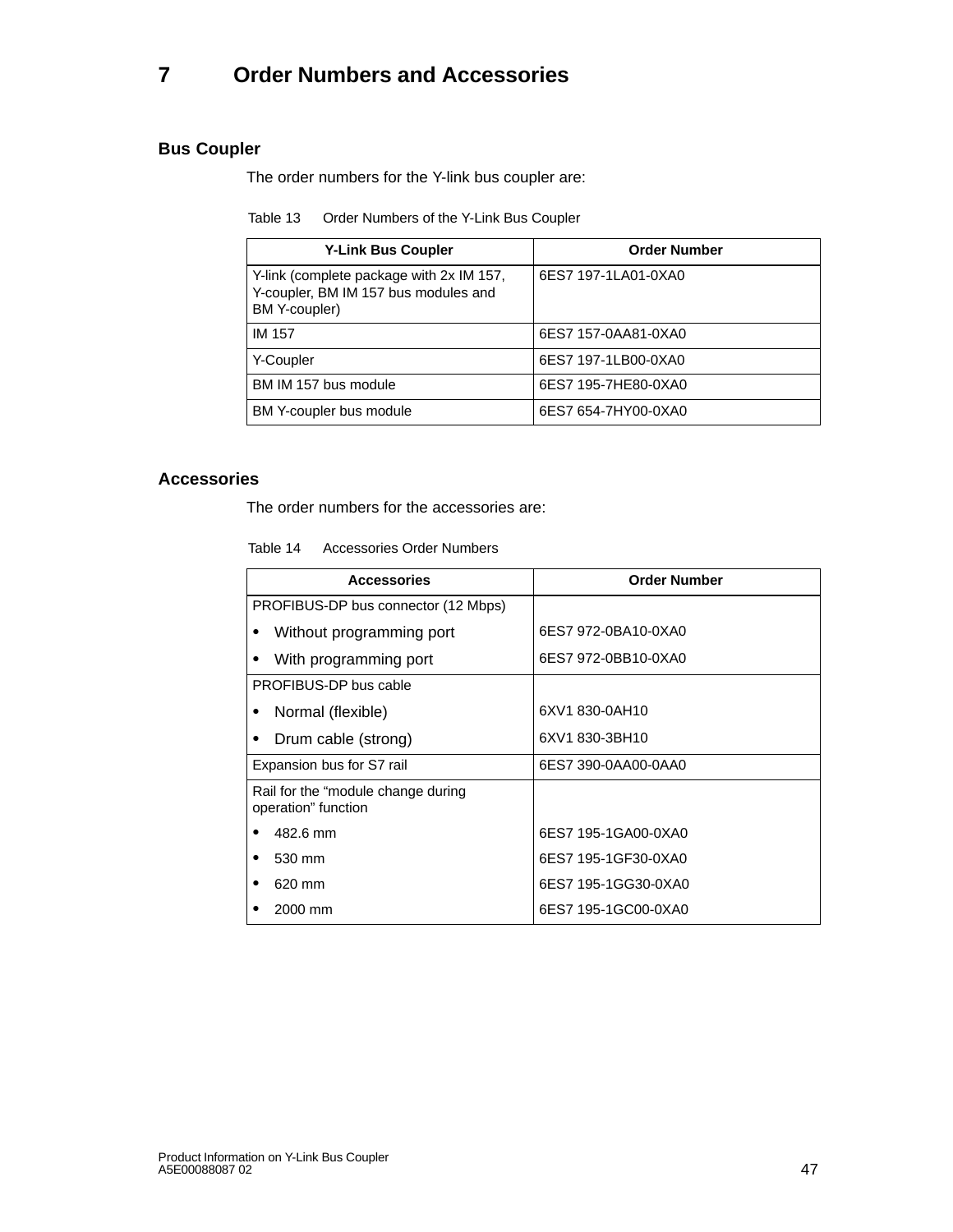# <span id="page-47-1"></span><span id="page-47-0"></span>**8 DP Slaves You Can Use**

The DP slaves listed in the following table can be directly configured in the subordinate DP master system of a Y-link with STEP 7 as of V5.1 SP1.

| Group (path <sup>1)</sup> ) | <b>Configurable Slaves</b>                                                           | <b>MLFB</b>                                                                       |  |
|-----------------------------|--------------------------------------------------------------------------------------|-----------------------------------------------------------------------------------|--|
| Stations already            | $\bullet$<br>PC station as DP slave                                                  | $\equiv$                                                                          |  |
| configured                  | S7-300 CP 342-5 DP                                                                   | All                                                                               |  |
| DP/AS-i                     | DP/AS-i Link<br>$\bullet$                                                            | 6ES7 156-0AA00-0XA0                                                               |  |
| DP/AS-i                     | DP/AS-i Link 20<br>$\bullet$                                                         | 6GK1415-2AA00                                                                     |  |
| <b>ENCODER</b>              | SIMODRIVE sensor                                                                     | 6FX2001-5xPxx                                                                     |  |
| <b>ET 200B</b>              | All components except the S7 slaves<br>ET 200B-4AI, ET 200B-4/8AI and<br>ET 200B-4AO | <b>Not</b><br>6ES7 134-0HF01-0XB0,<br>6ES7 134-0KH01-0XB0,<br>6ES7 135-0HF01-0XB0 |  |
| <b>ET 200C</b>              | All components                                                                       |                                                                                   |  |
| <b>ET 200L</b>              | All components except the<br>expandable modules L-SC-                                |                                                                                   |  |
| <b>ET 200S</b>              | All components except the IM 151 /<br>CPU                                            | <b>Not</b><br>6ES7 151-7AA00-0AB0                                                 |  |
| <b>ET 200U</b>              | All components                                                                       |                                                                                   |  |
| <b>Function modules</b>     | IM 178-4                                                                             | 6ES7 178-4BH00-0AE0                                                               |  |
| <b>IDENT</b>                | All components                                                                       |                                                                                   |  |
| <b>IPC</b>                  | Direct key module                                                                    |                                                                                   |  |
| <b>NC</b>                   | IM 319N (slave)                                                                      | 6FC5012-0CA02-0AA0                                                                |  |
| Controller                  | SIPART DR**                                                                          |                                                                                   |  |
| Switchgear                  | DP/RS 485 interface module<br>$\bullet$                                              | 3RK1000-0JC80-0BA1                                                                |  |
|                             | SIMOCODE-DP                                                                          |                                                                                   |  |
| <b>SIMADYN</b>              | SIMADYN D SS52                                                                       | 6DD1688-0AE2                                                                      |  |
| <b>SIMATIC</b>              | All components                                                                       |                                                                                   |  |
| <b>SIMODRIVE</b>            | All components                                                                       |                                                                                   |  |
| <b>SIMOREG</b>              | All components                                                                       |                                                                                   |  |
| <b>SIMOVERT</b>             | All components                                                                       |                                                                                   |  |
| <b>SIPOS</b>                | All components                                                                       |                                                                                   |  |

Table 15 Directly Configurable DP Slaves

*1) In the hardware catalog starting from "PROFIBUS DP"*

DP slaves that don't belong to these groups can be configured using the DDB file as long as they are not affected by the following constraints.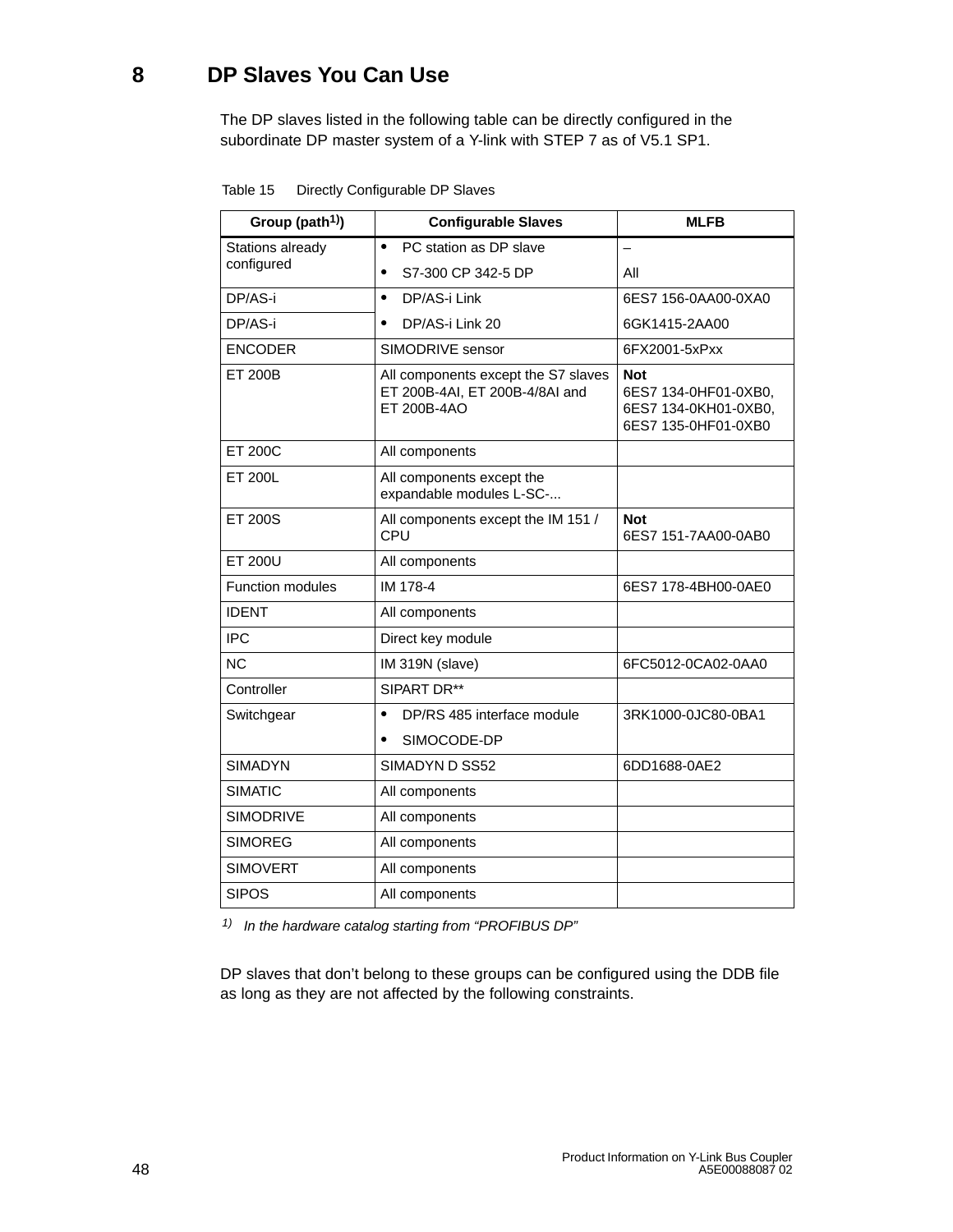#### **Restrictions**

The following DP slaves **cannot** be operated on a Y-link:

- Operator panels and text displays
- DPV1 slaves

S7 slaves should not be used in the subordinate DP master system.

#### **Examples of DP Slaves that Can Be Used**

The following tables show an arbitrary selection of field devices that can be defined as a DP slave by means of a DDB file and all S7 CPUs that can be used with different I/O areas as intelligent slaves.

| <b>Slave Designation</b>                                                   | Path $1$ )                                  | <b>DDB File</b> | <b>Input Bytes</b> | Output<br><b>Bytes</b> | Number of<br>Slaves $2$ ) |
|----------------------------------------------------------------------------|---------------------------------------------|-----------------|--------------------|------------------------|---------------------------|
| Gateway 3WN6                                                               | Switchgear                                  | Siem8032.gs*    | Max. 12            | Max. 12                | $20^{3}$                  |
| ET 200X with BM147/CPU<br>as intelligent slave with<br>different I/O areas | $I/O$ ET200X                                | Siem804a.gs*    | Max. 244           | Max. 244               | 13)                       |
| SIMOCODE-DP with<br>basic module type 1<br>compact                         | Schaltgeräte<br><b><i>SIMOCODE</i></b>      | Siem8031.gs*    | 12                 | 4                      | 20                        |
| SIMODRIVE 611U<br>with 1 axis, PPO type 5                                  | Antriebe<br><b><i><u>ISIMODRIVE</u></i></b> | Siem8055.gsd    | 28                 | 28                     | 8                         |
| SIMODRIVE 611U<br>with 2 axes, PPO type 5                                  |                                             |                 | 56                 | 56                     | 4                         |
| SIMODRIVE POSMO A                                                          | Antriebe<br><i><b>\SIMODRIVE</b></i>        | Siem8054.gsd    | 12                 | 12                     | 20                        |
| Heating control HS 724                                                     | Allgemein<br><i><b>\SONSTIGE</b></i>        | Siem002b.gsd    | 32                 | 32                     | $\overline{7}$            |

Table 16 Examples of DP Slaves that Can Be Used

*1) In the hardware catalog starting from "PROFIBUS DP\Weitere FELDGERÄTE"*

*2) The number of identical slaves that fulfill the I/O typical application specification of the Y-link*

*3) Applies to the maximum configuration of the slaves*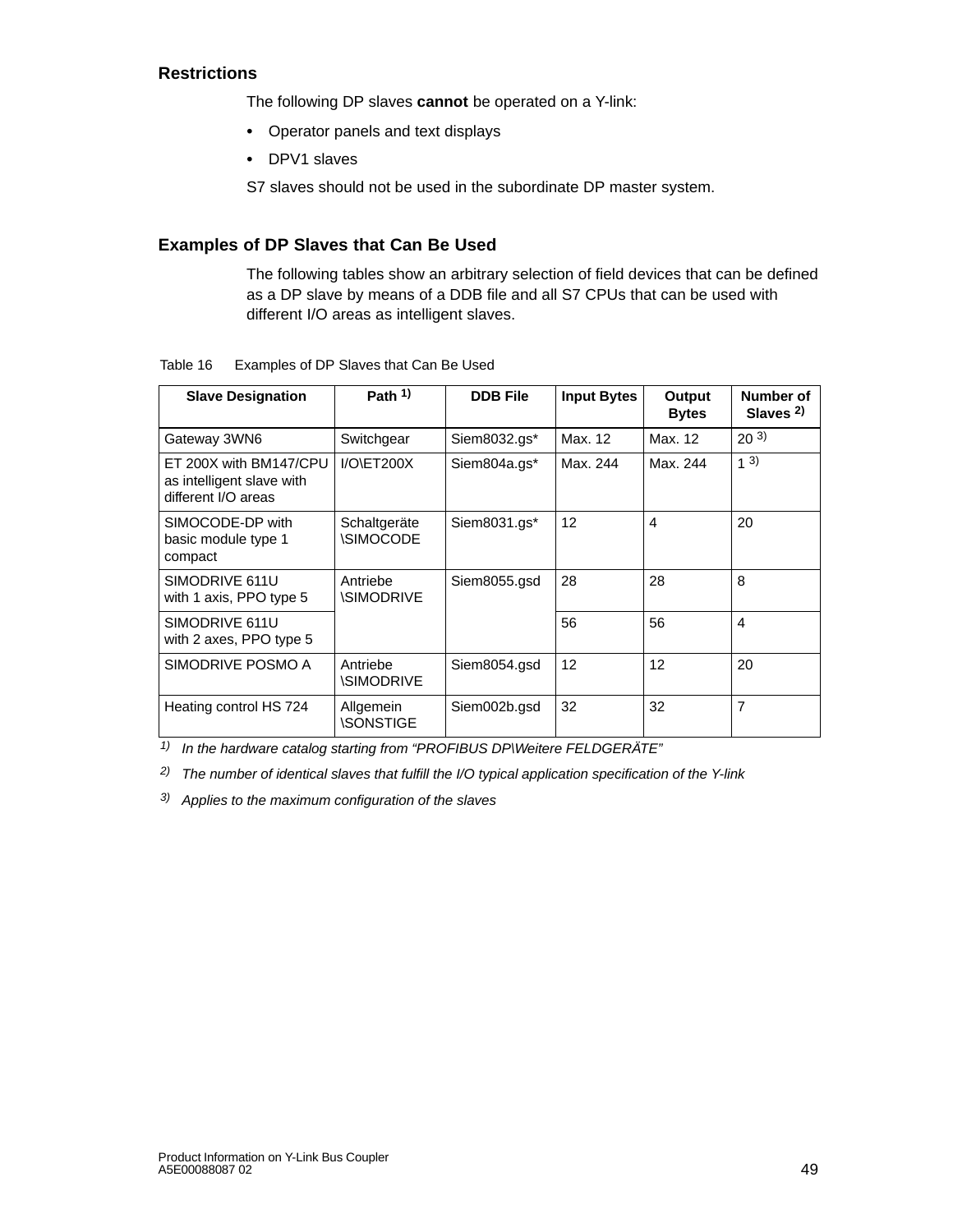|  | Table 17 CPUs that Can Be Used as Intelligent Slaves with Different I/O Areas |
|--|-------------------------------------------------------------------------------|
|--|-------------------------------------------------------------------------------|

| <b>Slave Designation</b>                      | Path $1$ )         | <b>DDB File</b> | <b>Input Bytes</b> | Output<br><b>Bytes</b> | Number of<br>Slaves $2$ ) |
|-----------------------------------------------|--------------------|-----------------|--------------------|------------------------|---------------------------|
| S7-300 CPU 315-2DP<br>(-2AF01- or<br>-2AF02-) | <b>SPS\SIMATIC</b> | Siem802f.gs*    | Max. 122           | Max. 122               | 13)                       |
| S7-300 CPU 315-2DP<br>(-2AF03- )              | <b>SPS\SIMATIC</b> | Sie3802f.gs*    | Max. 244           | Max. 244               | 13)                       |
| S7-300 CPU 316-2DP                            | <b>SPS\SIMATIC</b> | Siem806f.gs*    | Max. 244           | Max. 244               | 13)                       |
| S7-300 CPU 318-2DP                            | <b>SPS\SIMATIC</b> | Siem807f.gs*    | Max. 244           | Max. 244               | 13)                       |
| S7-400 CPU 412-1                              | <b>SPS\SIMATIC</b> | Siem80c5.gs*    | Max. 244           | Max. 244               | 13)                       |
| S7-400 CPU 412-2                              | <b>SPS\SIMATIC</b> | Siem80c6.gs*    | Max. 244           | Max. 244               | 13)                       |
| S7-400 CPU 414-2                              | <b>SPS\SIMATIC</b> | Siem80c7.gs*    | Max. 244           | Max. 244               | 13)                       |
| S7-400 CPU 414-3                              | <b>SPS\SIMATIC</b> | Siem80c8.gs*    | Max. 244           | Max. 244               | 13)                       |
| S7-400 CPU 416-2                              | <b>SPS\SIMATIC</b> | Siem80ca.gs*    | Max. 244           | Max. 244               | 13)                       |
| S7-400 CPU 416-3                              | <b>SPS\SIMATIC</b> | Siem80cb.gs*    | Max. 244           | Max. 244               | 13)                       |
| S7-400 CPU 417-4                              | <b>SPS\SIMATIC</b> | Siem80cc.gs*    | Max. 244           | Max. 244               | 13)                       |

*1) In the hardware catalog starting from "PROFIBUS DP\Weitere FELDGERÄTE"*

*2) The number of identical slaves that fulfill the I/O typical application specification of the Y-link*

*3) Applies to the maximum configuration of the slaves*

#### **Configuration Example**

- An S7-300 with CPU 315-2DP as an intelligent slave with different I/O areas
- Two SIMODRIVE 611U each with two axes, PPO type 5
- Heating controller HS 724



Figure 22 Section from HWCONFIG